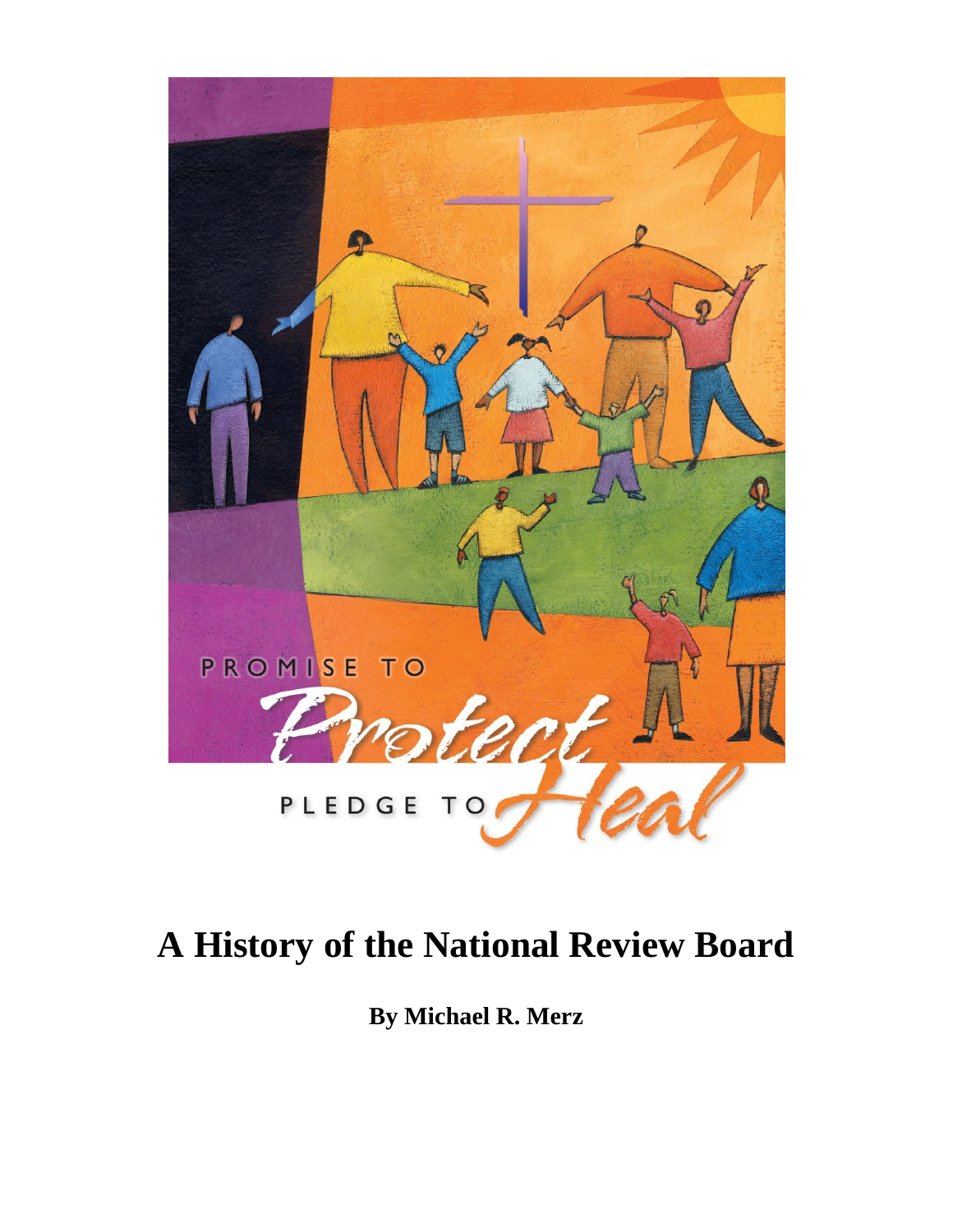#### **A History of the National Review Board**

#### **by Michael R. Merz**

#### **Preface**

The United States Conference of Catholic Bishops commissioned this history in November, 2009, "to serve as an internal chronology" of the National Review Board. Its intended audience is present and future members of the Board, the Bishops' Committee on Child and Youth Protection, and members and staff of the Conference.

Because of a policy of rotating NRB members, there were no members in 2009 whose personal memories covered the entire history of the Board. Those changes, as well as appointment of new bishops and new members of the CPCYP and staff at the Conference make this history necessary. Hopefully it will be useful as an index to the people who have served on the NRB, the issues they have confronted, and their interactions with the Conference and its bishop members.

The author served on the Board from October 2004 until June 2009, acquiring many personal experiences and reactions to events in the NRB history, many of which are reflected in this history, which ends with the June 2009 meeting of the Board. Nevertheless, this is not an interpretive history; the author was cautioned not to editorialize.

Although this is a straight factual chronology, the author believes readers will be able to draw useful lessons from it so that the Board's successes during its first seven years can be built upon and its less successful approaches can be avoided.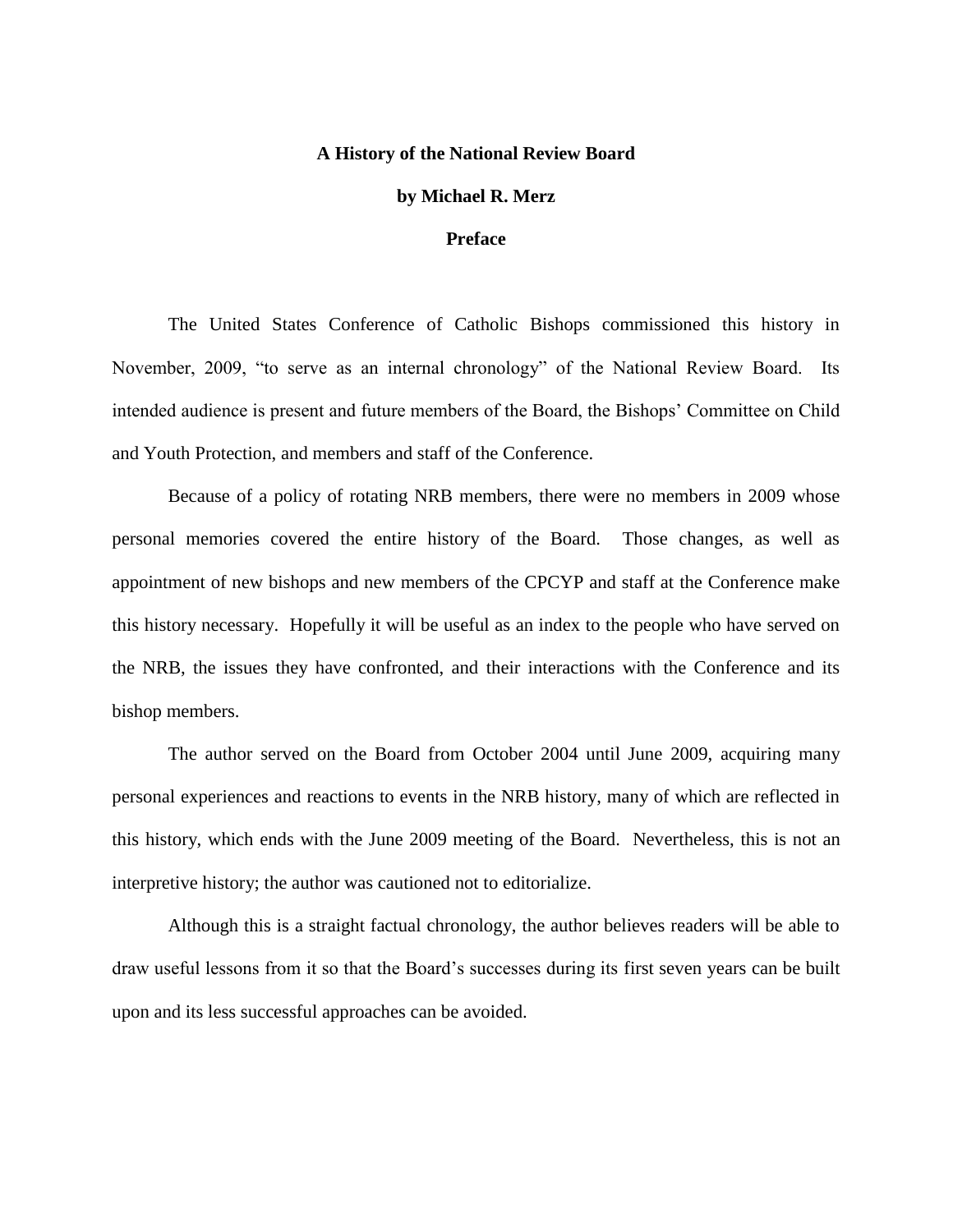# **Sources**

Information for the period from the adoption of the *Charter* to November 2004 is taken from the Board's archival files at the USCCB and from Justice Anne Burke's papers from her Board work, on deposit at DePaul University. The author joined the Board as Justice Burke left and has relied on his own papers, which largely duplicate material on file with the Conference, for the period from November 2004 to June 2009. This history builds on the chronology developed by Dr. Michael Bland and presented at new member orientations since 2005.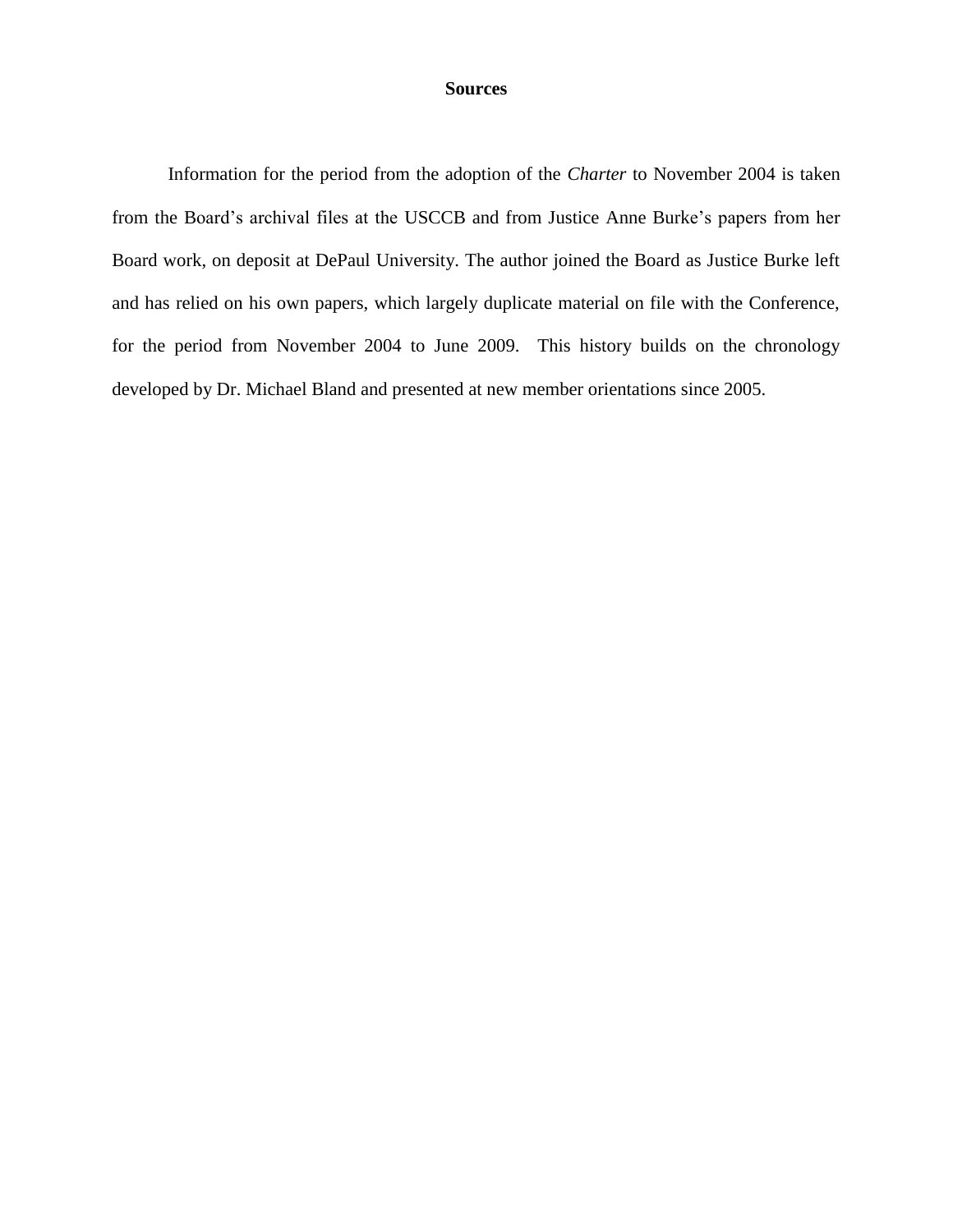# **Background**

Publicly revealed incidents of sexual abuse of minors by clerics dot the history of the Church, always causing scandal and often drawing the stinging rebuke of Church fathers. For example, Saint Peter Damian, an eleventh century cardinal who was part of the Gregorian Reform, wrote scathingly of sexual abuse by clerics and was particularly incensed about victimization of the young. $<sup>1</sup>$ </sup>

Doubtless over time there have been far more incidents kept secret than publicly revealed, because sexual abuse of minors has always been considered gravely sinful by the Church and a crime in most civil societies, leading offenders to make great effort to keep their victims silent. Even when victims spoke up, the audience was likely to have been small and local. Even if an incident received press attention, it would likely be relegated to the inside pages, below the fold. Bishops, like other supervisors of large staffs, would undoubtedly have had to deal with abuse incidents more than once in a career, but probably would have thought of it as a case-by-case occasion for discipline, penance, or treatment, perhaps like the occasional embezzling church employee or the itinerant defrocked priest raising money fraudulently, and not as part of a national or international phenomenon requiring the collective attention of all bishops.

All this changed in 1984 with the civil and criminal trials of Father Gilbert Gauthe in Southwest Louisiana for sexual abuse of children. Attorney J. Minos Simon represented the Gastal family in the civil suit and actively involved the press, a pattern which would be followed

 $\overline{a}$ 

<sup>&</sup>lt;sup>1</sup>Peter Damian, The Book of Gomorrah (1051), English translation by Pierre Payer (Waterloo, Ontario, Canada 1982).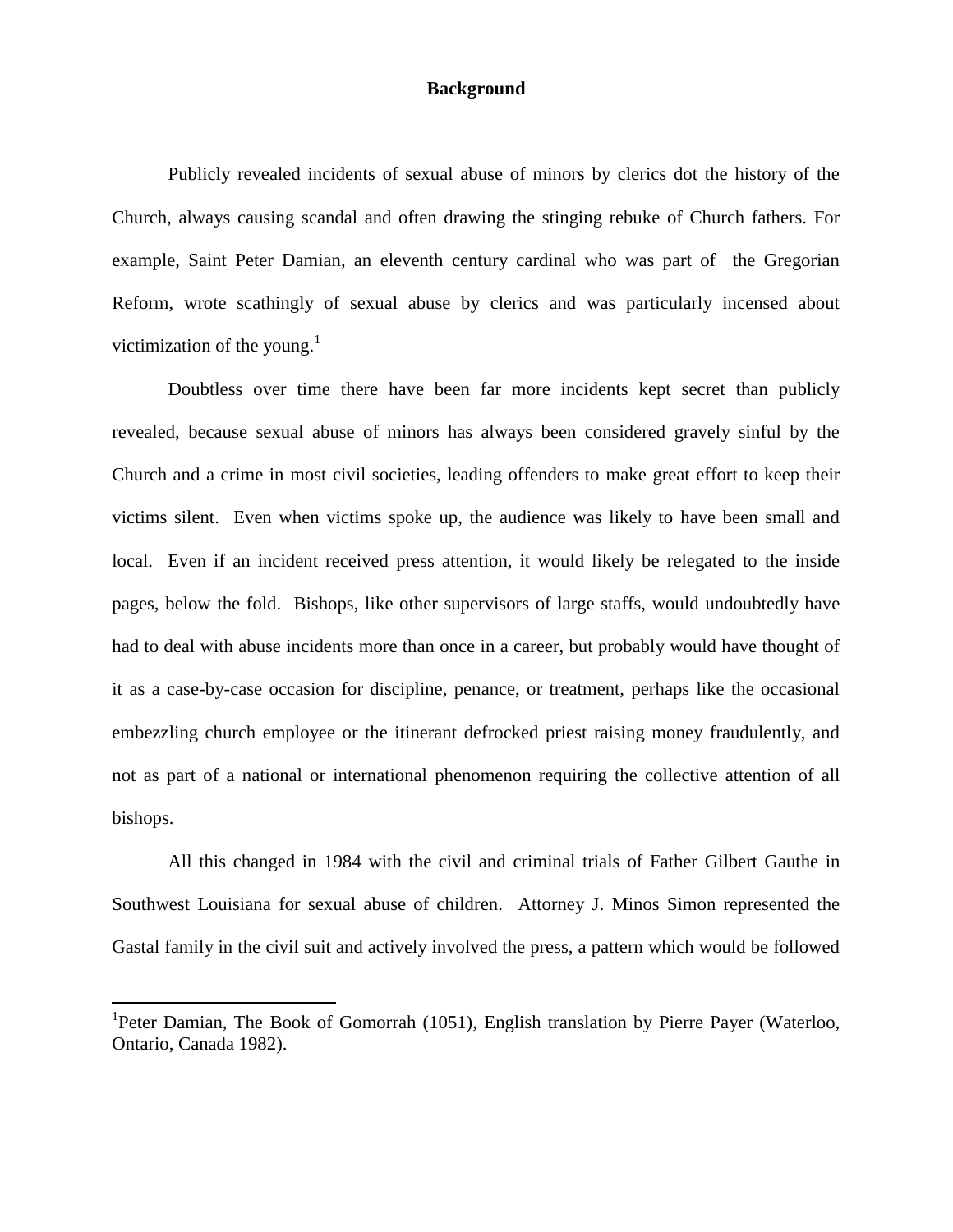successfully in subsequent litigation.<sup>2</sup> After the Gauthe case, the USCCB began to focus as a body on clerical sexual abuse of minors, including it on their Spring 1985 general assembly agenda.<sup>3</sup> Despite the discussion, no national plan was adopted.

More national public attention came in 1992 with the cases of James Porter in Fall River, Massachusetts, and Rudy Kos in Dallas, Texas. In 1992, then USCCB President Archbishop Daniel E. Pilarczyk recommended that bishops apply the following Five Principles in dealing with these cases:

- 1. Respond promptly to allegations of abuse.
- 2. If the allegations are supported by evidence, remove the offender and refer him for evaluation.
- 3. Report abuse to civil authorities as required by law.
- 4. Reach out to victims.
- 5. Be as open as possible with the community.

Some dioceses created child protection plans based on the Five Principles and some did not.

To give continuing national attention to the problem, the Conference created the Ad Hoc Committee on Sexual Abuse, originally chaired by Bishop John Kinney, then by Lafayette, Louisiana, Bishop Harry Flynn, later Archbishop of St. Paul-Minneapolis. During the period 1993-1996, the Ad Hoc Committee gathered together a number of volumes of material on

<sup>&</sup>lt;sup>2</sup><br>
<sup>2</sup> See Timothy Lytton, Holding Bishops Accountable (Harvard University Press 2008.)

<sup>&</sup>lt;sup>3</sup>Around the time of this meeting, Fathers Thomas Doyle and Michael Peterson, with Ray Mouton, the attorney who had represented Gauthe, gave some bishops a confidential report on the likely scope and possible consequences to the Church in the United States of widespread attention to the abuse. They warned of possible losses to the American dioceses of over \$1 billion and suggested creating a national response team. Fr. Doyle published the report in 2006 in Sex, Priests, and Secret Codes.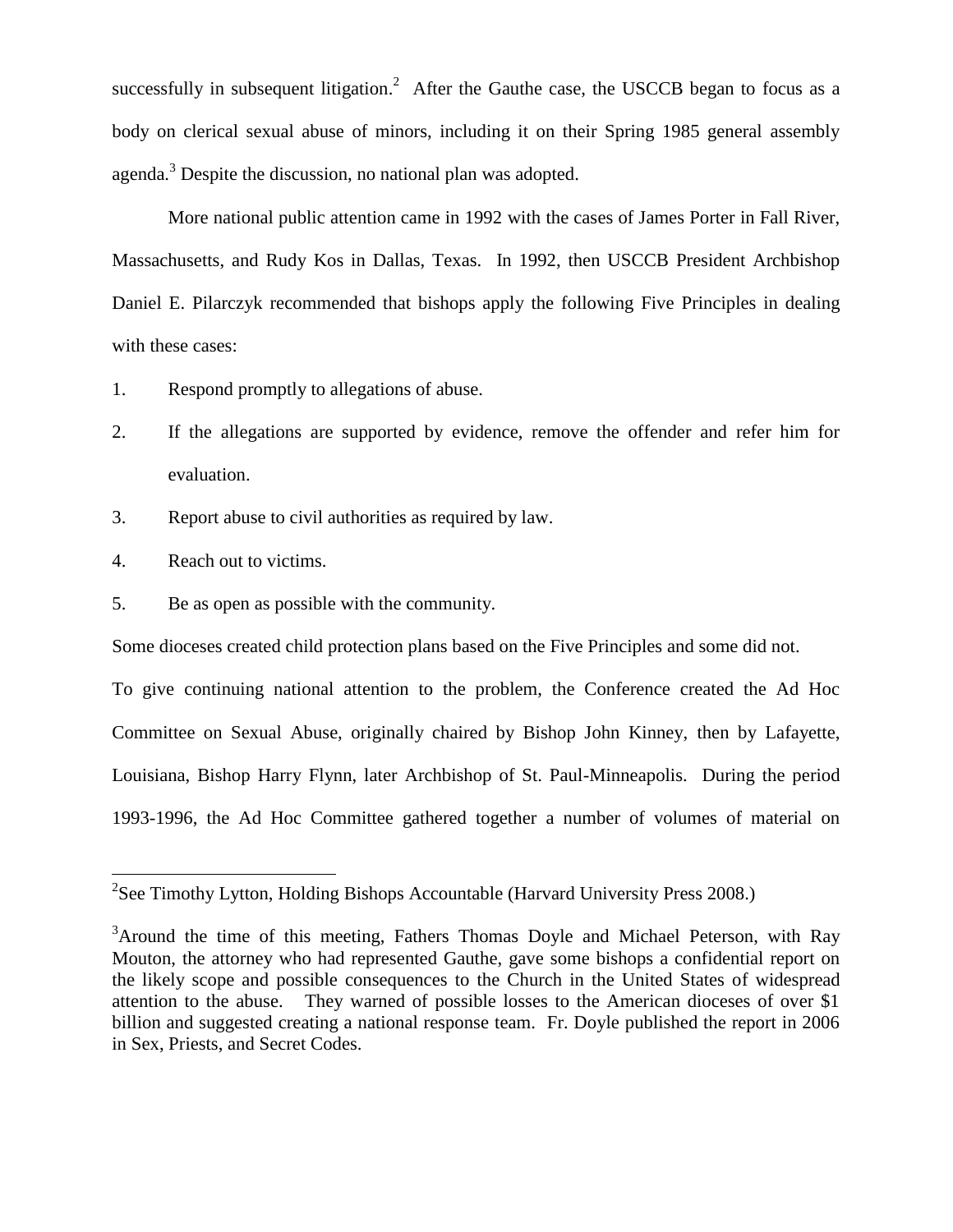dealing with these cases and released them to the Bishops under the title RESTORING TRUST. Again, some dioceses adopted practices recommended in the RESTORING TRUST volumes and some did not. The Conference does not have the authority to impose policy for dealing with these cases on local ordinaries<sup>4</sup> and did not purport to do so in promulgating the Five Principles or the RESTORING TRUST volumes.

On January 6, 2002, The Boston Globe began reporting on the criminal case then pending against John Geoghan, a former priest of the Archdiocese of Boston on trial for sexual abuse of children.<sup>5</sup> As the Globe reporters tell the story, they found from court documents filed by the Archdiocese of Boston that there were far more reported incidents of sexual abuse by Geoghan during his career and numerous reports to archdiocesan authorities of abuse by other priests.

With The Boston Globe reports, sexual abuse of children by Catholic priests and the handling of these cases by bishops became a national story with the intensity of a "firestorm." One psychologist who later became a member of the National Review Board reports he was called by the press for comment on this story virtually daily for six months. Leadership of the USCCB concluded that a much stronger national policy was needed and that it would require agreement from the entire body of bishops for implementation. The Ad Hoc Committee on Child Sexual Abuse began in March 2002 to draft the *Charter* for the Protection of Children and Young People and the bishops began to prepare for their June 2002 general meeting in Dallas which was devoted exclusively to this issue.

 $\overline{a}$ 

<sup>&</sup>lt;sup>4</sup>The authority of national bishops conferences to adopt policy binding as a matter of law is limited by the Code of Canon Law, particularly canons 447-459.

 ${}^{5}$ Geoghan, who had been removed from the priesthood in 1998, was convicted, sentenced to prison, and murdered there in August, 2003.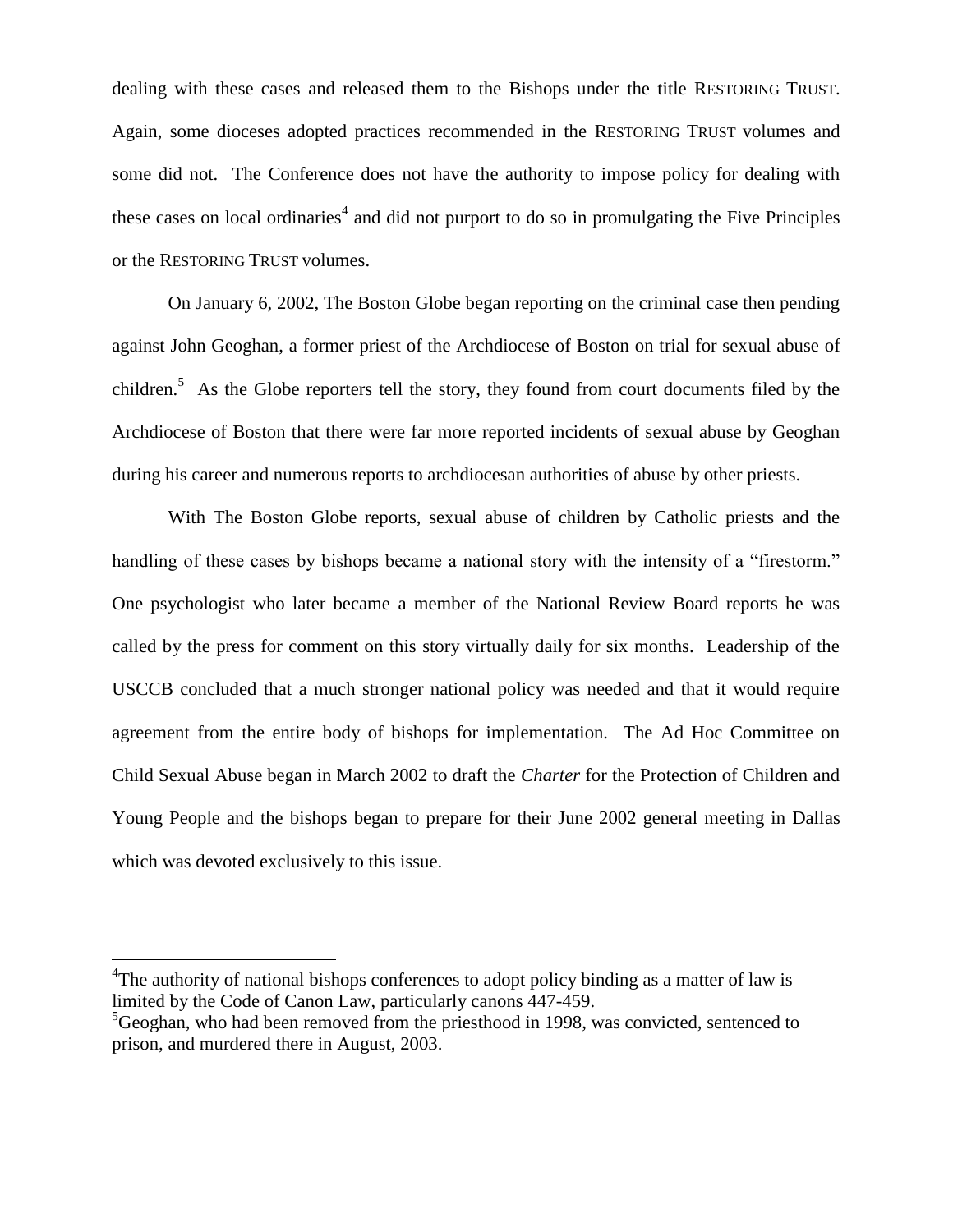At the Dallas meeting, the bishops heard impassioned addresses from several perspectives on the issue, including from Dr. Michael Bland, a therapist and survivor of clerical sexual abuse as a minor. After debate under intense media scrutiny, the bishops virtually unanimously adopted the *Charter* for the Protection of Children and Young People, Essential Norms for Diocesan Policies on Sexual Abuse, and a Statement of Episcopal Commitment to carry out the *Charter*.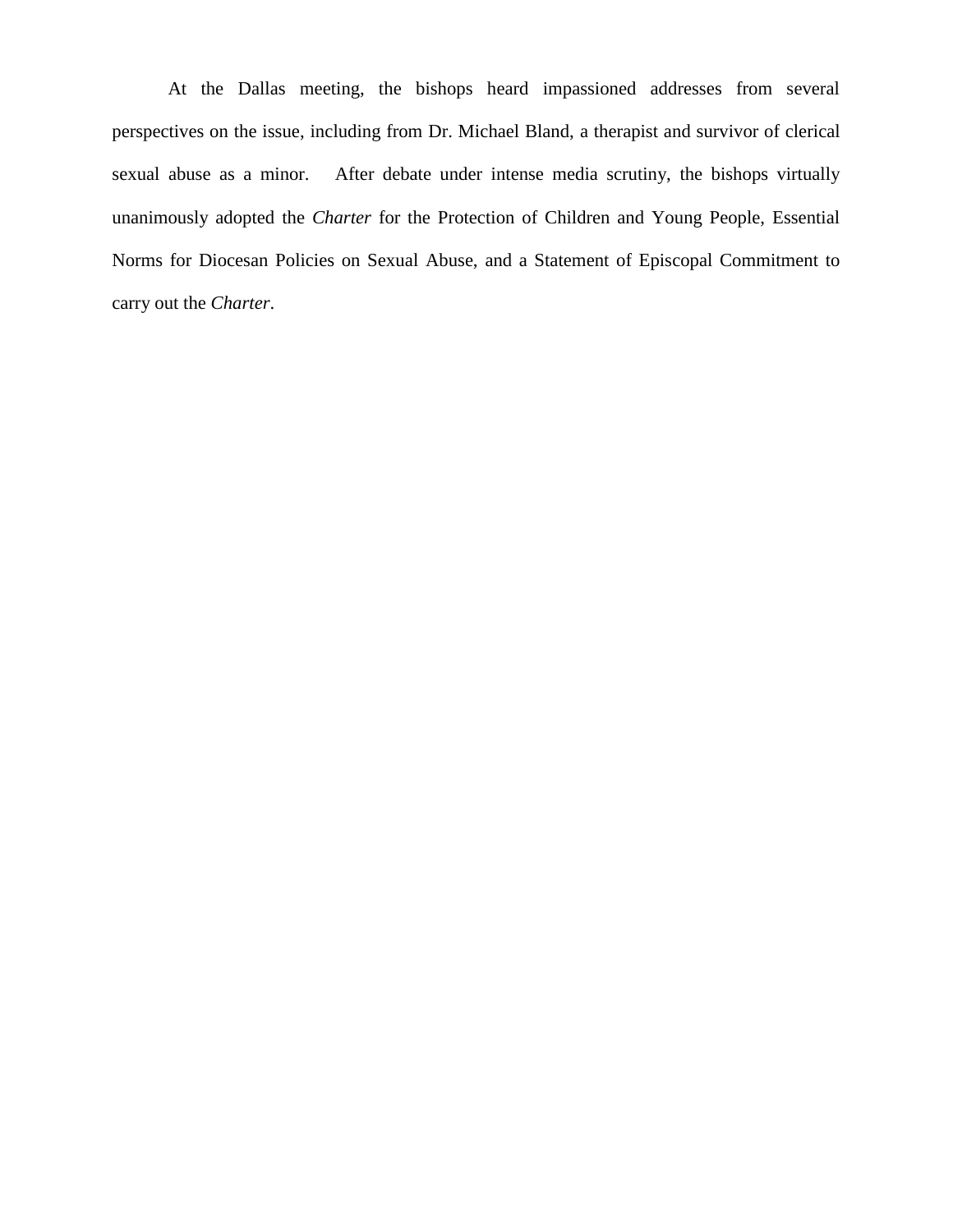#### **The Board Gets its Beginning**

As adopted in Dallas, Article 9 of the *Charter* relating to the National Review Board

reads:

The work of the Office for Child and Youth Protection will be assisted and monitored by a Review Board, including parents, appointed by the Conference President and reporting directly to him. The board will approve the annual report of the implementation of the *Charter* in each of our dioceses/eparchies, as well as any recommendations that emerge from this review, before the report is submitted to the President of the Conference and published. To understand the problems more fully and to enhance the effectiveness of our future response, the National Review Board will commission a comprehensive study of the causes and context of the current crisis. The Board will also commission a descriptive study, with the full cooperation of our dioceses/eparchies, of the nature and scope of the problem within the Catholic Church in the United States, including such data as statistics on perpetrators and victims.

Then President of the Conference, Bishop Wilton Gregory, began constituting the National Review Board immediately by appointing a core committee consisting of Frank Keating, Governor of Oklahoma; Anne Burke, a justice of the Illinois Court of Appeals; Robert Bennett, an attorney with the Skadden, Arps law firm; and Dr. Michael Bland, who is identified above.

This core committee met in late June 2002 and chose additional members to recommend to Bishop Gregory. On July 24, 2002, he accepted their recommendations and appointed the remaining members of the original National Review Board. They were William Burleigh, Chairman of the Board of Scripps-Howard; Nicholas Cafardi, a canonist who was then dean of the Duquesne Law School; Jane Chiles, former executive director of the Catholic Conference of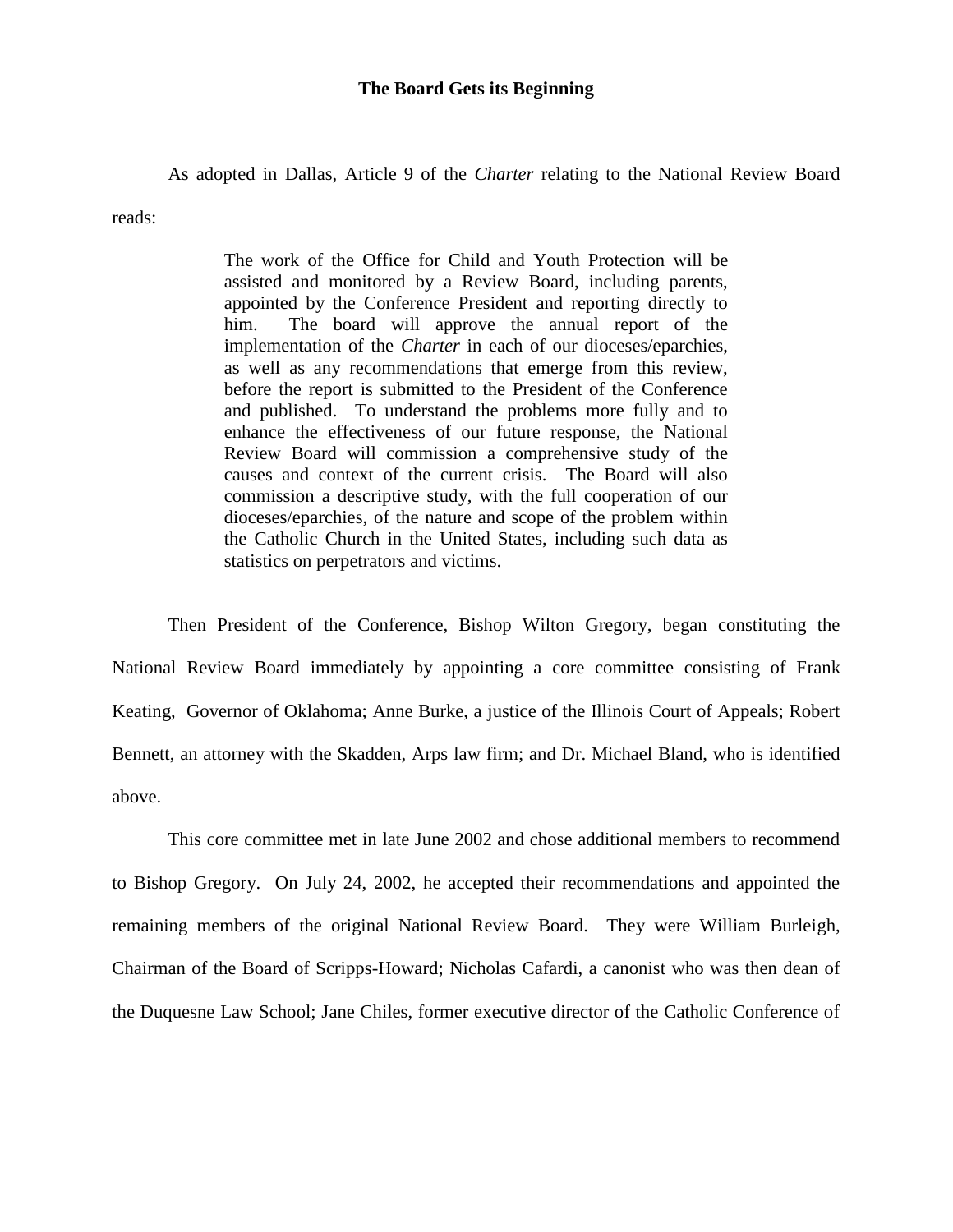Kentucky; Alice Bourke Hayes, president of San Diego University; Pamela Hayes, an attorney from New York who is also a board member of the National Catholic Reporter; Justice Petra Maes<sup>6</sup> of the New Mexico Supreme Court; Dr. Paul McHugh, a psychiatrist from Johns Hopkins Medical School; Leon Panetta, a former Congressman and Chief of Staff in the Clinton White House; and Ray Siegfried, chairman of Nordam Industries.

# **The First Meeting, July, 2002, Washington, D.C.**

 $\overline{a}$ 

The full National Review Board met for the first time at Conference offices in Washington on July 30, 2002. Governor Keating announced that Bishop Gregory had named Justice Burke as vice-chair and she would be preparing agendas for the meetings. Thus Justice Burke had a leadership role from the beginning of the Board's work. Her papers from that work reflect her diplomatic skills, attention to detail, and passionate commitment to the Board's work.

Also present were Archbishop Flynn; Bishop Gregory, and Conference staff: Msgr. William Fay, General Secretary,<sup>7</sup> Msgr. David Malloy and Bruce Egnew, Deputy General Secretaries; Msgr. Frank Maniscalco, Communications Director; Mark Chopko, General Counsel; and Fr. J. Cletus Kiley, Executive Director of the Office of Priestly Life, who provided principal staff support to the Ad Hoc Committee.

Bishop Gregory advised the Board to speak with one voice to the press. He asked them to help choose an executive director for the Office of Child and Youth Protection; applications had

<sup>&</sup>lt;sup>6</sup>Justice Maes delayed taking her seat until August, 2002, when she received appropriate judicial ethics clearance to do so.

<sup>&</sup>lt;sup>7</sup>The General Secretary is the chief staff officer of the Conference. Msgr. William Fay, a priest of the Archdiocese of Boston, served in that position from 2001 to 2006. He was succeeded by Msgr. Malloy who continues in that position as of this writing.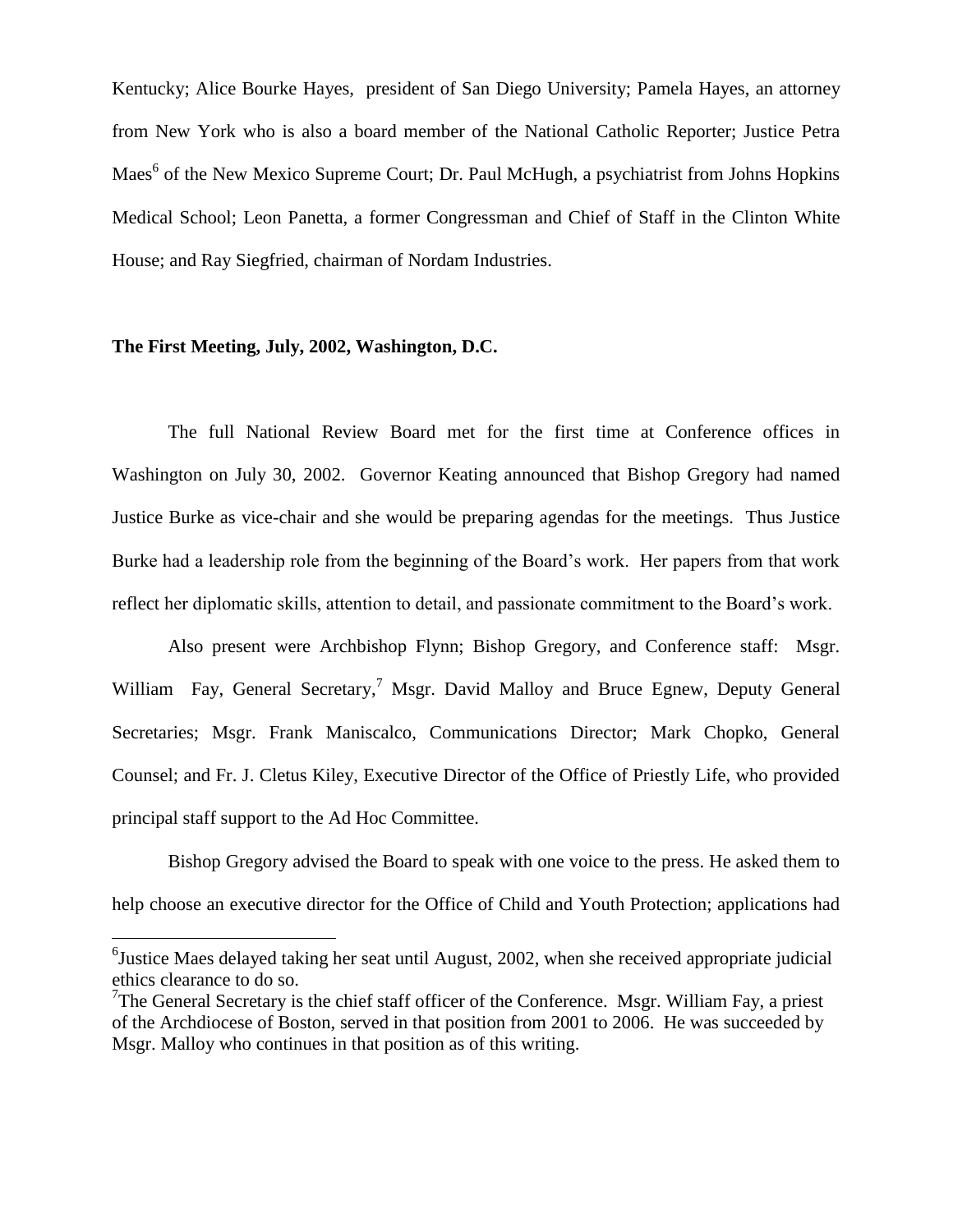already been received. He noted the two studies the Board was to commission and advised them to avoid areas of Church life not related to child protection, stating "It is not a time to redesign the Church." He said bishops were pursuing a way to hold one another accountable, a matter not addressed in the *Charter*.

In discussion, the Board noted the difference between the *Charter* and the Essential Norms. The *Charter* is essentially an agreement among the bishops while the Essential Norms, which were then awaiting Vatican *recognitio*, have the force of canon law for the United States. Bishop Gregory commented that the Dallas meeting had empowered many victims to come forward for the first time, some of them with cases thirty or forty years old. Mr. Bennett commented that the zero tolerance policy in the *Charter* and Norms might have an untoward impact on the due process rights of accused priests. Archbishop Flynn commented that the Ad Hoc Committee had had psychiatrists, victim survivors, attorneys, and psychologists as members along with bishops. He noted that, as the *Charter* provided, the Ad Hoc Committee would be reviewing its provisions over the next two years.<sup>8</sup>

The Board then met with Barbara Blaine, David Clohessy, and Peter Isely, leaders of the Survivors Network of those Abused by Priests ("SNAP"). The group's request that they be given a seat on the NRB was declined; the Board decided it should not have members serving as "representatives" of other groups.

The Board created an executive director screening committee (Bennett, Cafardi, McHugh, and Pamela Hayes) and noted that the Conference was beginning an immediate survey of the dioceses to learn what had already been done to implement the *Charter*. Msgr. Fay

 $\overline{a}$ 

<sup>8</sup> The Conclusion of the *Charter* reads "It [the *Charter*] is to be reviewed in two years by the Conference of Bishops with the advice of the National Review Board created in Article 9 . . ."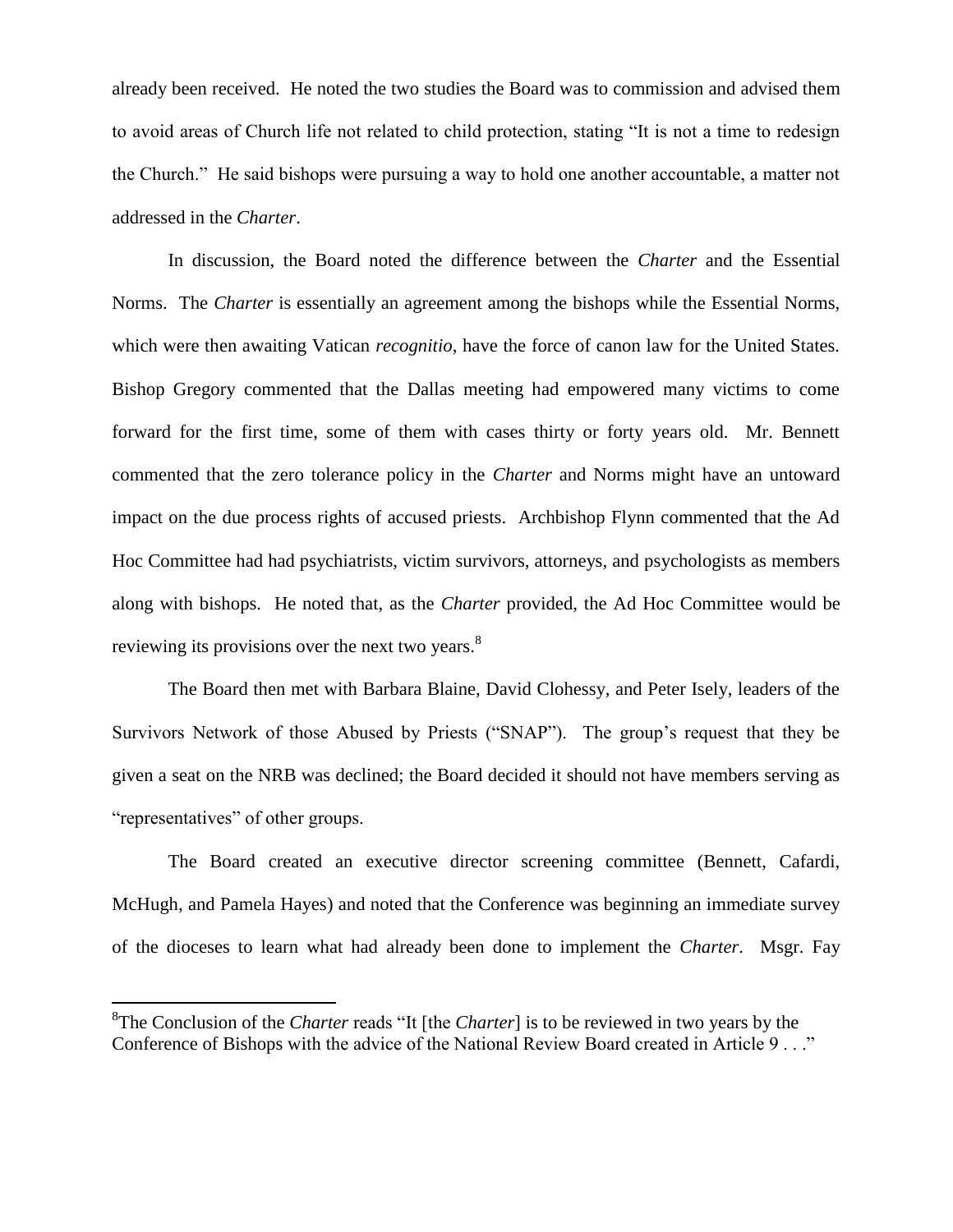announced that Fr. Kiley would be Deputy General Secretary of the Conference for Child and Youth Protection.

# **September, 2002, Oklahoma City, Oklahoma**

 $\overline{a}$ 

In September, 2002, the Board met in Oklahoma City. Meeting first with SNAP and Link-Up, another survivors group, they heard frustration that some abusers were still in ministry because the bishops were waiting for Vatican *recognitio* of the Essential Norms. A proposal to release the names of deceased priest abusers was opposed by Pamela Hayes because they would be unable to defend themselves. Fr. Kiley reported that the Ad Hoc Committee had been reconstituted to consist of bishops only. He noted that the Conference officers would shortly visit Rome to discuss the Essential Norms and he expected the zero tolerance policy to be approved. The Board resolved to ask the major superiors of religious orders of men to adopt the *Charter* and to ask each diocese to furnish the Board with the names of its diocesan review board members and victim assistance coordinator.<sup>9</sup> The Board also asked the AD Hoc Committee to formally endorse the independence of the NRB. The Board created a number of committees at this meeting. The Safe Environment committee (Jane Chiles (chair) Ann Burke, Petra Maes and Michael Bland), would begin preparing to make recommendations for safe environment programs by listening to experts. The Research Committee was to be chaired by Robert Bennett and include Alice Hayes, Leon Panetta, Nicholas Cafardi, Paul McHugh, Michael Bland, and William Burleigh. Mr. Bennett agreed with Dr. McHugh that the nature and scope study should

<sup>&</sup>lt;sup>9</sup>The *Charter* in Article 2 requires each diocese to have a review board to act as a confidential consultative body to the bishop for these cases and to have a victim assistance coordinator.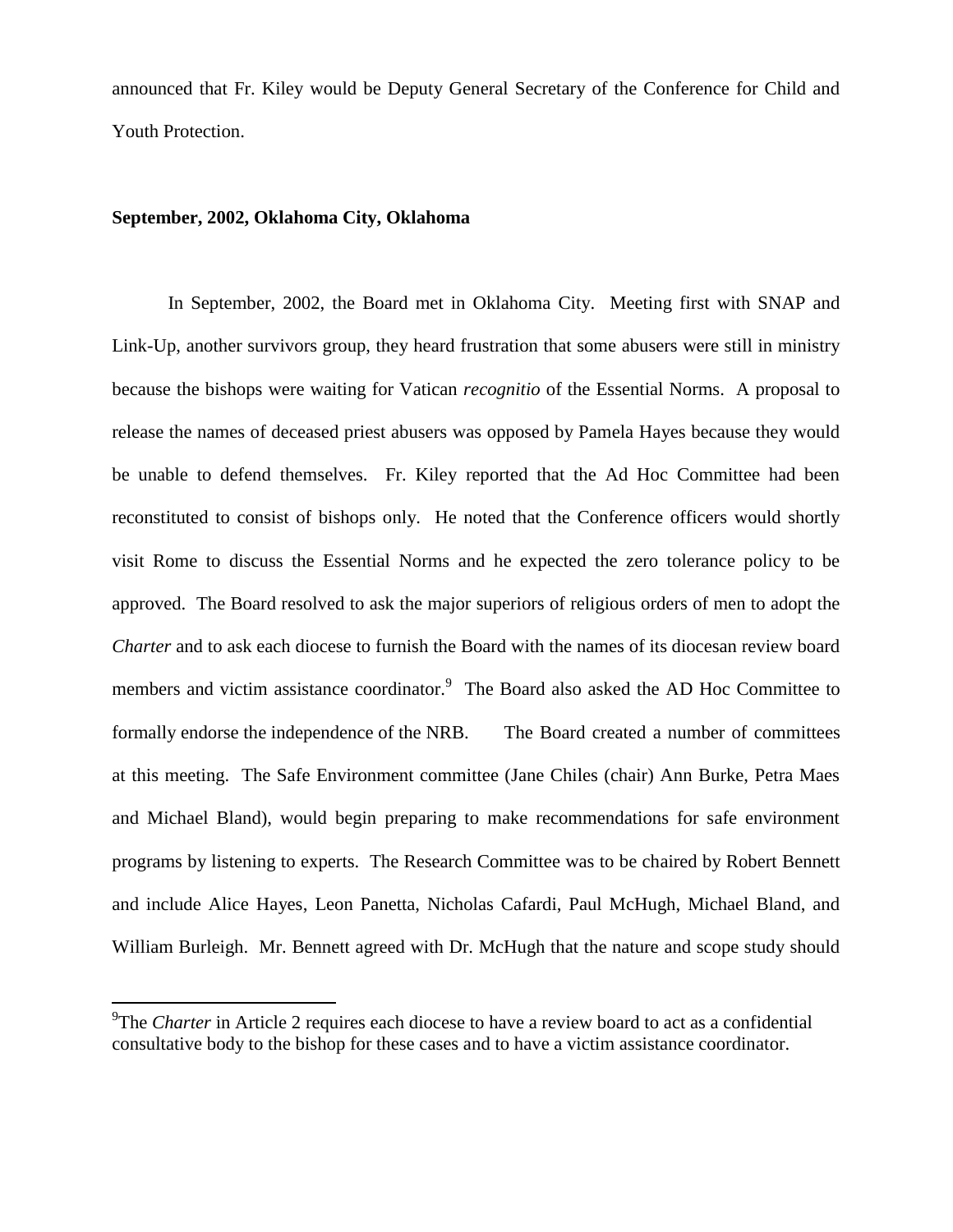be epidemiologically structured and would require a request for proposals, but believed the causes and context study should be done by having Board members conduct interviews. Dr. McHugh stated he believed "that the huge change in American sexual mores in the late '60's had implications for celibate people that are completely underestimated." Members debated how to handle press contacts, as they wanted to maintain an "independent voice" but also collaborate with the USCCB Communications Office which handled press relations – quite voluminous at this period – for the Ad Hoc Committee and Bishop Gregory. Committees on canon law (Dean Cafardi and Dr. Bland), communications (Mr. Burleigh and Mr. Panetta), and establishment of the Office of Child and Youth Protection were also created.

# **October, 2002, Santa Barbara, California**

By the Board's October 2002 meeting in Santa Barbara, Kathleen McChesney had been hired on a two-year contract as the first executive director of the OCYP. She had retired as the third-highest ranking official of the Federal Bureau of Investigation to accept the position. The Board had learned that there was no common process for local diocesan review boards to follow and Dean Cafardi's canon law committee was deputed to draft one. The Board adopted Mr. Bennett's suggestion that the causes and context study be done internally, with Research Committee members conducting interviews. The Safe Environment Committee reported that it wanted to promulgate standards and disseminate best practices for diocesan safe environment programs.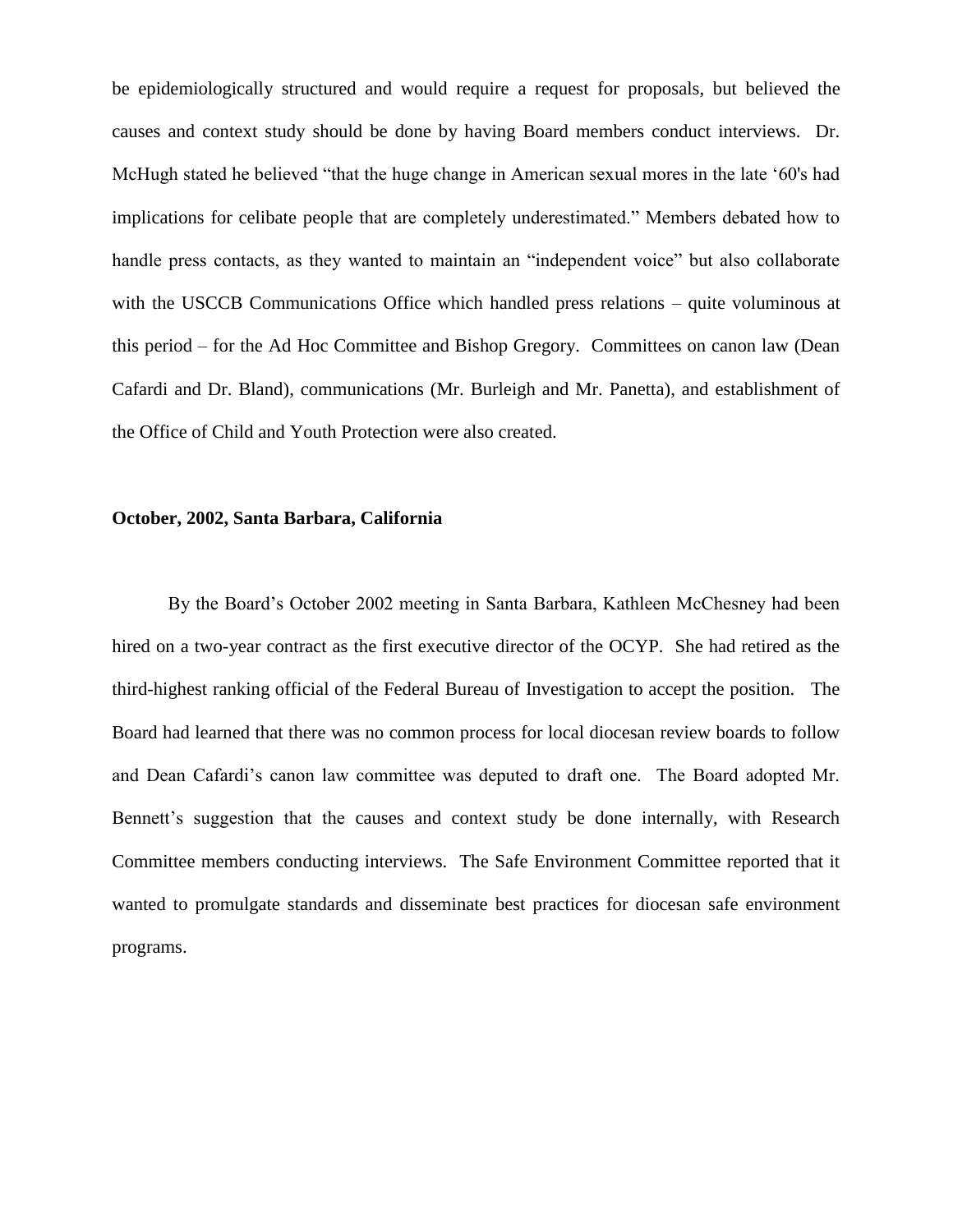# **November, 2002, Washington, D.C.**

At the Board's November, 2002, meeting, Bishop Galante from the USCCB Canonical Affairs Committee reported on the differences between the original text of the Essential Norms and the text agreed upon by the Mixed Commission of American and Vatican bishops; the major difference was inclusion of religious orders in the revised text.<sup>10</sup> The NRB decided to write to Bishop Gregory on a mechanism for bishop accountability.

#### **December, 2002, Cincinnati, Ohio**

 $\overline{a}$ 

The Board met in Cincinnati in December, 2002. By then, Sr. Andree Fries had replaced Fr. Kiley as Deputy General Secretary to oversee the Office of Child and Youth Protection. As Director of the Priestly Life Office, Father Kiley continued to provide staff to the Ad Hoc Committee. Kathleen McChesney had begun her work on December 1. Fr. Kiley announced that the Essential Norms as re-drafted had received the *recognitio<sup>11</sup>* of the Vatican and had been formally promulgated to be effective March 1, 2003. Bishop Gregory suggested that NRB members serve three-year terms with one-third rotating off in each year, beginning in 2003, and the Board agreed. The Board learned that Cardinal Egan opposed Board attendance at the Knights of Malta dinner in New York and Dr. McChesney's planned talk to a New York parish,

<sup>&</sup>lt;sup>10</sup>The USCCB is an association of bishops only. The Conference of Major Superiors of Men is a somewhat parallel organization for religious superiors of male religious communities. The authority of bishops over religious order priests and institutions within their dioceses is a very complex matter, beyond the scope of this history to explain.

<sup>&</sup>lt;sup>11</sup>While not technically "approval" as a matter of canon law, the "*recognitio*" serves a roughly equivalent purpose. The *recognitio* was required for the Essential Norms to become effective as canon law in the United States.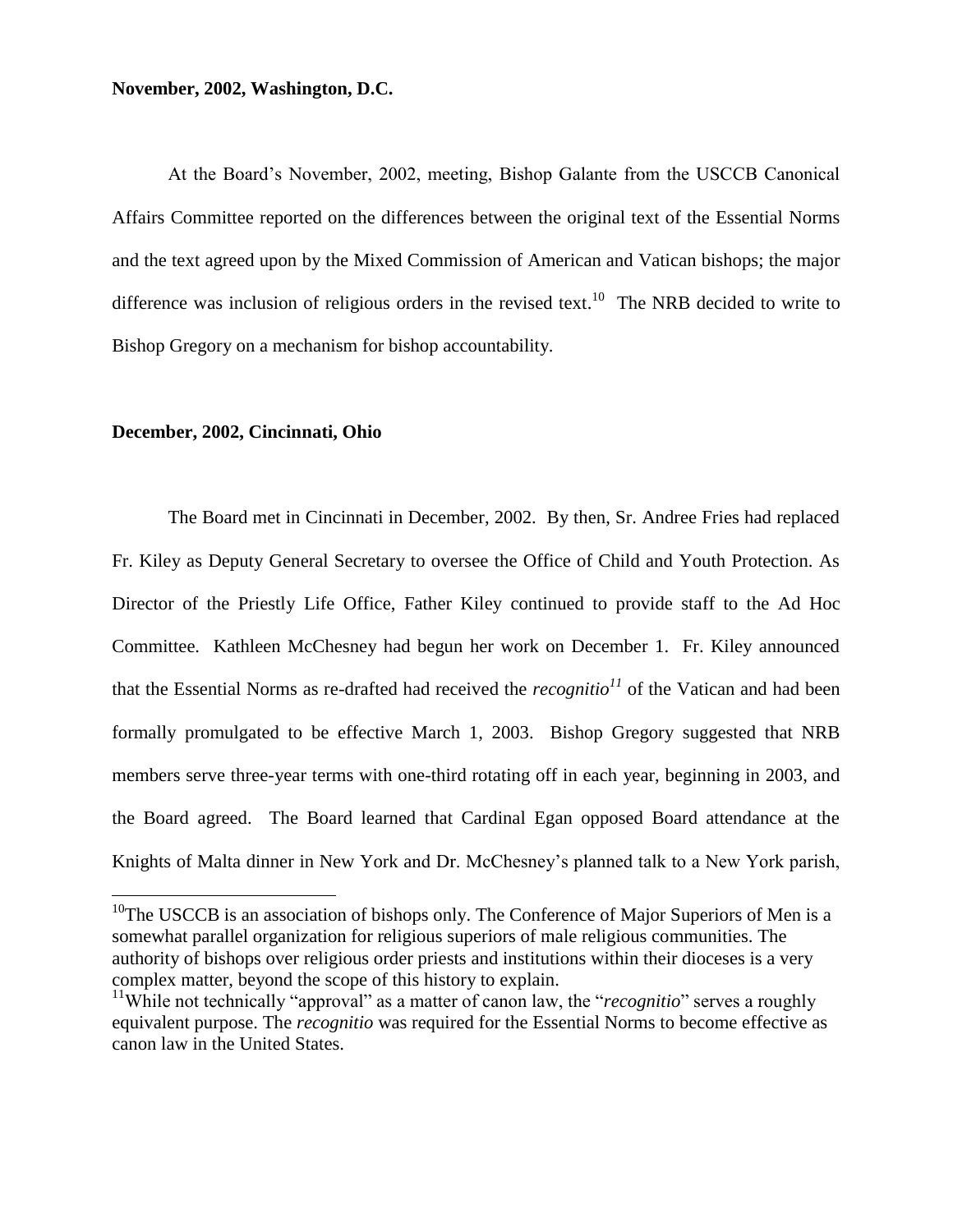but resolved she should give the talk anyway. The Board agreed that both the mandated studies would be pursued by external requests for proposals and expressed concern that the budget for these studies was too small; a committee to consider outside fundraising was created.

The Board formally resolved that it and Bishop Gregory should request data from dioceses on victims, offenders, and money spent on the crisis. Kathleen McChesney suggested that the first annual report of her office be published in November, 2003. Bishop Gregory asked that the Board remain cognizant of the budget established for it by the USCCB. If problems were identified in individual dioceses, the OCYP should advise the local bishop and bring them to Bishop Gregory if not resolved in that way. Mr. Bennett reported that subject matter experts were being interviewed for the internal causes and context report.

# **January, 2003, New York City**

 $\overline{a}$ 

The Board met in New York City in January, 2003, where it learned that only priests could sit on tribunals to conduct criminal trials of accused priests which might lead to their dismissal from the clerical state. Dr. McChesney reported that she would give an estimate to the Administrative Committee<sup>12</sup> of \$10.5 million for both of the studies to be commissioned and the initial audits. In a letter the next month to Frank Butler at  $FADICA^{13}$  she estimated the Nature and Scope Study would cost \$288,000, but the external Causes and Context Study would cost \$3 million and take 18-24 months to complete. Also in February, Bishop Gregory wrote to all the bishops with guidelines for safe environment programs and applied to the Raskob Foundation for

 $12$ As a matter of civil law, the USCCB is organized as a not-for-profit corporation of the District of Columbia. Its board of directors is called the Administrative Committee.

<sup>&</sup>lt;sup>13</sup>"FADICA" is an acronym for Foundations and Donors Interested in Catholic Activities, Inc.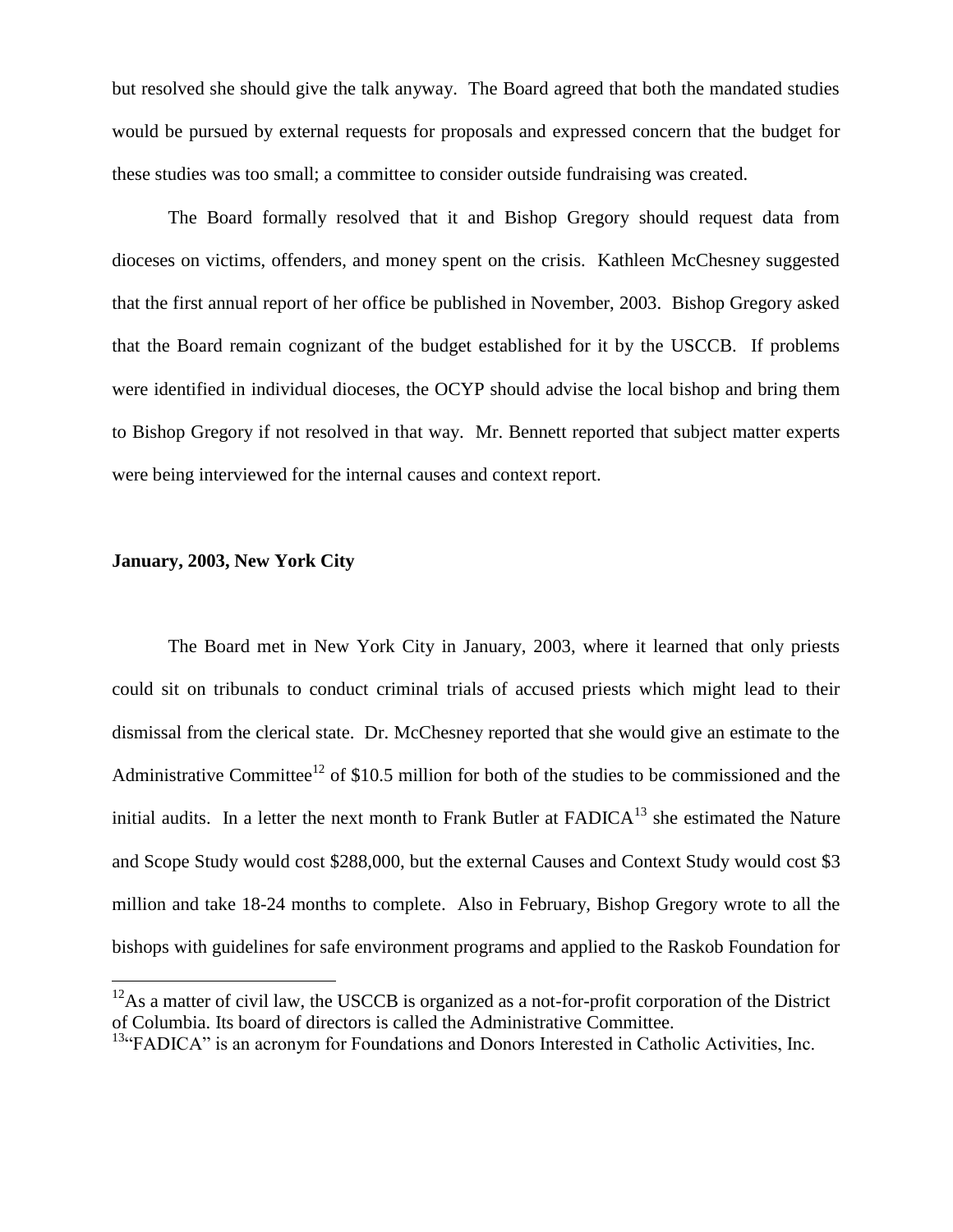funding Causes and Context with an estimated cost of between \$2 and \$6 million and a request to Raskob of \$3million.

 The Board met by teleconference on February 24, 2003, and reviewed proposals from the John Jay College of Criminal Law for the Nature and Scope Study and from the Gavin Group for conducting the audits. By this time a clear distinction was being made between the preliminary causes and context report being prepared internally and the external study to be done under a request for proposals.

The Board determined that:

- 1. The "Studies" Subcommittee headed by Robert Bennett is exploring the causes of the current crisis in the context of the conduct of Church leadership. This information, gathered through conversations with Bishops, victims, offenders and other subject matter experts is expected to provide the basis of the Board's report to the USCCB as the Board's opinion of the cause of the current crises [sic] as it relates to administrative conduct.
- 2. The "Commissioned Study" is to be conducted by a professional research organization and will attempt to determine the epidemiology of the causes of the current crises [sic]. The NRB has reviewed the extensive proposal for preparation of "Requests for Proposals" forwarded by the Urban Institute. The NRB considered this proposal to be more extensive than necessary and will inform the Office of Child and Youth Protection to withhold action on this proposal until after discussion at the NRB meeting in March.

# **March, 2003, Santa Fe, New Mexico**

At its March 2003 the Board heard a report from Dean Cafardi that non-priests would

now be allowed to serve on penal tribunals and bishops would be allowed to take particularly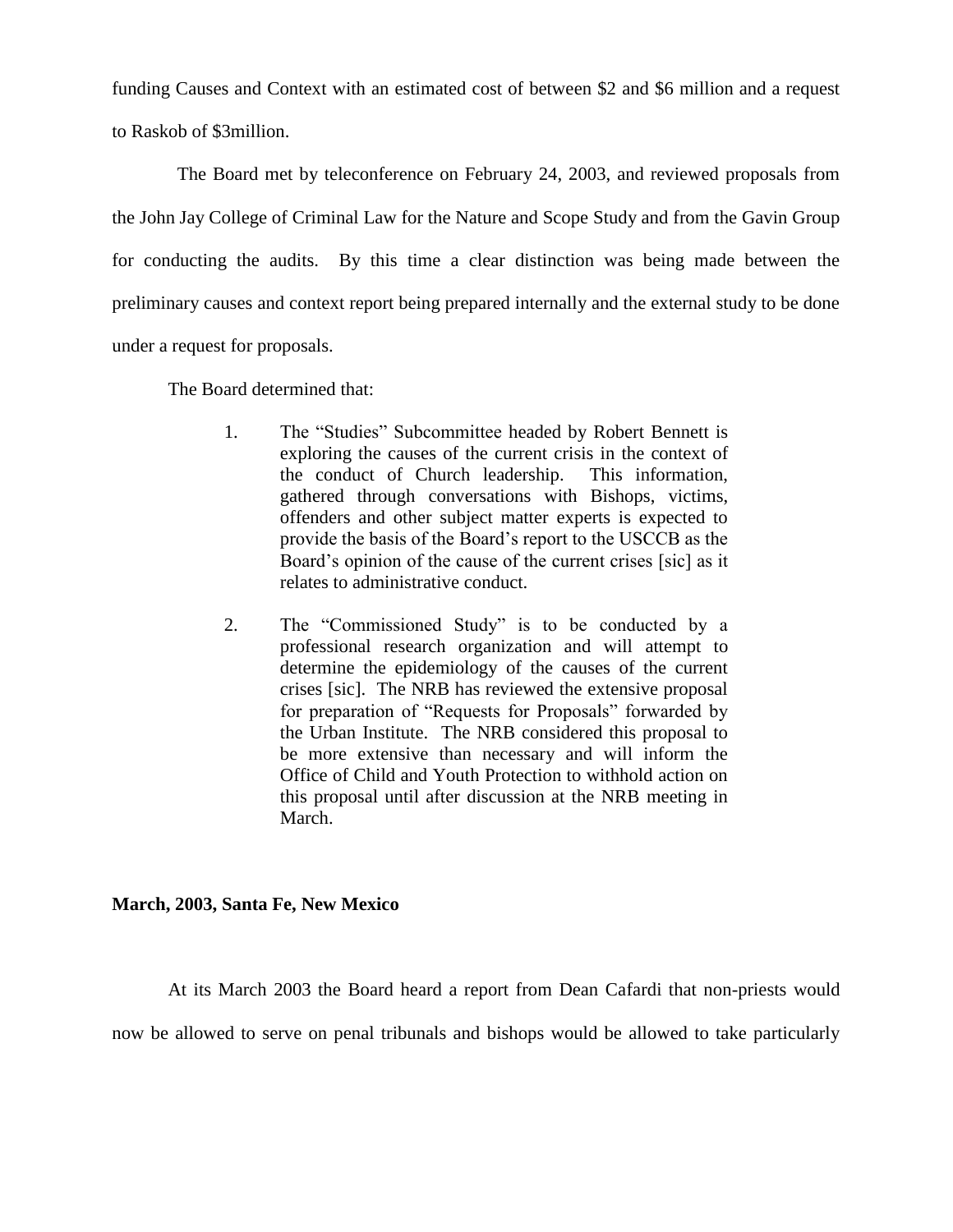disturbing cases to the Pope, who can dismiss a priest *ex officio, i.e.,* without going through the canonical trial process. The Board agreed not to make any commitment at this time to the research methodology or time frame for the external causes and context study.

## **June, 2003, in Pittsburgh**

 $\overline{a}$ 

In June 2003 the Board met in Pittsburgh. Sr. Fries reported that Father Ronny Jenkins,<sup>14</sup> a canonist from Catholic University of America, had been hired by the Conference to assist with training canonists who would manage the tribunal processes for removing priests under the Essential Norms.

The Board had learned that the Conference was receiving correspondence about the NRB which was not being shared with the Board and asked for an end to this practice.

Collection of data for the Nature and Scope Study had begun, but the Catholic Conference of California was declining to provide data because of concerns about protecting the identity of priests involved. After a conference call with the NRB and Bishop Gregory, it was decided that Dr. Hayes would chair a meeting in St. Louis with the California Bishops and John Jay research to resolve differences. Bishop Gregory was at this meeting with other NRB members.

The Board resolved that there should not be a separate USCCB committee on the Nature and Scope Study and that any concerns to be communicated to John Jay College should go through the Board. Mr. Bennett reported that the interviews for the Causes and Context Phase I

 $14$ As of June 2010, Msgr. Jenkins was an Associate General Secretary of the Conference.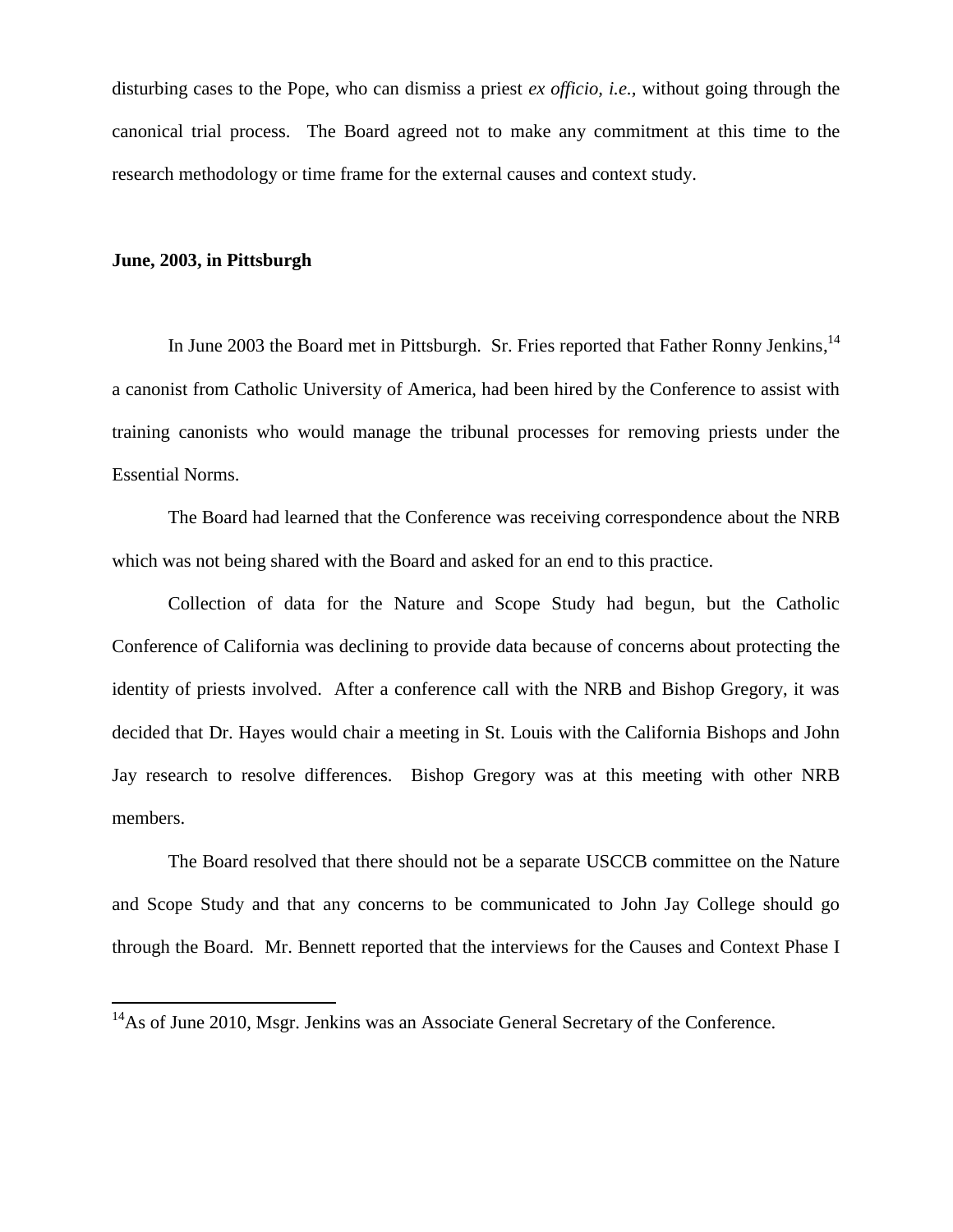Report were complete and the only additional cost would be transcription. A meeting was set later in the month with the Lilly Foundation to seek funding for the Causes and Context Study. The Board resolved to ask Msgr. Fay for additional administrative help for the coming year. During conference calls with Bishop Gregory and Dr. Terry from John Jay, the Board learned the difficulty with California dioceses had been resolved, but that Fabian Bruskewicz, Bishop of Lincoln, Nebraska, was refusing to participate.

On June 16, 2003, Governor Keating resigned from the Board. Concerned that new leadership might disrupt the Board's processes, the NRB asked Bishop Gregory not to appoint a new chair. In responding to the Board's correspondence on this point, he told them he would have to consult others and that they should nominate at least three persons for chair and for the thirteenth Board member.<sup>15</sup> He eventually appointed Justice Burke as Interim Chair, a title she carried until she left the Board in November, 2004.

In June 2003 the Washington Post quoted James Post, President of Voice of the Faithful, <sup>16</sup> as saying he was an ardent admirer of Kathleen McChesney, but that she had the same problem all compliance officers have: "too few resources and too many expectations."

 $\overline{a}$ 

<sup>&</sup>lt;sup>15</sup>Letter from Bp. Gregory to Justice Burke, July 2, 2003 (copy in the Burke papers).

<sup>&</sup>lt;sup>16</sup> Voice of the Faithful is an association of Catholics, mostly lay, formed in the Boston area to respond to the crisis. It quickly became national in scope, with varying degrees of acceptance by bishops. Various meetings have been addressed by Board members, but sometimes the local bishops have been critical.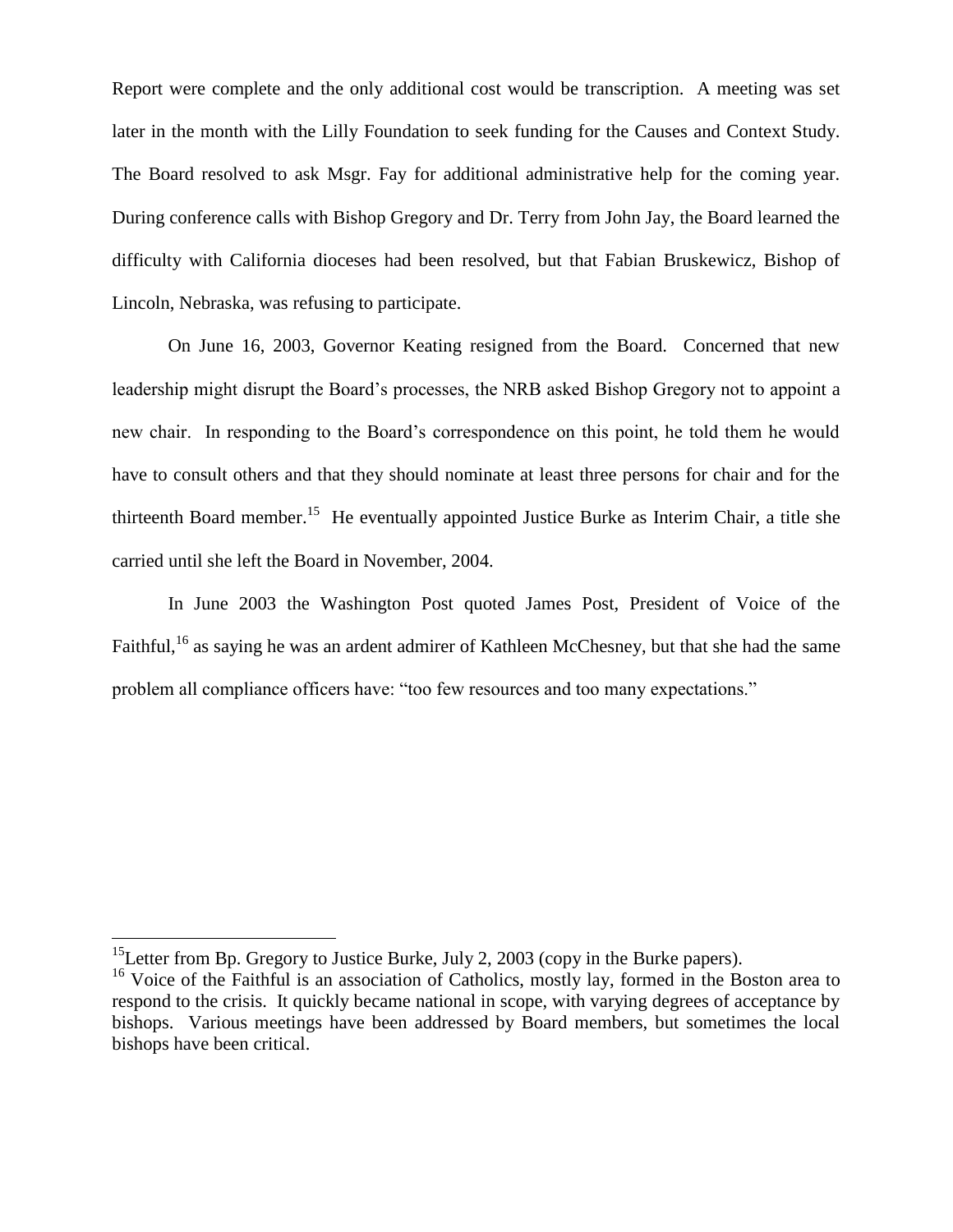# **July, 2003, Chicago, Illinois**

On the first anniversary of its formation, the Board prepared a report "To the Catholic Faithful of the United States." The Board had begun with study and progressed to a work program. It had determined that "to establish credibility for our actions we had to operate with independence and transparency." It noted that the Board had met "at least monthly . . . [and] far more frequently in subcommittees. . . ." It reported on progress on five major goals:

**1. Establish an Office of Child and Youth Protection.** The letter noted the hiring of Kathleen McChesney and her deputy, Sheila Horan, also a former high-ranking FBI official, and their organization of the diocesan audits.

**2. Establish Safe Environment Standards**. The letter noted the dissemination of "stateof-the-art guidelines sent to the nation's dioceses for creating safe environment programs, the work of Jane Chiles' committee.

**3. Audit the Nation's Dioceses/Eparchies to Determine Compliance with the Dallas**  *Charter***.** The letter noted the hiring of William Gavin's group to conduct the audits and reported that he was also a retired FBI agent who had hired 54 law enforcement and auditor personnel to complete the task. Thirteen regional workshops had been conducted to train diocesan staff to prepare for the audits. By July, thirty-one audits had been completed and all were expected to be done by November, leading to the first annual OCYP report. It noted that the Board was fully prepared "to name those dioceses/eparchies 'not in compliance with the provisions and expectations' of the *Charter*."

**4. Commission a Descriptive Study of the "Nature and Scope" of the Crisis**. The letter noted the "puzzle" that "no accurate statistical snapshot had ever been taken over decades of the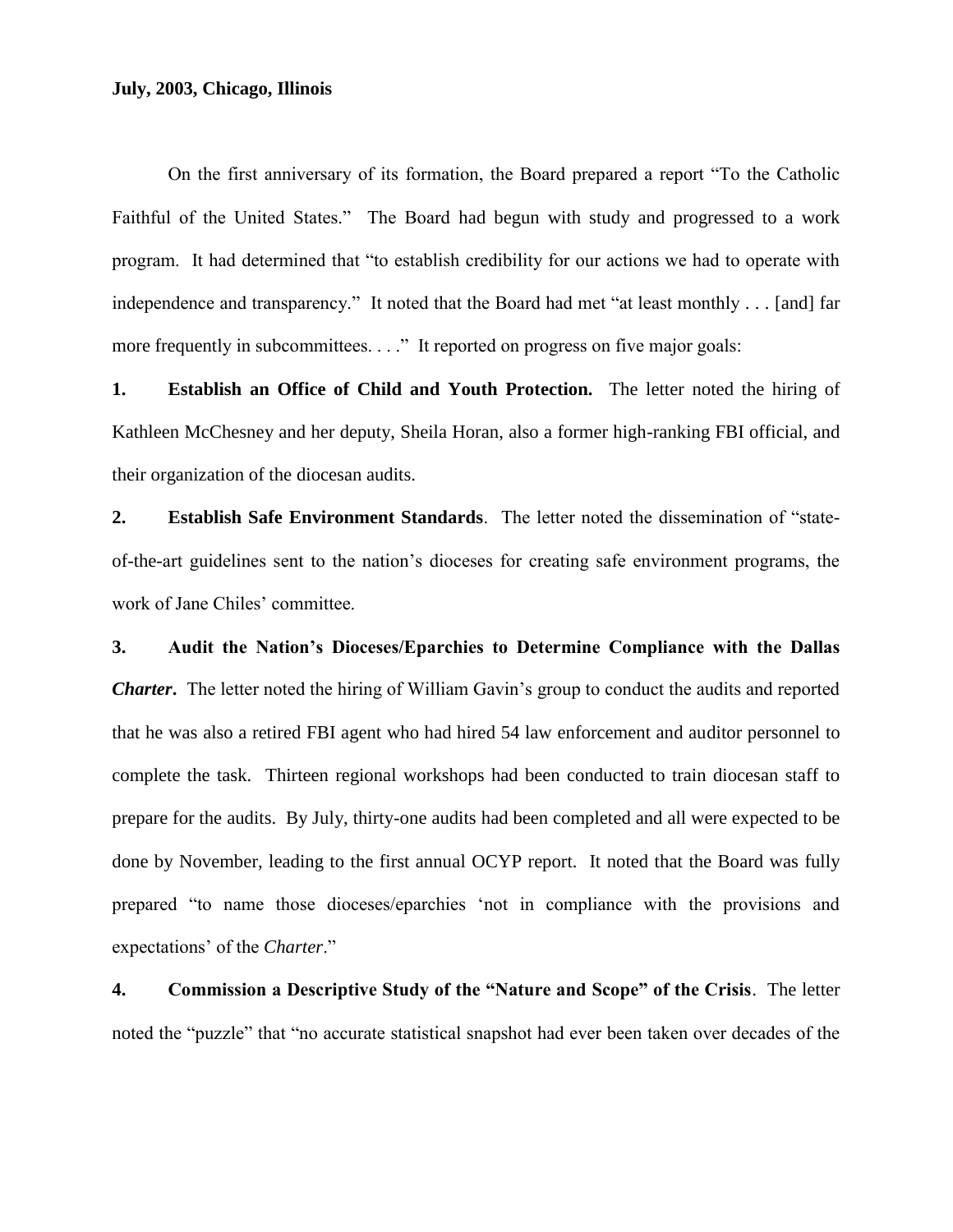number of offending priests, the number of youthful victims and the financial cost to the Church." The Nature and Scope Study was intended to fill that gap. The Report indicated twothirds of dioceses had responded, most dioceses and religious orders were expected to cooperate, and the study would be released early in 2004.

**5. Commission a Comprehensive Study of the Causes and Context of the Crisis.** The letter noted this as the most critical and complicated part of the Board's work. To avoid paralysis by complexity, the task was divided in two:

**Causes and Context Phase I:** This report "will render the board's consensus view of the causes of the crisis" and will be published in early 2004.

**Causes and Context Phase II:** This more analytic assessment will be undertaken by an academic institution, will require several years to complete, and will costs upwards of \$4 million. A request for proposals was promised to be issued by the end of 2003 The Report noted that approaches were being made to foundations for funding

The Board reported its own goal to be "a Church cleansed of scandal, secure for the young, and reunited in holiness."

There were objections to the letter from Conference staff or bishop members, who believed the NRB should report only to the Conference President and not to the public. The minutes note that the Board had requested a meeting with the Apostolic Nuncio, but had been turned down.

The Board also learned Bishop Gregory wanted to appoint a permanent chair, rather than appointing Justice Burke at this time. The Board responded by writing to Archbishop Flynn that it understood it was to pick its own chair and had voted that Justice Burke should complete Governor Keating's term as "chair," not "interim chair."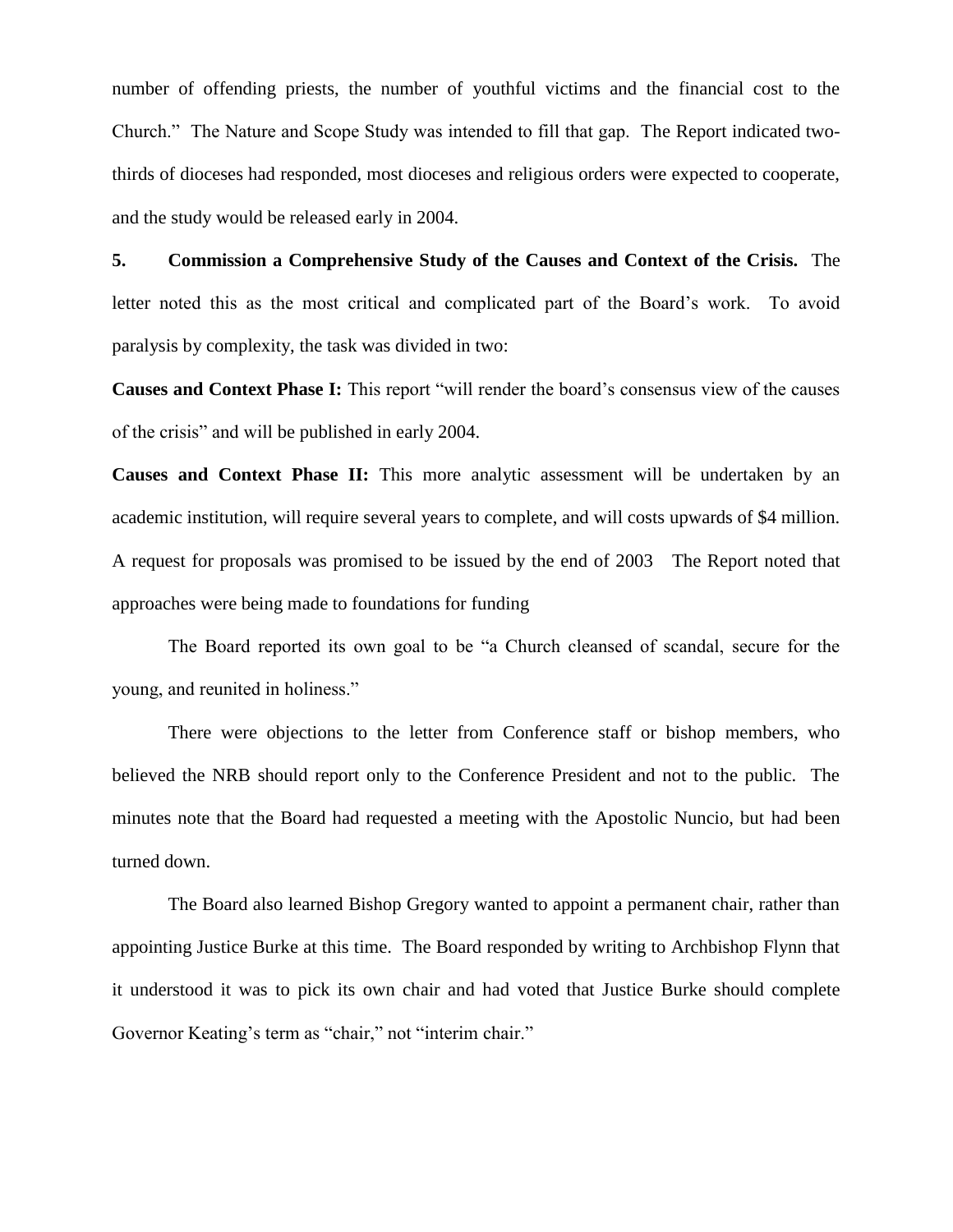#### **September, 2003, Baltimore, Maryland**

The Board met in Baltimore September 21-22, 2003. It supported Dr. McChesney's proposed reorganization and expansion of the OCYP staff to six positions.<sup>17</sup> Justice Burke reported that she had met with Archbishop Flynn regarding new members for the NRB to replace those who would rotate off in 2004.

Mr. Bennett presented an initial draft of Part I of the Causes and Context Report Phase I. Dr. McHugh "commented on the agent, host, and environment of sexual abuse," emphasizing his analysis that it is an epidemic we are dealing with. Dean Cafardi was asked to draft a paragraph for the report on zero tolerance and canon law. Dr. McHugh was to draft a section dealing with nine different topics. There was much discussion of release strategy for the reports.

#### **October, 2003, Tulsa, Oklahoma**

 $\overline{a}$ 

At the October, 2003, meeting, Deputy Director Sheila Horan reported to the Board that the report from the first compliance audits would be completed by January 6, 2004. Part of the reorganization plan mentioned in September was to create a national "communications manager" who would keep track of offenders, especially those who had been dismissed

 $17$ This expansion never happened. As of this writing, the Secretariat of Child and Youth Protection still has only four staff people. However, the same people have also provided staff for the CPCYP since it became a permanent committee in 2005.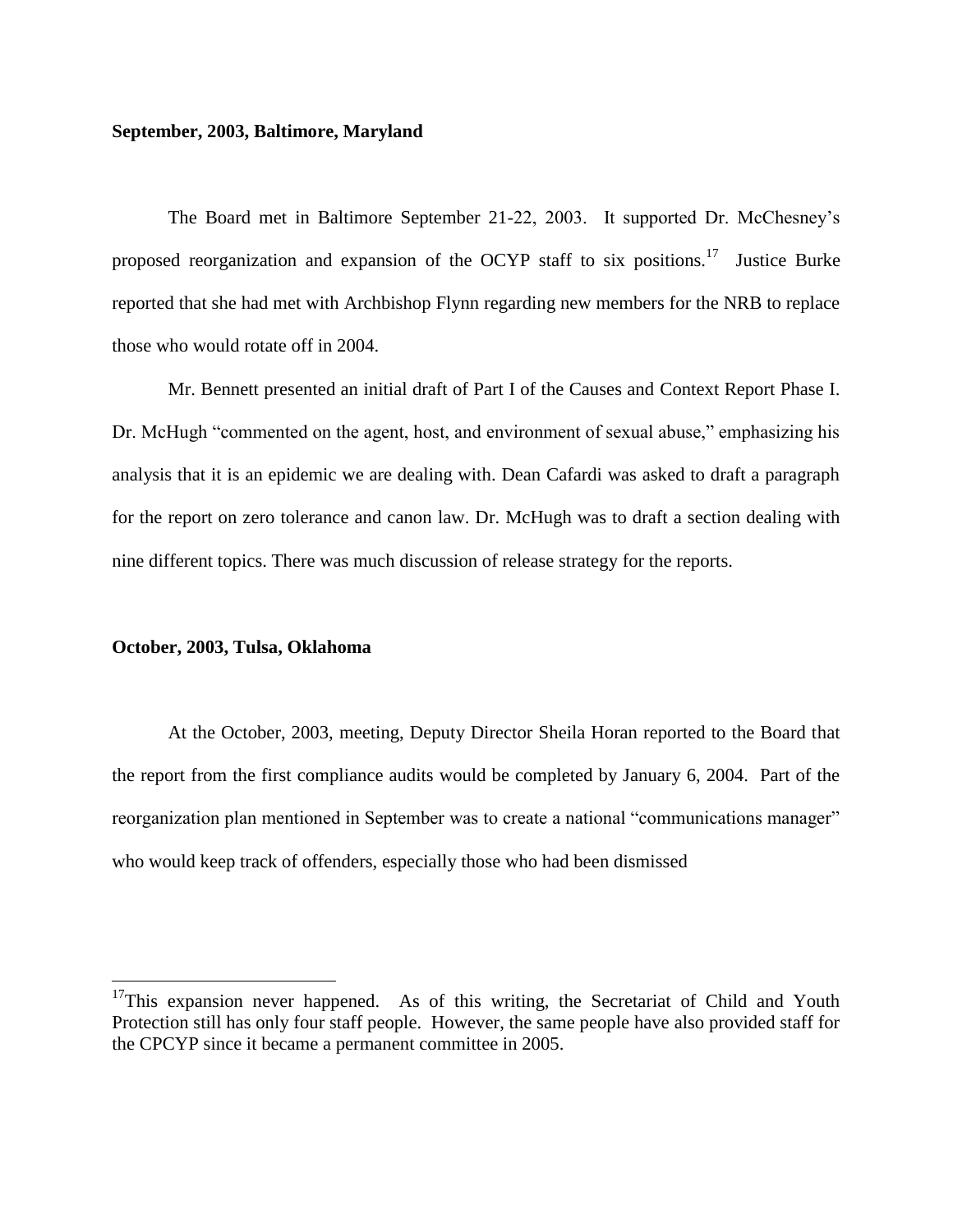It was also reported that several NRB members had briefed the Administrative Committee in September about activities of the Board and progress by John Jay on the Nature and Scope study.

The Board decided the audit report would be released separately from the Nature and Scope and Causes and Context Phase I Reports. Dr. McHugh believed the latter report should not be released until there has been time to study the Nature and Scope results.

# **November, 2003, Washington, D.C.**

In the November 2-3, 2003, meeting in Washington, D.C., Dr. McChesney reported as proposed initiatives for 2004

(1) to create training programs for diocesan review board members, victim assistance coordinators, and safe environment personnel;

(2) to create a *Charter* implementation manual;

(3) to explore the use of Choice Point to keep track of volunteers who do not pass background checks; and

(4) to begin an initiative to include vulnerable adults in the *Charter*.

#### **December, 2003, Chicago, Illinois**

In December, 2003, the Board met in Chicago and resolved to do on-site audits for all dioceses in 2004 (to be done again by the Gavin Group) with cyclic audits, one-third of the dioceses each year, to begin in 2005. The first set of audits had been completed at a cost of \$1.5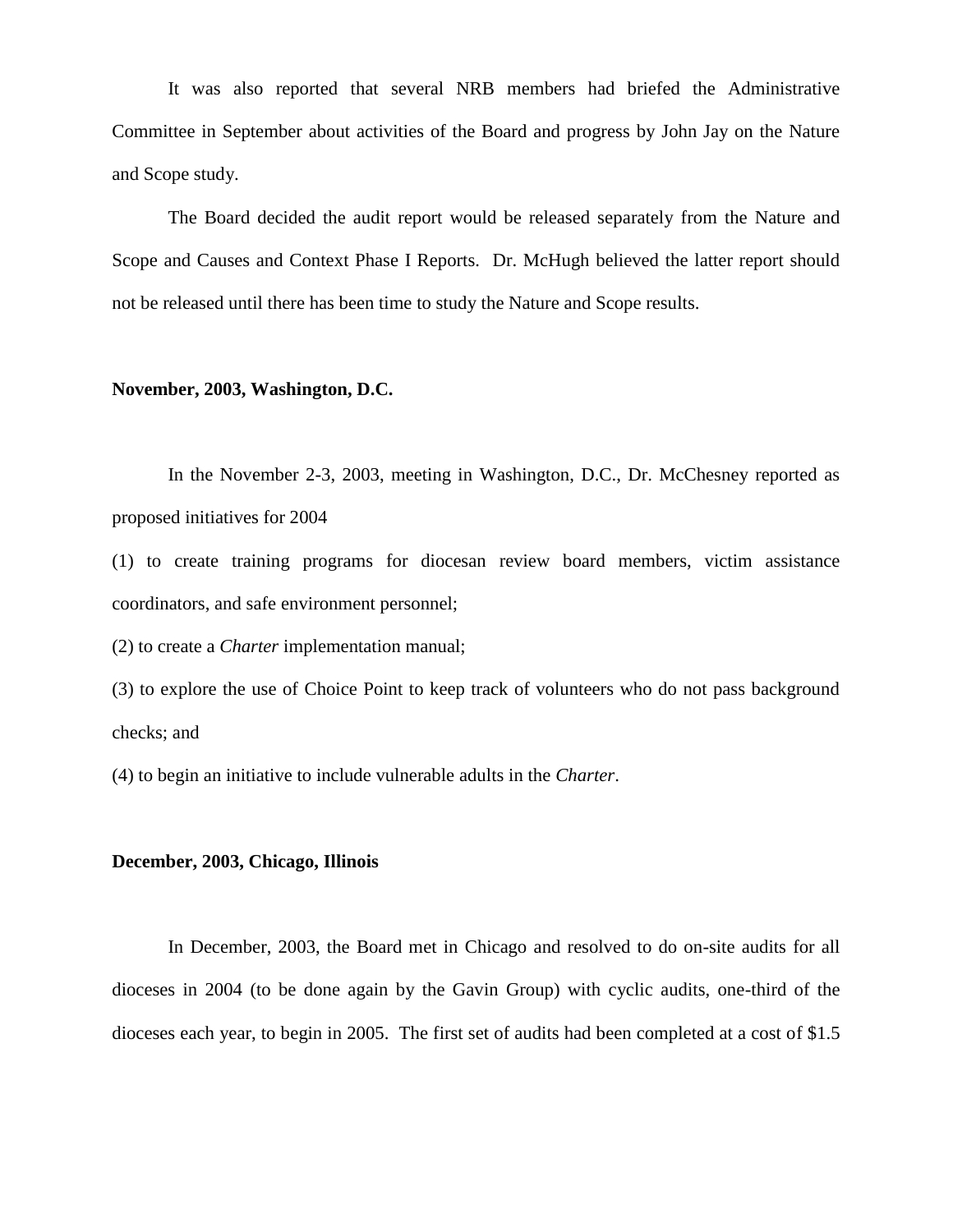million, paid by the dioceses. The audits report diocesan, not parish, compliance and say nothing about the effectiveness of the programs adopted. The Board believes parish compliance and effectiveness of safe environment programs must also be measured.

Dr. McChesney reported the cost of the Nature and Scope Study had increased to \$423,000; 174 dioceses participated fully; 17 did not respond to one of more parts. 110 religious orders also participated.

Fr. Kiley said a joint committee of the NRB and Ad Hoc Committee would be created to work on the *Charter* review promised for 2004. He also spoke of the possibility of using Choice Point to establish an internal national database to track offenders.

# **February 8-9, 2004, Indian Wells, California**

On February 8-9, 2004, the Board met in Indian Wells, California. A press conference for release of the Causes and Context Phase I and Nature and Scope Reports was set for February 27, 2004, in Washington. Bill Gavin reported on the recently completed 2003 audits and the need for approval of the 2004 audit process by the Administrative Committee. The minutes state "The Board was also advised of Cardinal Francis George's recent refusal to discuss the circumstances involving a priest in the Archdiocese of Chicago. The priest was suspended from ministry for abuse issues but is now making presentations to students at a Catholic School and having considerable contact with children. According to his Chancellor, Cardinal George will only respond to questions that are submitted in the form of a letter from Bishop Wilton D. Gregory."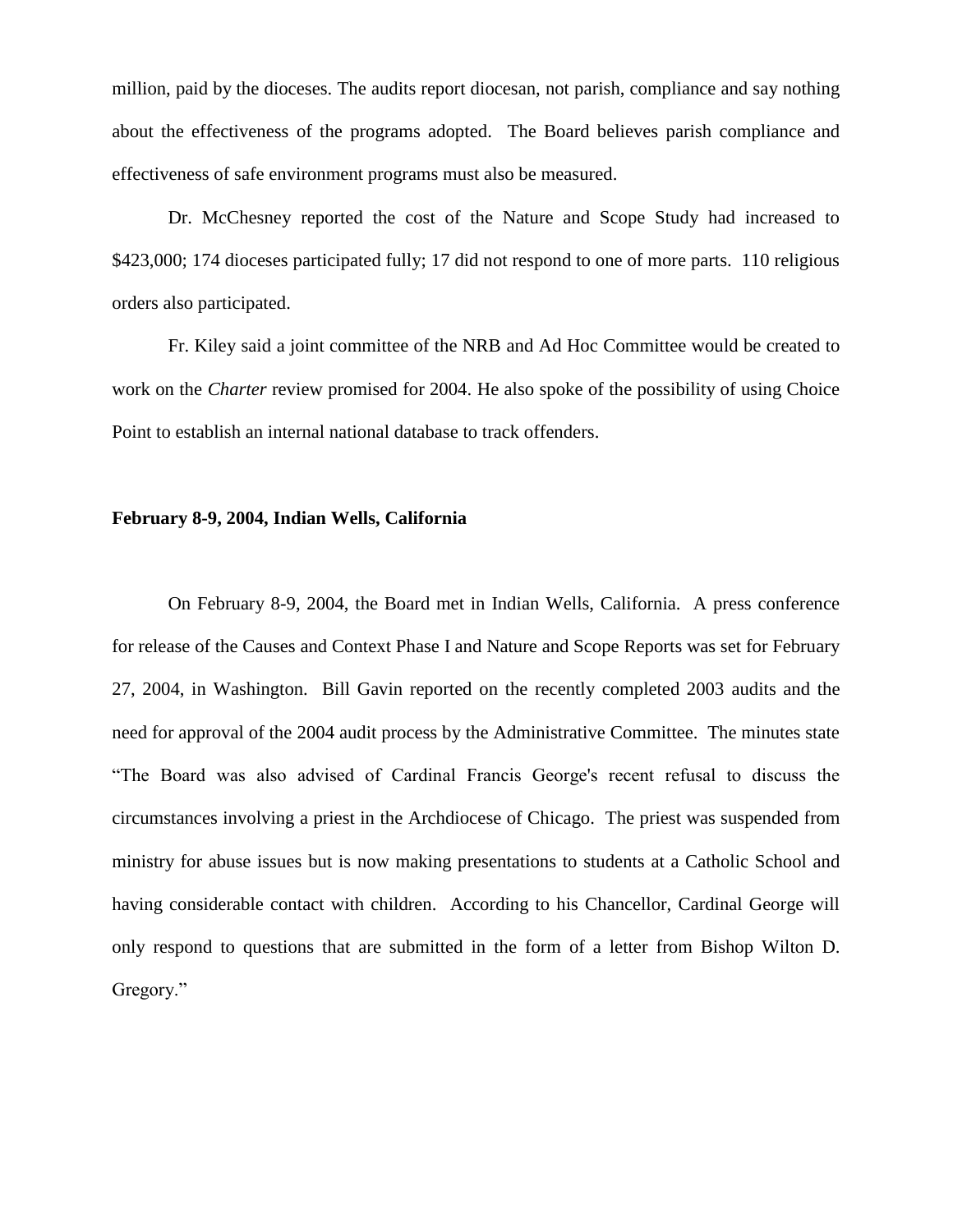Father Kiley reported that the Ad Hoc Committee is recommending its name be changed to the Committee for the Protection of Children, that the *Charter* review process be extended for one year to permit thorough consideration, and that only 50% of the dioceses be audited in 2004 with the balance submitting "self audits." He noted that the bishops are concerned about the forthcoming reports and that they will not get advance copies before public release.

Minutes reflect that as of this date per the audits, 1,444 priests had been removed for sexual abuse of children, both before and after the *Charter*.

#### **The Board Releases its First Reports**

The Nature and Scope and Causes and Context Phase  $I<sup>18</sup>$  Reports were released to the public on February 27, 2004. They had been given to the bishops two days earlier, who were upset at having so little time to read the reports before their public release. At some point a person whose identity is still unknown leaked the figures from Nature and Scope Study to CNN.

 $\overline{a}$ 

<sup>&</sup>lt;sup>18</sup>This internal Causes and Context Report is sometimes referred to as the "Bennett Report" after Robert Bennett, chair of the Research Committee at the time.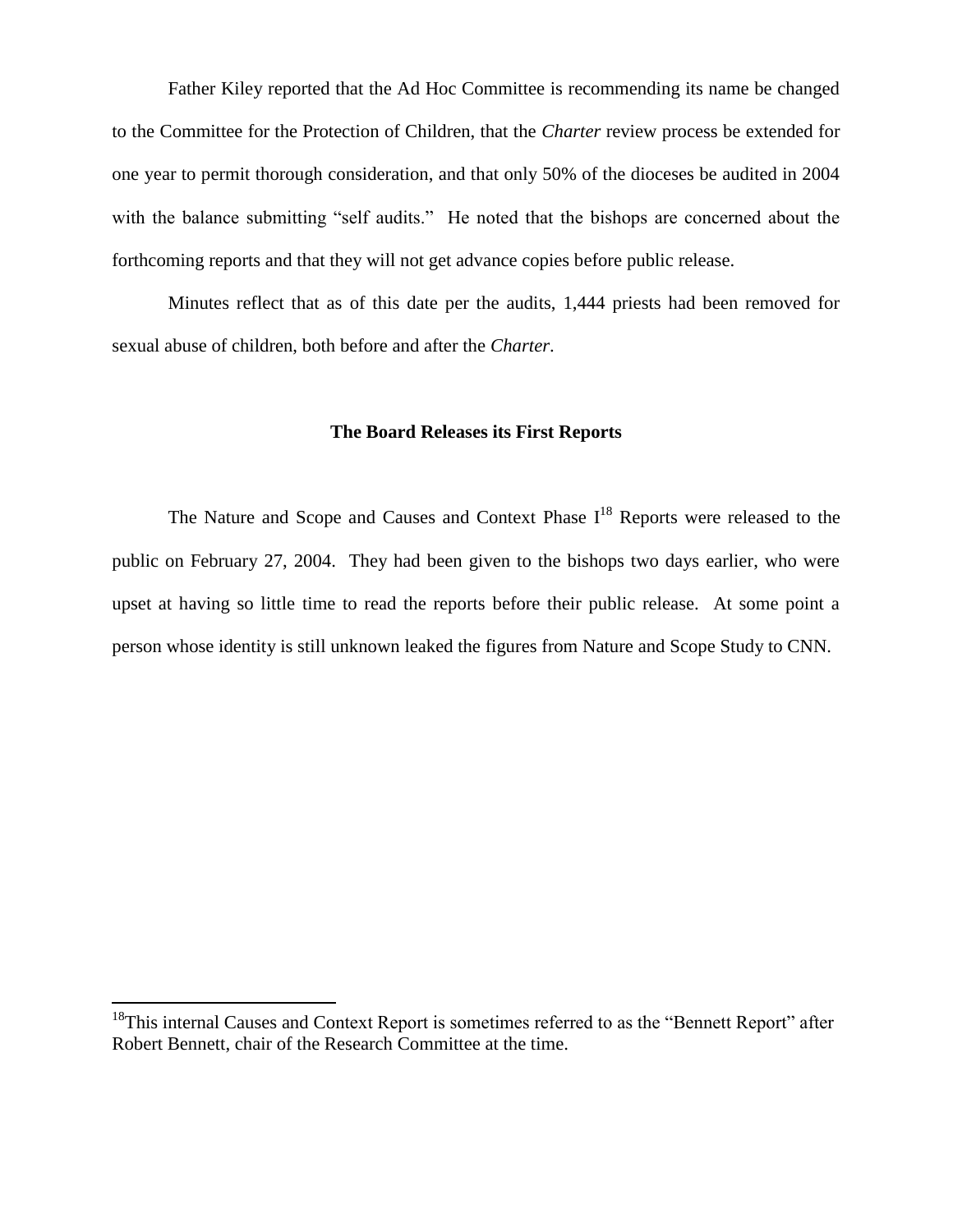# **The Causes and Context Phase I Report**

The Causes and Context Phase I Report,<sup>19</sup> which was intended to be the first response of the NRB to its charge to commission a study of the causes and context of the crisis, resulted from interviews by Board members with over eighty persons with relevant information about the crisis. Particularly prominent among interviewees were Cardinals Arinze (Vatican - Divine Worship), Bevilacqua (Philadelphia), Egan (New York), George (Chicago), Keeler (Baltimore), Law (Boston), Lopez Trujillo (Vatican - Family), Mahony (Los Angeles), Maida (Detroit), McCarrick (D.C.), O'Malley (Boston), Ratzinger (Vatican - Congregation for the Doctrine of the Faith<sup>20</sup>), and Stafford (Vatican - Sacred Penitentiary); and a number of victim advocates and professionals who had treated offenders.

The Report contains twenty-five detailed recommendations for further study and analysis; enhanced screening, formation, and oversight of seminarians; increased sensitivity and effectiveness in responding to allegations of abuse; greater accountability of bishops and other church leaders; improved interaction with civil authorities; and meaningful participation by the Christian faithful in the Church. The Report was signed by all members of the Board; several members who participated have told the author how difficult it was to reach agreement on a final text.

 $\overline{a}$ 

<sup>&</sup>lt;sup>19</sup> The Causes and Context Phase I Report and the Nature and Scope Study are available in print from the USCCB and on the USCCB website.

 $^{20}$ Exclusive worldwide jurisdiction over canonical cases brought against priests for the sexual abuse of minors was vested in the CDF at Cardinal Ratzinger's request well before the Dallas *Charter*.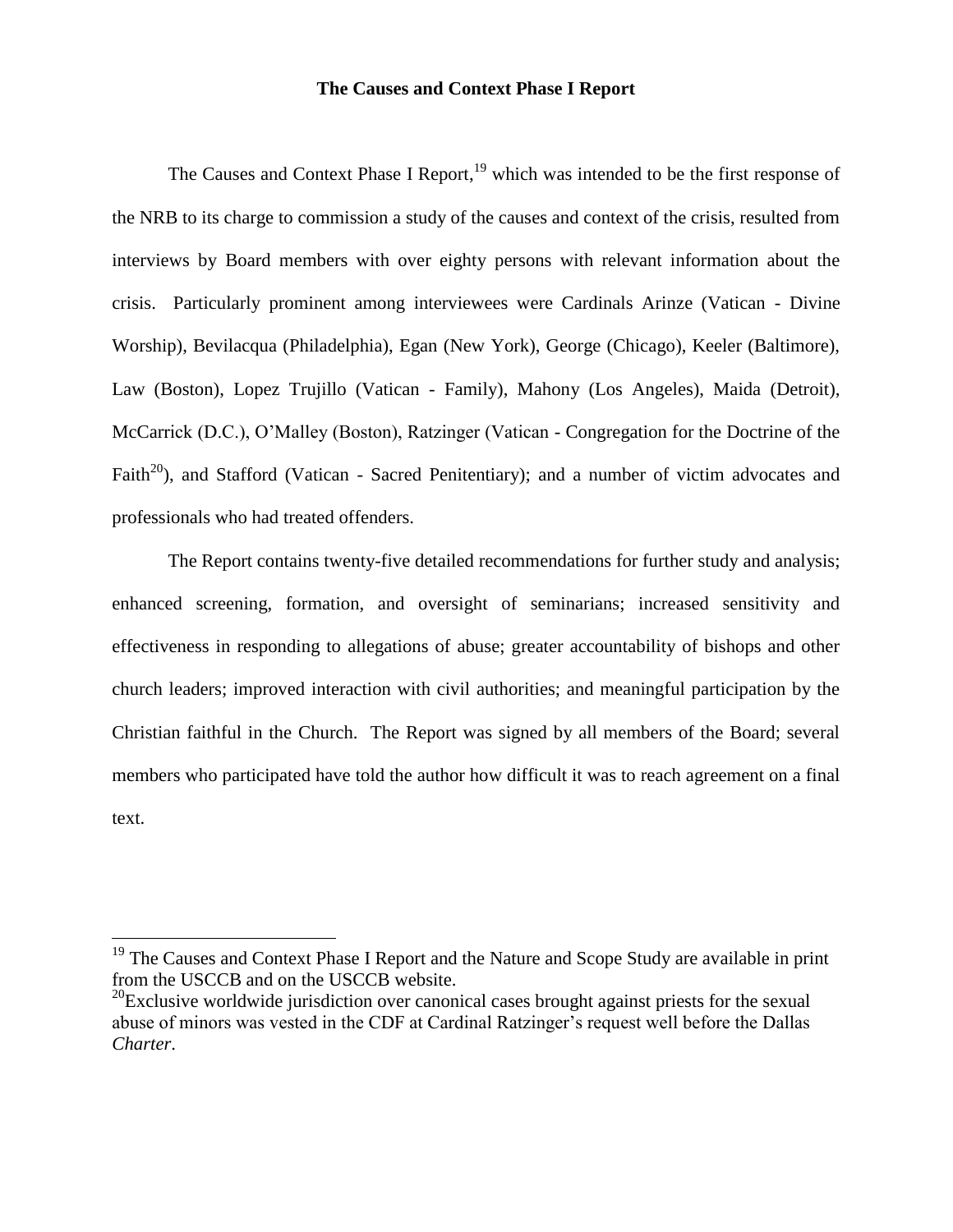# **The Nature and Scope Study**

John Jay's work was published as "The Nature and Scope of the Problem of Sexual Abuse of Minors by Catholic Priests and Deacons in the United States." As commissioned, this is a descriptive work, not intended to provide recommendations for changes of policy. Its most important findings are displayed graphically in the following chart.

# **<sup>J</sup> o in t D is tr ib u tio n o f E v e n ts a n d R e p o r ts , 1950 – 2 0 0 1**

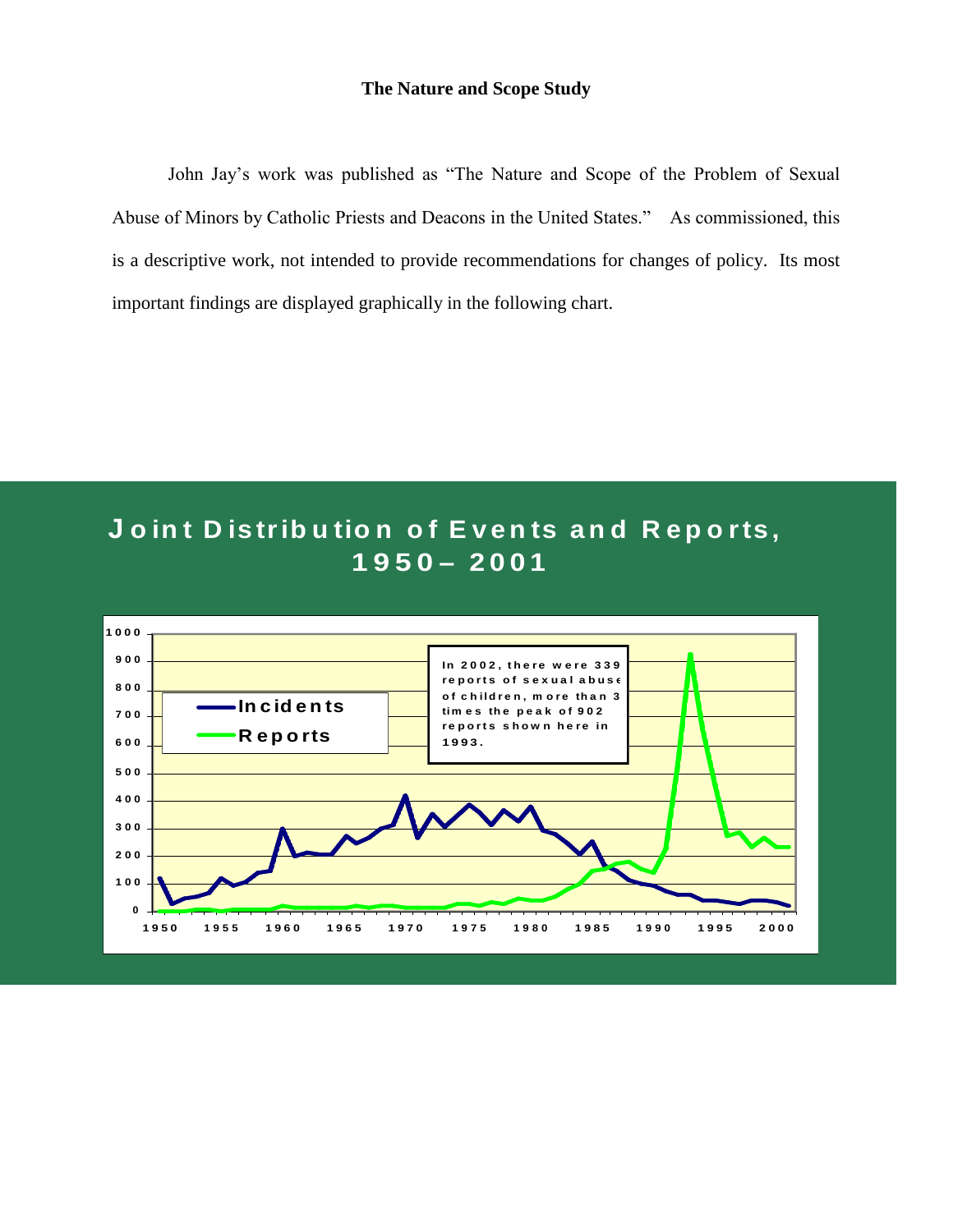As the reader can see, the incidence of abuse rose steadily from the 1950's until 1980 and then declined steeply to the point that the reported incidence in 2000 is virtually the same as in  $1950.<sup>21</sup>$  This data has set the key questions the Board has wanted to answer with the external Causes and Context Study: Why did the rate of incidence climb so steeply from the 1950's to 1980? Why did it decline even more rapidly thereafter? Would this pattern change when reports were received in years after 2002? Why was so much of the abuse that happened in the 1960's and 1970's not reported until after the crisis of 2002?

#### **March, 2004, Washington, D.C.**

 $\overline{a}$ 

At the Board's meeting on March 26, 2004, Jane Chiles reported that Link-Up was shifting its focus to creating a restorative mediation program. Board members reported receiving many reactions to the Causes and Context Phase I and Nature and Scope Reports; most were very supportive, but some victims' groups wanted names of offenders, not numbers.

Kathleen McChesney reported that Charles Pritchard had been retained to provide recommendations on background investigations; Sheila Kelly, $^{22}$  Sr. Sharon Euart, and Don Johnson had been retained to assist on a project "regarding diocesan review boards & the development of model programs"; and Mary Lentz "is working [on a contract basis] on a study

<sup>&</sup>lt;sup>21</sup> The peaks in the data for the years 1960, 1970, and 1980 are artifacts of the data collection because some victims reported that the abuse happened "in the sixties" or "in the seventies," which was recorded as happening in the decennial year. As the text box shows, the peak for reporting in 2002 would have been almost four times as high as that for 1993 if the graph had been extended to the year 2002.

 $22$  Sheila Kelly, former personnel director for the Archdiocese of Baltimore, later succeeded Sheila Horan as deputy director; Sr. Sharon Euart, a canonist, is a former Associate General Secretary of the Conference.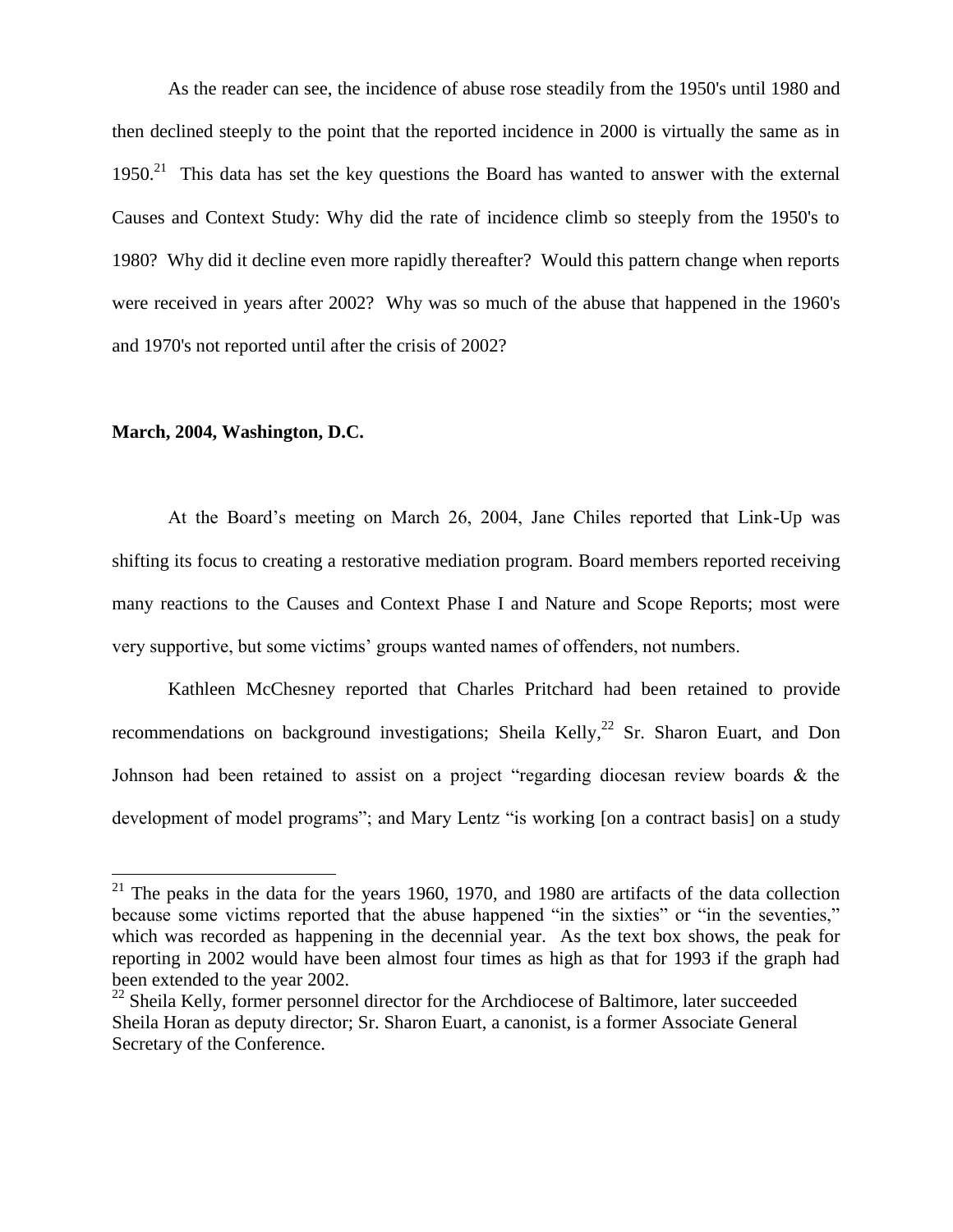regarding a web-based victim survey." She noted that the Administrative Committee had not yet decided on future audits or funding for Causes and Context Phase II. In her mind, critical issues facing the Board were continuation of the audits and their extension from compliance to effectiveness. The minutes reflect that the terms of office of Justice Burke, Bob Bennett, Bill Burleigh, and Leon Panetta would end in June, 2004. The Board formally endorsed "establishment of a mechanism of accountability of Bishops through fraternal correction."

Justice Burke had met with the Administrative Committee in March and reported to the Board that they had decided to postpone any action on the Board's recommendations until after consideration at their November meeting. The Board understood this to mean they could not go forward with the request for proposals for the causes and context study and also that there would be no diocesan audits in 2004. This provoked a very strong letter from the Board to Bishop Gregory. He responded by saying he thought he could get the recommendations on to the June meeting agenda.<sup>23</sup> Bill Burleigh counseled the Board against any disruptive public protest such as mass resignations. He said he believed the key question was "How best can we position the board so that it endures into the future as a fairly independent group of lay people in a position to oversee the safeguarding of children from clerical [sexual] abuse?"

In late April, Justice Burke wrote to Bishop Gregory with a list of nominees for the Board to replace those whose terms were ending. Of those submitted, only Patricia Ewers was eventually chosen.

 $\overline{a}$ 

<sup>&</sup>lt;sup>23</sup>The June meeting of the bishops was scheduled to be a retreat-like special assembly at which business is not usually done. It required considerable work by Bishop Gregory and Conference staff to get an exception to this "no business" rule.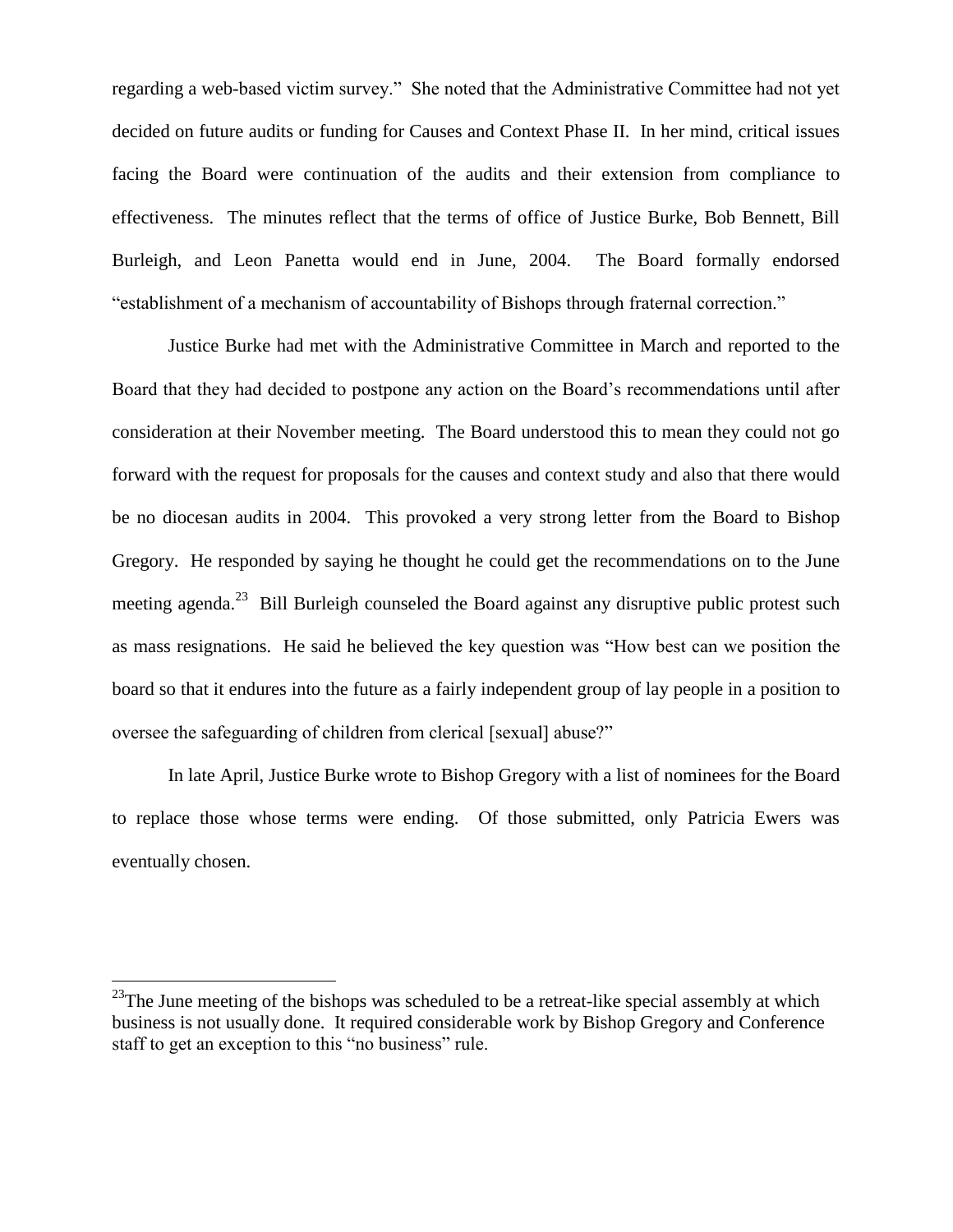#### **June, 2004, Monterey, California**

At the June 27-28, 2004, meeting Sr. Fries reported she would be leaving her position as Deputy General Secretary supervising OCYP in July and that proposed names of replacement NRB members would go to the Administrative Committee at its September 2004 meeting. Father Kiley reported that the June general assembly meeting of the bishops had agreed to continue the audit process for 2005 and had approved the request for proposals for Causes and Context Phase II and funding for additional analysis by John Jay of the Nature and Scope data. On review of the *Charter*, he reported it will possibly include revisions centering around the definition of sexual abuse, investigations as described in Article 5, and the tasks of the National Review Board and its composition. Fr. Kiley and Dr. McChesney will develop a review instrument, and the Ad Hoc Committee and the National Review Board, some Bishops and other groups will provide comment on the revisions before they are presented to the full body of bishops at their Spring Assembly in 2005. [This appears to represent a change from the prior suggestion that there would be a joint working group of the Ad Hoc Committee and the NRB on *Charter* review.]

Dr. McChesney reported the total cost of the 2004 audits would be \$2.4 million. She also asked that, "in the interests of consistency, continuity and contract management, the OCYP should be involved in the solicitation and work of the study on the "causes and context" of the crisis as mandated by the *Charter.*"

Justice Burke reported receiving a letter from Cardinal Ratzinger reporting that the dicastery (the Congregation for the Doctrine of the Faith) did not feel it was important to meet again with the NRB, but emphasizing the importance of lay involvement in this work. Bishop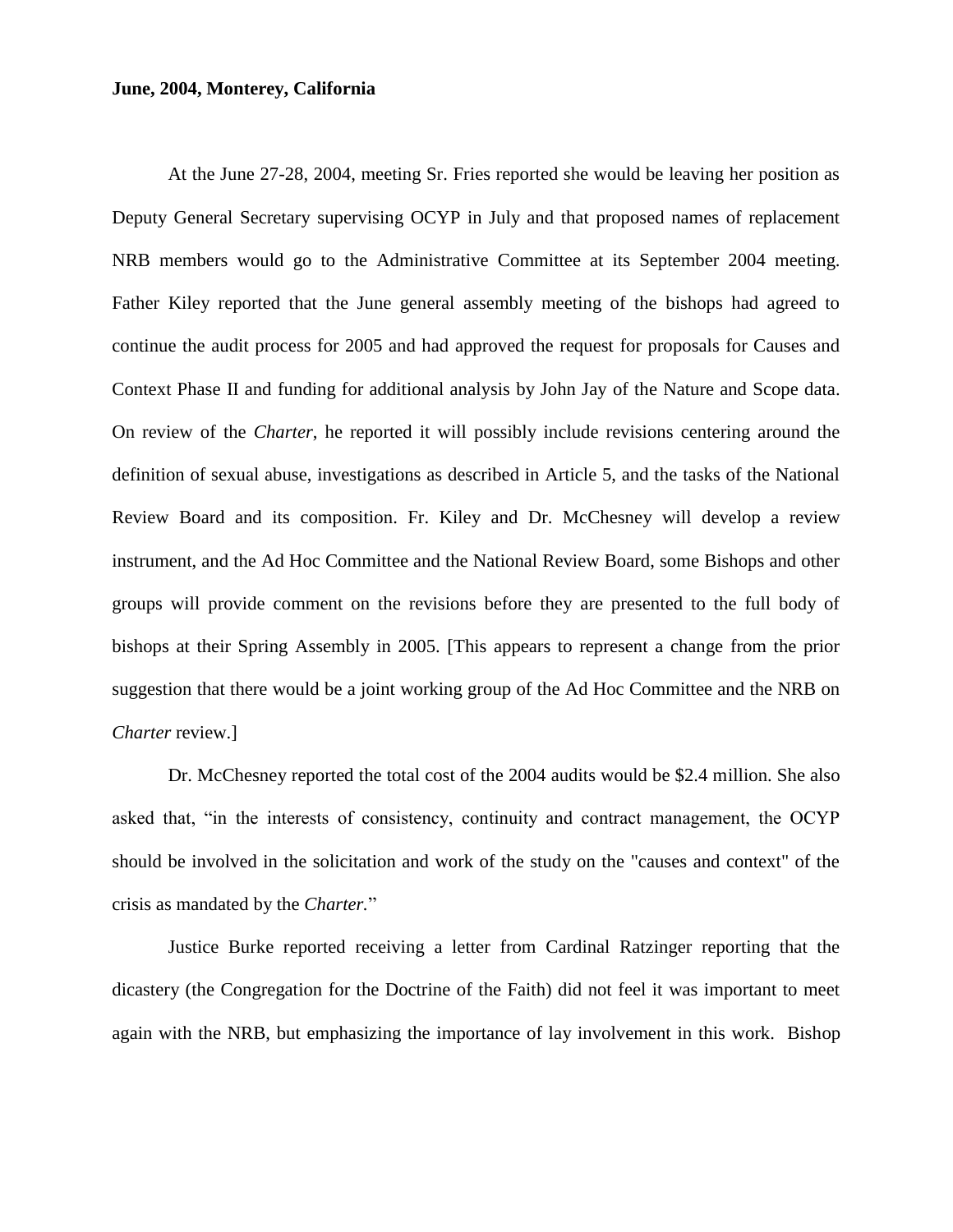Gregory said he was awaiting prioritization of Board nominees from the NRB and the Ad Hoc Committee; he recommended term limits, that the board should be entirely lay, and the Board should recommend a new chair who should be an existing member.

#### **September, 2004, Washington, D.C.**

 $\overline{a}$ 

At the September meeting, Dr. McChesney reported on the status of the 2004 audits, the diocesan review board and Lentz projects, and a grant for a victim assistance coordinator symposium. She said contracts would be let for John Jay to do additional study of the Nature and Scope data and for the Center for Applied Research in the Apostolate (CARA) to collect data for future years parallel to that collected for the Nature and Scope Study.

Father Kiley reported that Michael Bland and other NRB members "will participate in the review of the *Charter*, once a draft revision is completed by the Ad Hoc Committee." This represented a further change of the process which had previously been set. Also in September Archbishop Flynn reported to the Administrative Committee that the Ad Hoc Committee intended to complete its draft by November, request comments on the draft by NRB, the National Advisory Council,<sup>24</sup> the Council of Major Superiors of Men, and "other appropriate groups." The Board called on the Conference to set aside \$1 million for the Causes and Context Study as the Conference's contribution to the projected \$4 million cost. An Action Item indicates "[a]dditional funds would be solicited by Dr. Alice Hayes and others on behalf of the NRB and the USCCB." Because the Causes and Context Phase I and Nature and Scope studies

<sup>&</sup>lt;sup>24</sup>The National Advisory Council is a USCCB body comprising bishops, priests, and laity. It reviews the agendas of the USCCB meetings and advises the general assembly of bishops on issues to come before it.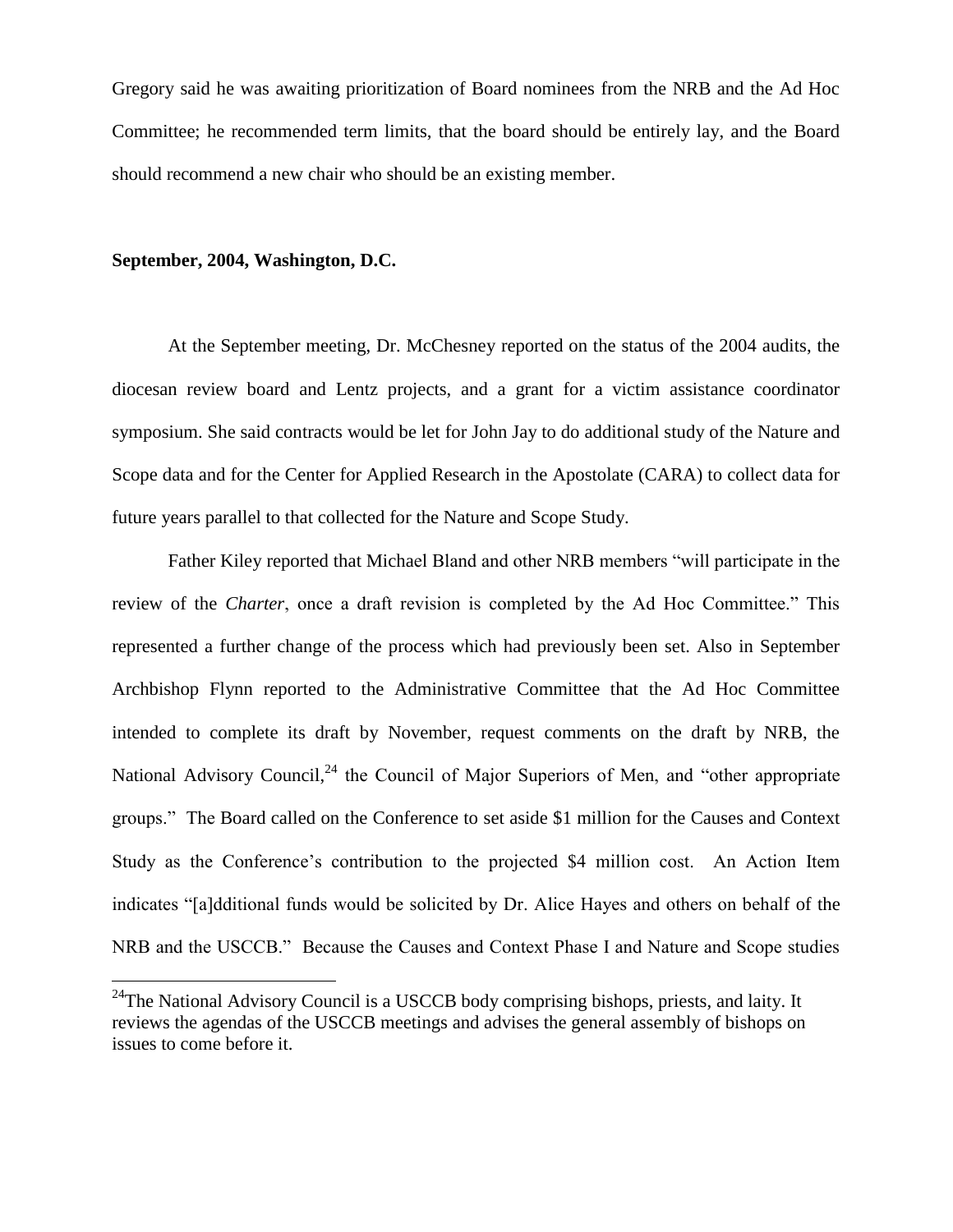are voluminous, the Board requested preparation of summary pamphlets by the Communications Department.

After the meeting, on September 17, 2004, Bishop Gregory wrote to the Board<sup>25</sup> that he intended, with the strong encouragement of the Administrative Committee, to appoint Sister Carol Keegan, chair-elect of the Catholic Health Association, to the NRB. On the same date, Justice Burke wrote to the Board that of all those nominated, only five remained eligible, either because they had withdrawn their names or their bishop had declined to grant a *placet*.

#### **Transition to New Membership**

#### **November, 2004, Washington, D.C.**

 $\overline{a}$ 

The Board next met in Washington on November 14-15, 2004, when it welcomed new members Patricia O'Donnell Ewers, Dr. Angelo Giardino, Ralph Lancaster, Joseph Russoniello, and Judge Michael Merz, the author. Retiring members Justice Anne Burke, Bob Bennett, Pamela Hayes, Alice Hayes, and Bill Burleigh also attended. Dean Cafardi had been named chair in the meantime to serve until June, 2005.<sup>26</sup>

Father Kiley reported that *Charter* review was ongoing in the thirteen episcopal regions, and would be discussed at a future joint meeting of the Ad Hoc Committee and the NRB which Dr. Bland will coordinate. He also said recommendations made in the Causes and Context Phase

<sup>&</sup>lt;sup>25</sup>September 17, 2004, letter from Bp. Gregory to the Board (copy in the Burke Archives).

<sup>&</sup>lt;sup>26</sup> The author does not know whether the Board recommended Dean Cafardi as Bishop Gregory had suggested would be appropriate.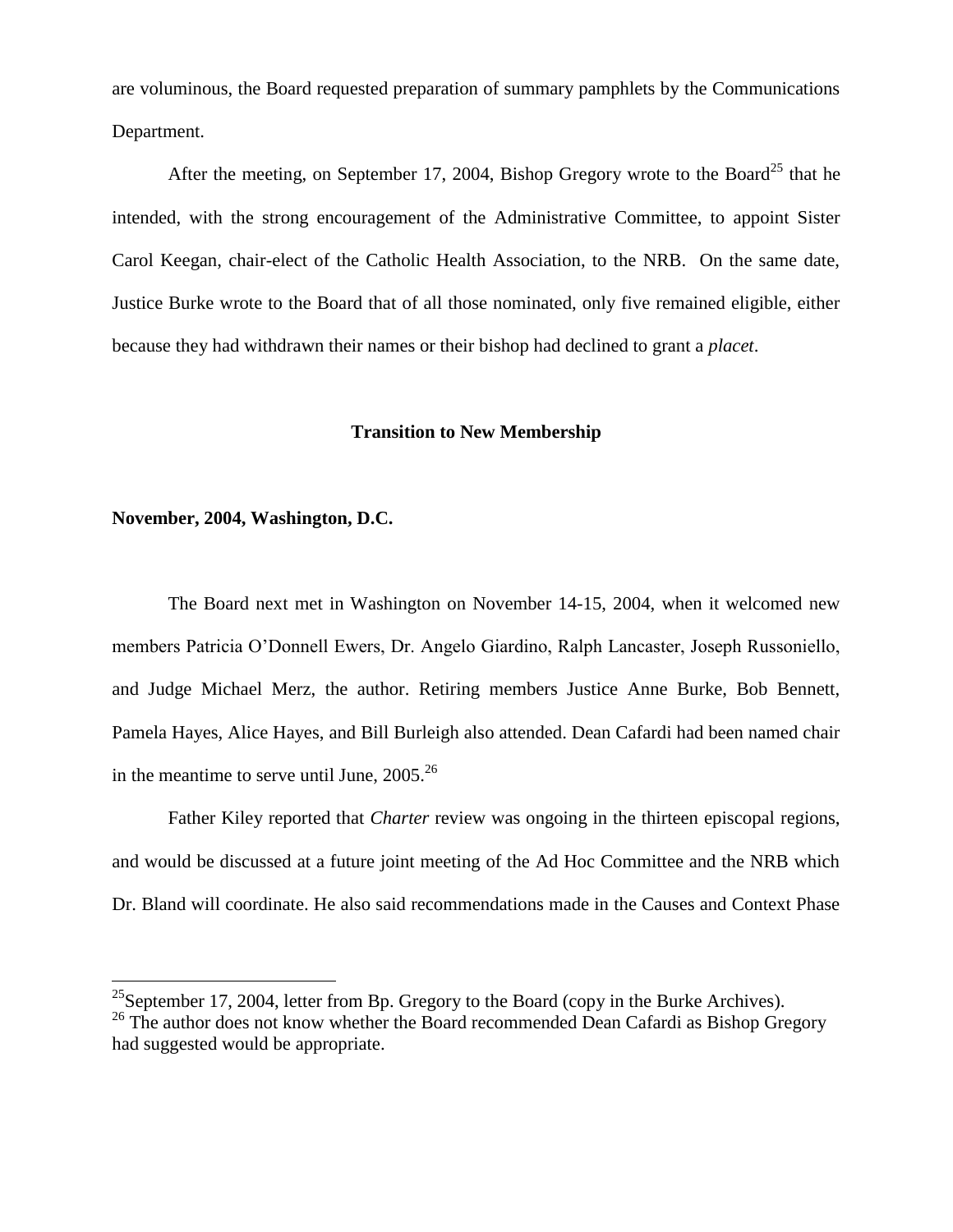I Report "have been forwarded to the appropriate USCCB Committees and Offices for comment and/or action by March 31, 2005."

Sr. Andree Fries reported that a search team for a new executive director consisting of herself and representatives from the Ad Hoc Committee and the NRB would be formed, since Dr. McChesney's contract would expire in December 2004. Resisting that direction, the Board directed Dean Cafardi to advise Msgr. Fay the Board believed it was the Board's sole responsibility to choose a new executive.

Dr. McChesney reported that the Diocesan Review Board Resource document was complete and had been sent to the Canonical Affairs Committee of the Conference for comment. The Board felt the survey proposed by Mary Lentz was open to manipulation by responders and should not go forward, but Dr. McChesney indicated Bishop Gregory had already announced it publicly.

Committee assignments included Justice Maes to chair the audit committee, joined by Dr. Ewers & Mr. Russoniello; Judge Merz to be on *Charter* Review; and Dr. Giardino to be on Research.

Charles Pritchard reported he had completed the four projects for which he had contracted: a guide on background investigations, a proposed pointer system to track priest transfers, a review of issues on foreign-ordained priests, and review of national legislation to allow non-profits to use FBI background checks.

Bill Gavin reported on the audits that compliance was better than in 2003, that Bishop Bruskewicz had again refused to participate, and that the principal compliance problems were with Article 12 (safe environment training) and Article 13 (background checks). The Board indicated it wanted to hear from victims.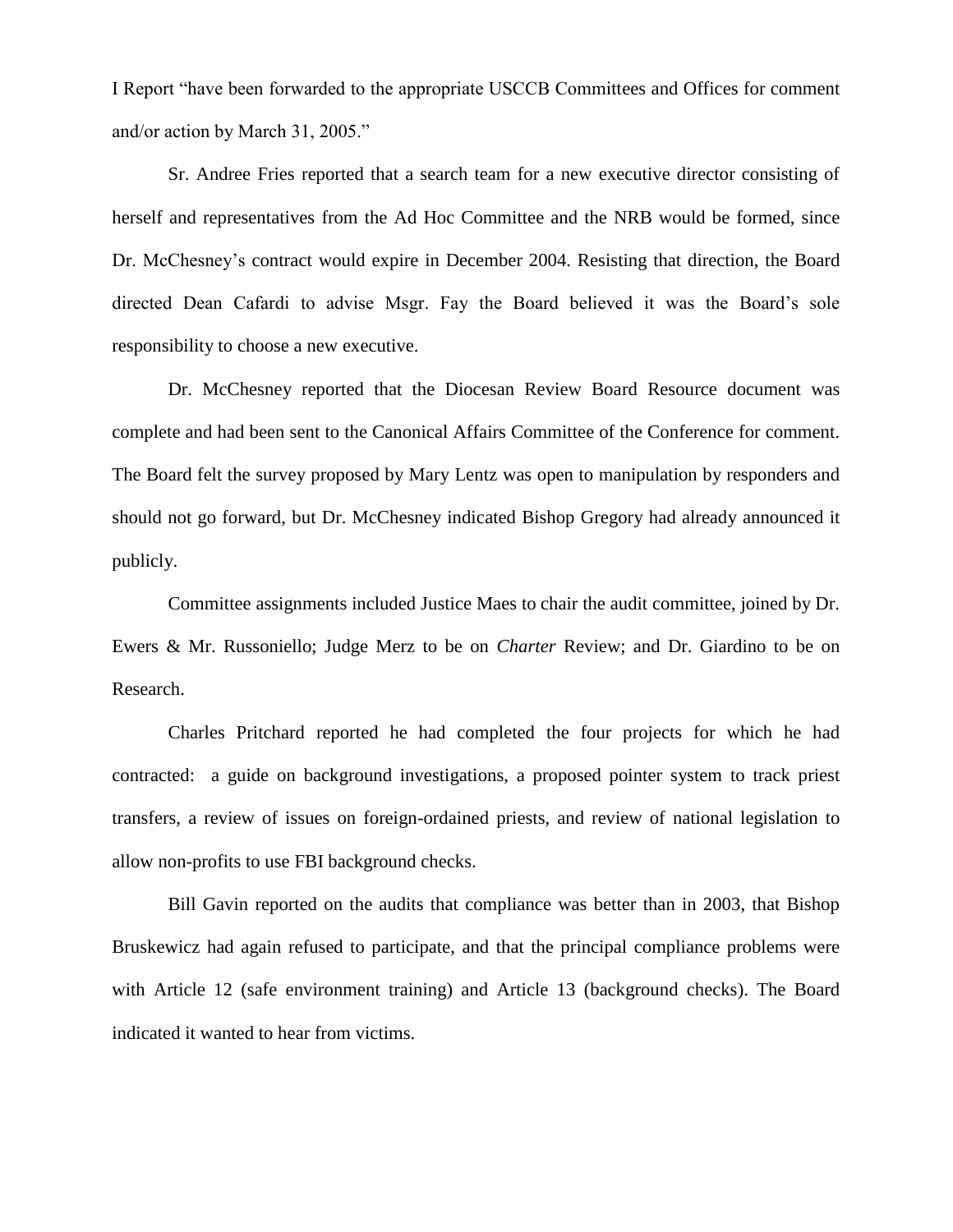#### **December, 2004, Chicago, Illinois**

 $\overline{a}$ 

The Board met in December 2004 in Chicago. Alice Hayes announced that letters of intent to bid on the Causes and Context Study, Phase 2, were due by January 10, 2005. The Audit Committee believes that even though a one-third per year cyclical scheme for audits was previously agreed on, full on-site audits should be conducted in 2005.

Fr. Kiley reported that the Canonical Affairs Committee had disapproved of the Diocesan Review Board Resource document. The Mixed Commission<sup>27</sup> will meet in Rome in late January to discuss the revised *Charter* draft. Based on Archbishop Flynn's comments, the Board agreed that the Lentz survey could go forward.

SNAP representatives met with the Board, supported full on-site audits, and again requested a place on the NRB. Dean Cafardi noted that nominations for NRB replacement members for those rotating off the Board in 2005 must be presented to the Administrative Committee at its March meeting in order to be appointed by June; he indicated he would nominate Milann Siegfried, wife of original Board member Ray Siegfried, who had resigned because of ill health. Each nominee must have a background check and receive the written approval ("*placet*") of his or her local bishop.

The Board had several suggestions for revisions of the *Charter*. Members emphasized that the *Charter* as adopted in Dallas should stand as an historic document and any selfcongratulatory tone based on the last two years should be avoided. Article 5 should clarify when

 $27$ The American members of the Mixed Commission were Cardinal Francis George, Archbishops Harry Flynn and William Levada, and Bishops Thomas Doran and William Lori. The Vatican members were Cardinal Hoyos (Prefect, Congregation for Clergy), Abp. Heranz (Council for Legislative Texts), Abp. Bertone (Secy., CDF, now Secretary of State), and Abp. Monterisi (Secy., Congregation for Bishops).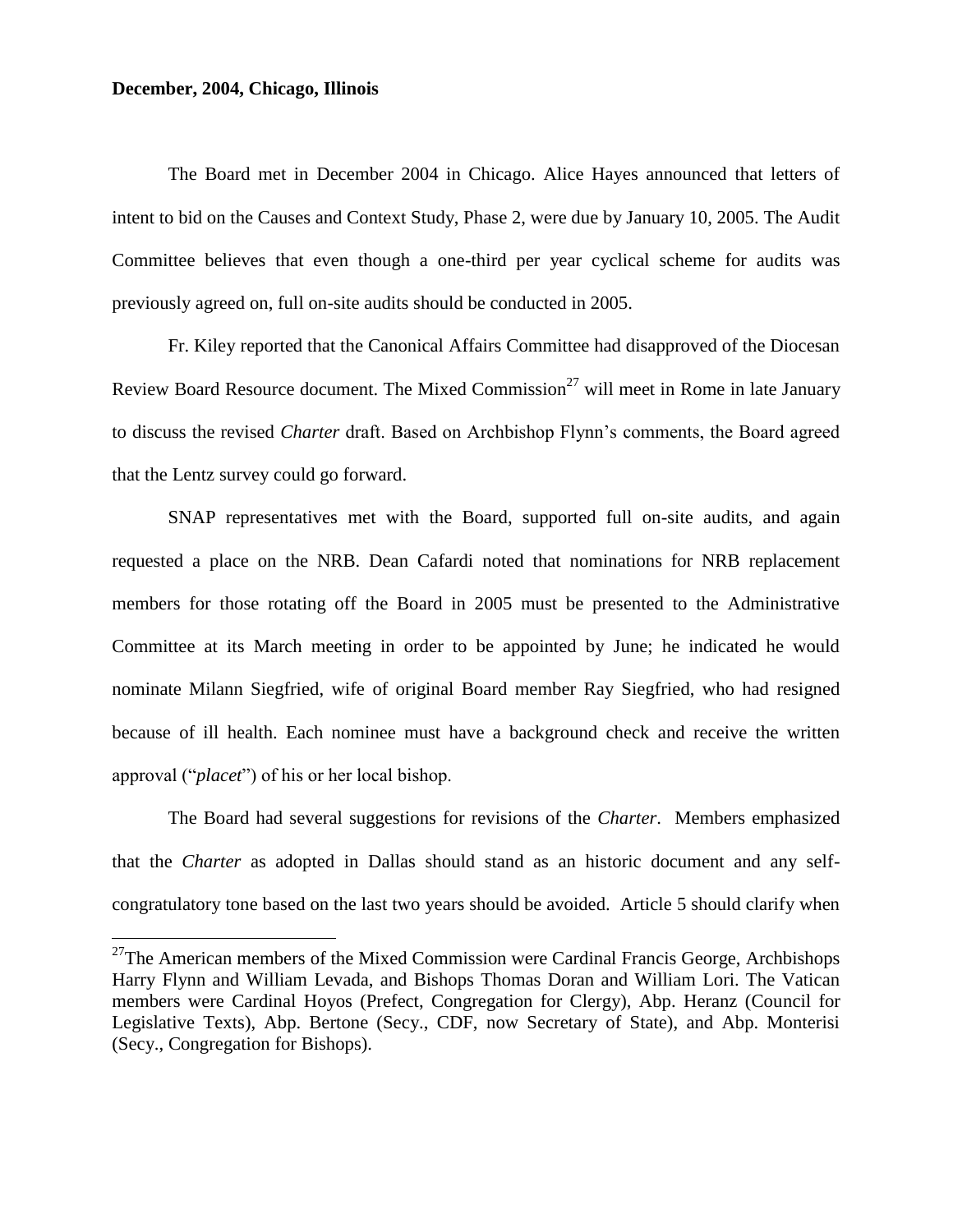a priest is to be removed temporarily from ministry and perhaps should have a stronger statement of the presumption of innocence prior to any investigation. There should be consistent practices for the work of diocesan review boards. The Board remains committed to an annual audit process and believes coordination of the work of the Ad Hoc Committee and the Board should be spelled out. Fr. Kiley suggested a mid-February joint meeting of Ad Hoc and NRB on *Charter* review, since all comments are due from the thirteen episcopal regions by mid-January.

#### **February, 2005, Washington, D.C.**

 $\overline{a}$ 

In early February 2005 the OCYP issued its second annual report of audits which had occurred between July and December 2004, together with data on new allegations gathered by CARA. Of the 194 dioceses audited, 74.2% were in compliance at the time of the audit and 43 of the remaining 50 brought themselves into compliance by year end. CARA reported 1092 credible allegations were newly made in 2004. The majority of these offenses began between 1965 and 1974, thus fitting the incidence curve reported in the Nature and Scope Study. 80% of the offenders identified in these new reports had already been dismissed, laicized,<sup>28</sup> died, or were missing.

In February, 2005, the Board met in Washington. Dr. McChesney reported that the Apostolic Visitation of Seminaries would soon begin with Archbishop O'Brien of the Military Vicariate at its head. She said the NRB should receive the results of this and prior visitations. The Board invited Archbishop O'Brien to attend its next meeting. [Note: The meeting with

 $^{28}$ Dismissal from the clerical state is a canonical penalty, imposed after trial. Laicization removes a person from clerical status at the person's request. "Defrocking," often used by the press, is not a term in the 1983 *Codex Juris Canonici*.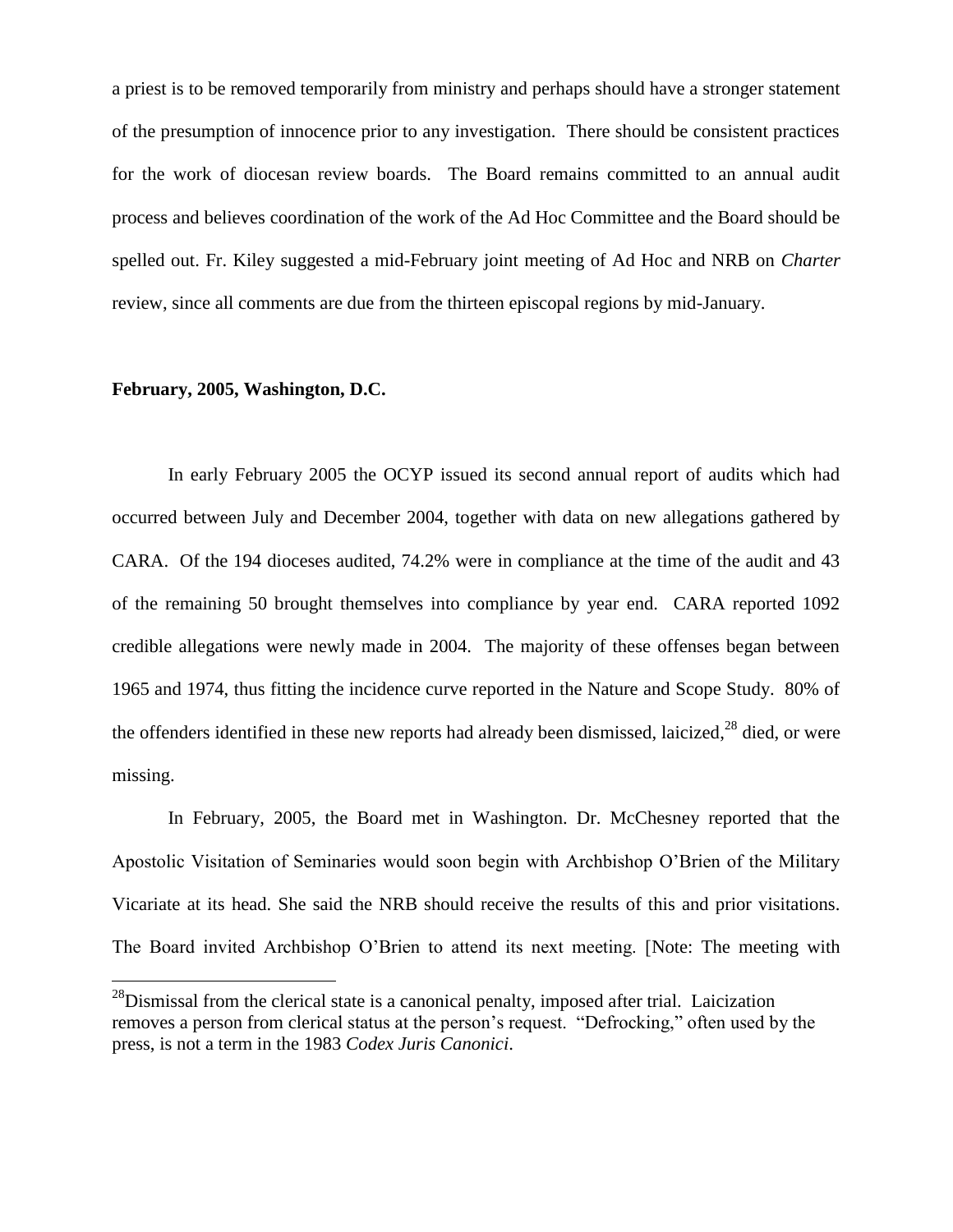Archbishop O'Brien never happened and the Board did not receive the results of past visitations or the one Abp. O'Brien chaired.]

Twelve letters of intent were received on the Causes and Context study; proposals were to be reviewed by the Research Committee and its consultants (Archbishop Stefan Soroka and Bishop Nicholas Dimarzio) in New York at the end of May. The Board resolved to write to the Prefect of the Congregation of Bishops about Bp. Bruskewicz's refusal to participate in audits. [So far as the author knows, this letter was never sent.] Dean Cafardi, Dr. Bland, Jane Chiles, and Ralph Lancaster will interview the top five candidates for executive director at the end of the month.

After those interviews, the group strongly recommended Teresa Kettelkamp who was hired and began on April 1, 2005. Ms. Kettelkamp, a retired colonel from the Illinois State Police, continues as executive director through the publication of this history.

#### **April, 2005, Washington, D.C.**

The April 2005 Board meeting focused entirely on reviewing the proposals received for completing the Causes and Context Study. The Research Committee set a meeting with its consultants in New York City for late May to reach a decision, after applicants responded to questions the Board formulated.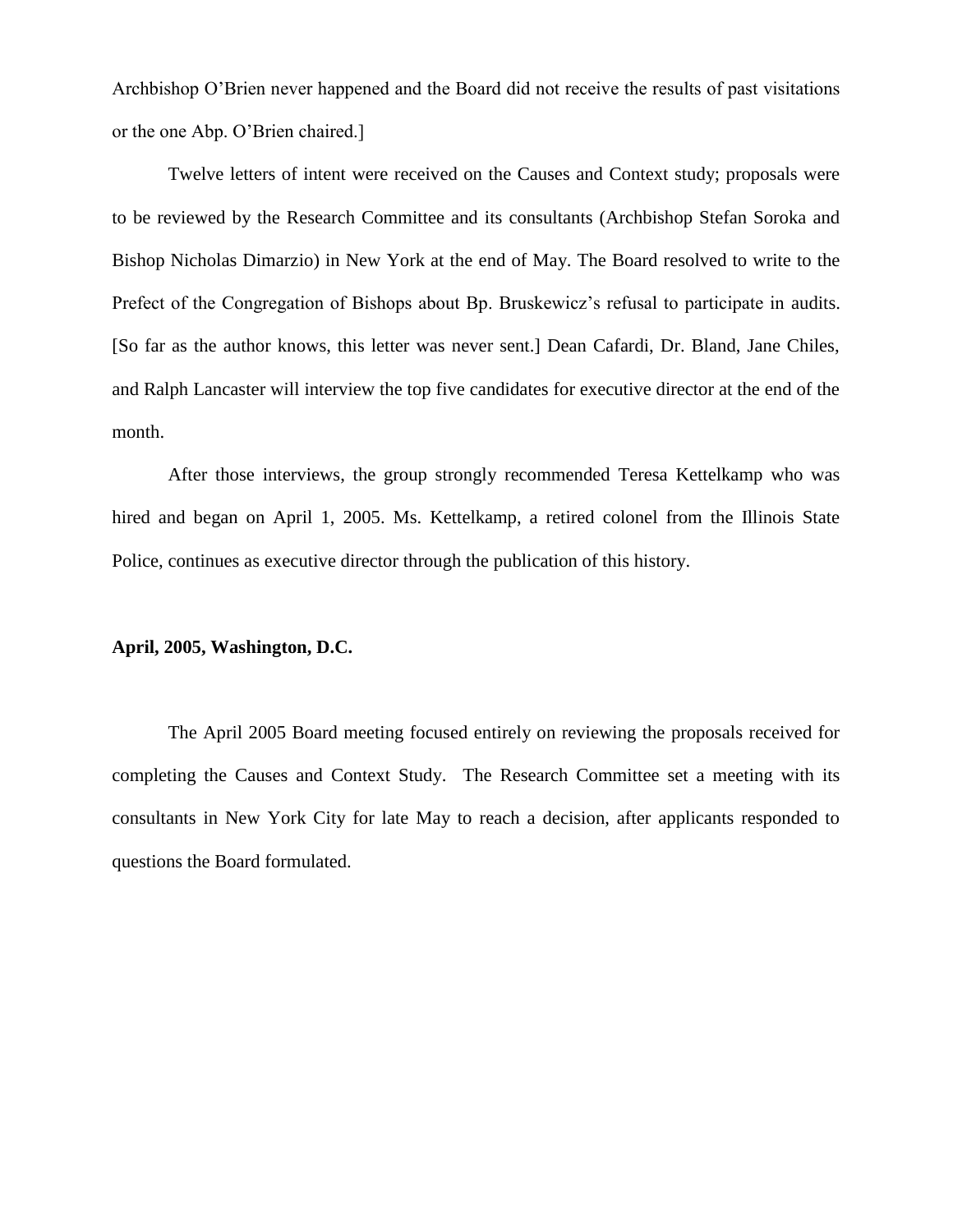#### **Bishop William Skylstad Appoints Patricia Ewers to Chair the Board**

Bishop William Skylstad had been elected President of the Conference in November, 2004, when Bishop Gregory's term expired. With the consent of the Administrative Committee, Bishop Skylstad appointed Milann Siegfried, Thomas DeStefano, Joseph Rhode, and William McGarry as new members of the NRB for three-year terms. Dean Cafardi's term expired June 1, 2005, and Bishop Skylstad appointed Dr. Patricia Ewers as chair for a three-year term beginning June 1, 2005.<sup>29</sup>

#### **The Revised** *Charter*

At its June 2005 meeting in Chicago, the General Assembly of bishops approved the revised text of the *Charter*. With respect to the National Review Board, the revised *Charter*  provides:

> ARTICLE 10. The whole Church, especially the laity, at both the diocesan and national levels, needs to be engaged in maintaining safe environments in the Church for children and young people.

> The Committee for the Protection of Children and Young People is to be assisted by the National Review Board, a consultative body established in 2002 by the USCCB. The Board will review the annual report of the Office of Child and Youth Protection on the implementation of this *Charter* in each diocese/eparchy and any recommendations that emerge from it, and offer its own assessment regarding its approval and publication to the Conference President.

 $\overline{a}$ 

 $29$  The Board had been asked to nominate a new chair and forwarded three names to Bishop Skylstad. Dr. Ewers was not among them.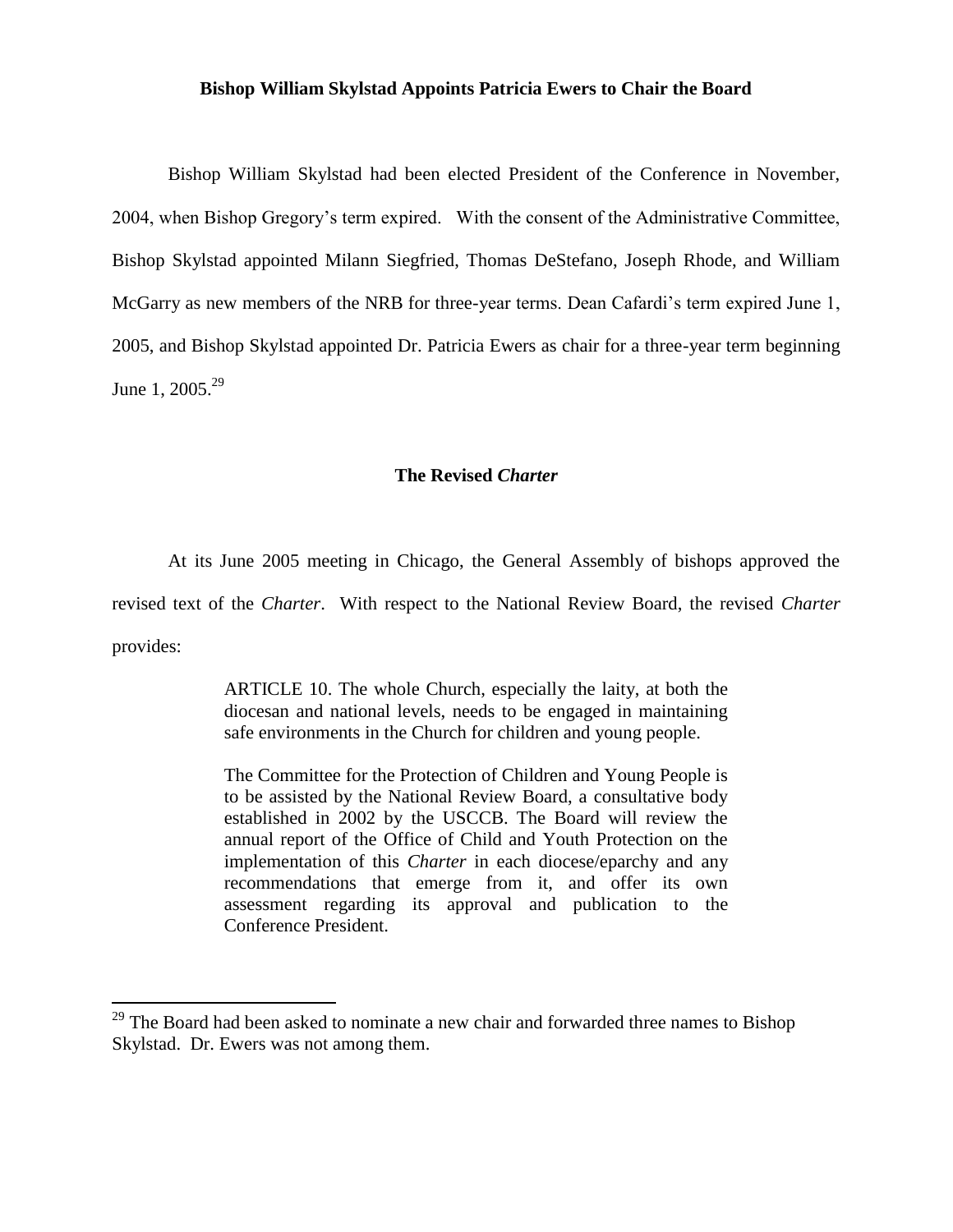The Board will also advise the Conference President on future members. The Board members are appointed by the Conference President in consultation with the Administrative Committee and are accountable to him and to the USCCB Executive Committee. Before a candidate is contacted, the Conference President is to seek and obtain, in writing, the endorsement of the candidate's diocesan bishop. The Board is to operate in accord with the statutes and bylaws of the USCCB and within procedural guidelines to be developed by the Board in consultation with the Committee for the Protection of Children and Young People and approved by the USCCB Administrative Committee. These guidelines are to set forth such matters as the Board's purpose and responsibility, officers, terms of office, and frequency of reports to the Conference President on its activities.

The Board will offer its advice as it collaborates with the Committee for the Protection of Children and Young People on matters of child and youth protection, specifically on policies and best practices. The Board and Committee for the Protection of Children and Young People will meet jointly several times a year.

The Board will review the work of the Office of Child and Youth Protection and make recommendations to the Director. It will assist the Director in the development of resources for dioceses.

The Board is to oversee the completion of the study of the causes and context of the recent crisis. The Board will offer its assessment of the data gathered and preliminary results to the Committee for the Protection of Children and Young People as the study moves forward.

The revised text of the National Review Board article reflects some of the tensions which

had arisen between the original Board and some bishops. The Board was specifically denominated as "consultative," rather than having any independent functions. The Administrative Committee was given a veto over appointments to the Board by the Conference President and each local bishop a veto over selection of someone from his diocese, changes in practice already in place for the 2004 and 2005 nominations even before *Charter* amendment.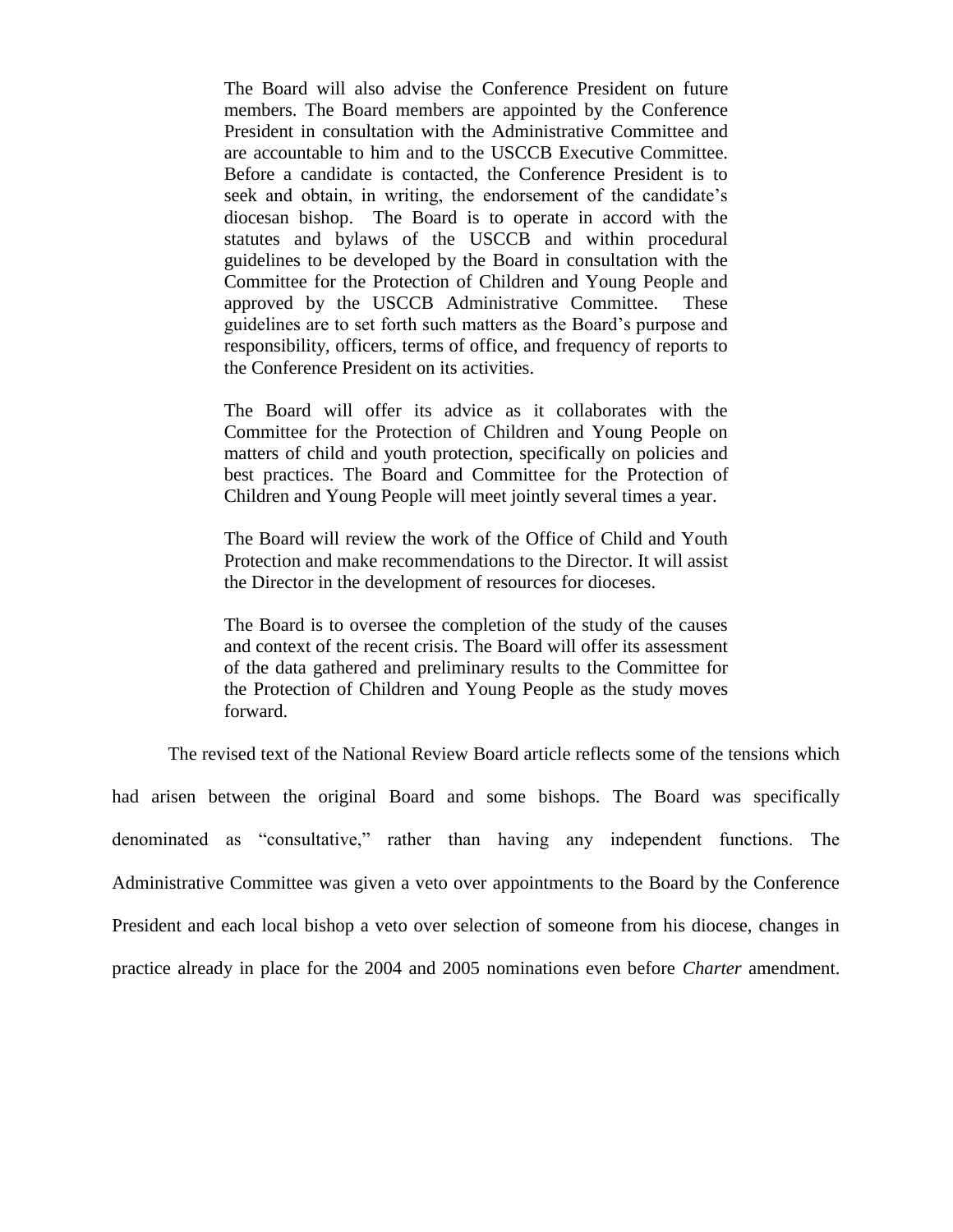Although the Board was to adopt guidelines for its own operation, these required approval of both the CPCYP and the Administrative Committee.

# **June, 2005, Chicago, Illinois**

The Board next met in Chicago in June 2005 with Msgr. Fay, the Conference General Secretary, as a guest. The Board expressed to him the need for more staffing for the NRB which he said was unlikely because of budget constriction and contemporaneous strategic planning for the Conference. He apologized for the fact that the NRB had been given little chance to comment on the revised *Charter* and had not been shown the final text submitted to the assembly of bishops and passed in June. [Note: the joint meeting of AD Hoc and NRB on the proposed revisions never happened; the *Charter* review committee to which the author was appointed in November 2004 never met.]

The bulk of the meeting involved discussion of John Jay College's proposal to do the Causes and Context study. The Research Committee had recommended choosing John Jay and the Board approved the text of a proposed letter to John Jay prepared by Dr. McHugh.

After meeting with Msgr. Fay, the Board met in executive session (i.e., without staff present). It was decided that to facilitate the Board's work, it would meet four times each year on a schedule to be developed annually. Agendas and meeting materials would be distributed two weeks in advance. Lack of sufficient staffing for the OCYP was again discussed. The Board noted that its process had been "highly reactive" for the past nine months because of membership and leadership changes in the Board and OCYP. Often requests for reaction to documents (e.g., the revised *Charter* and Board nominees) came too close to meetings to permit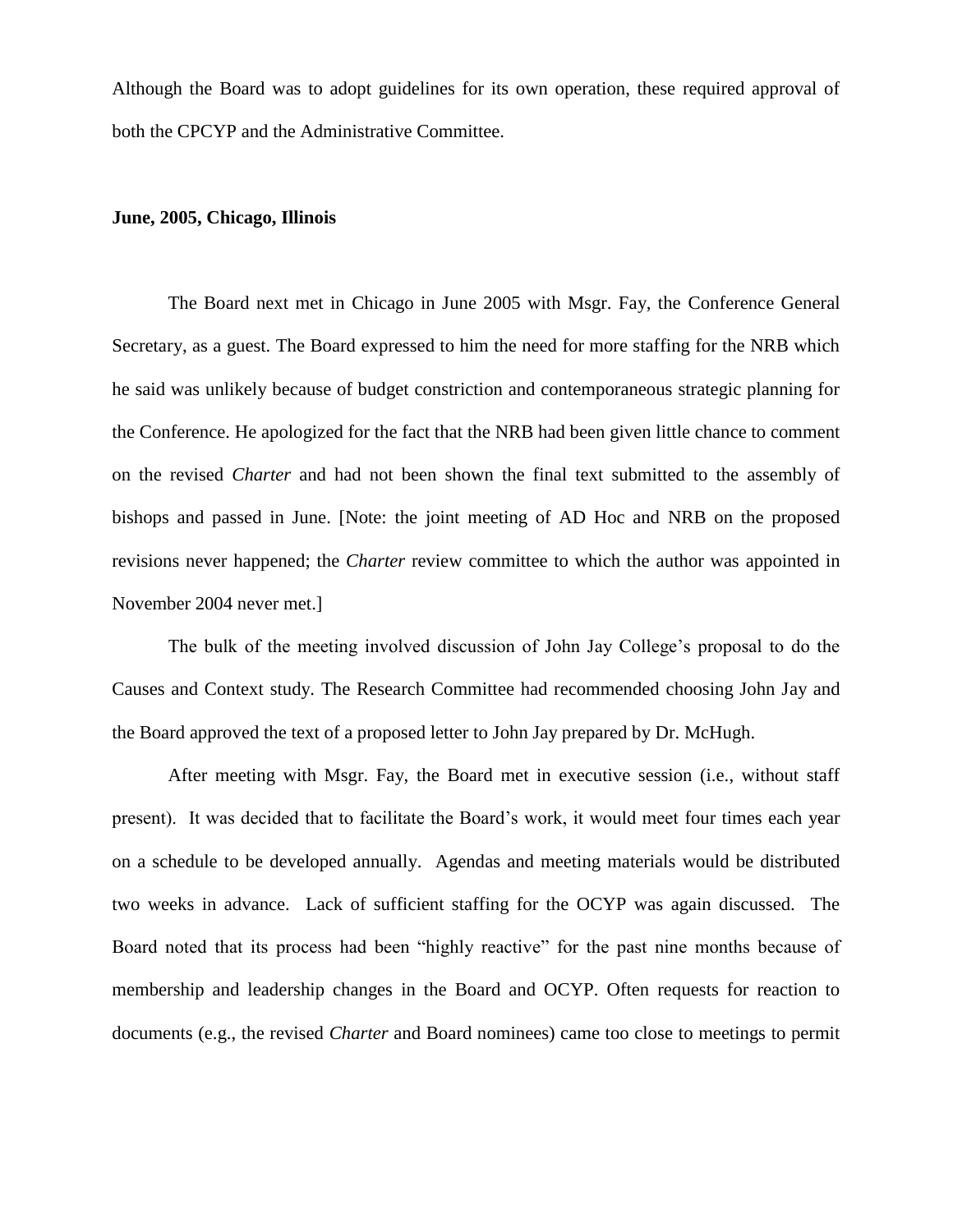thorough consideration. The Board believes it should set its own agenda and describe its status as "separate" from the USCCB rather than "independent." Decisions on Board committee structure were postponed until the July meeting.

#### **July, 2005, Chicago, Illinois**

The Board next met in July 2005 including an orientation session for new members. Michael Bland presented his chronology on the crisis and the USCCB response. Dr. McHugh presented the results of the Nature and Scope Study, emphasizing the curve of incidence as the most important result and the data that needs to be explained in the Causes and Context study. Fr. Kiley reported that, because the revised *Charter* converts Ad Hoc to a permanent committee with the new name "Committee for the Protection of Children and Young People", its chair would now be elected by the bishops for a three-year term, starting in November, 2005. Importantly, the elected chair would be an *ex officio* member of the Administrative Committee.

Dr. Ewers reported that the Administrative Committee had set aside \$ 1 million as the Conference's contribution to the Causes and Context study, but the money could only be released when the balance of the cost was raised from outside sources. Board members expressed concern as they did not believe they could do that sort of fundraising. Michael Bland reported that the Lilly Foundation had, in 2003, indicated an interest in funding up to 40% of the cost, but their interest had waned more recently. The Board requested a joint letter by Dr. Ewers and Abp. Flynn to the Administrative Committee to request release of \$133,000 from the set-aside funds so that work could begin on the Study.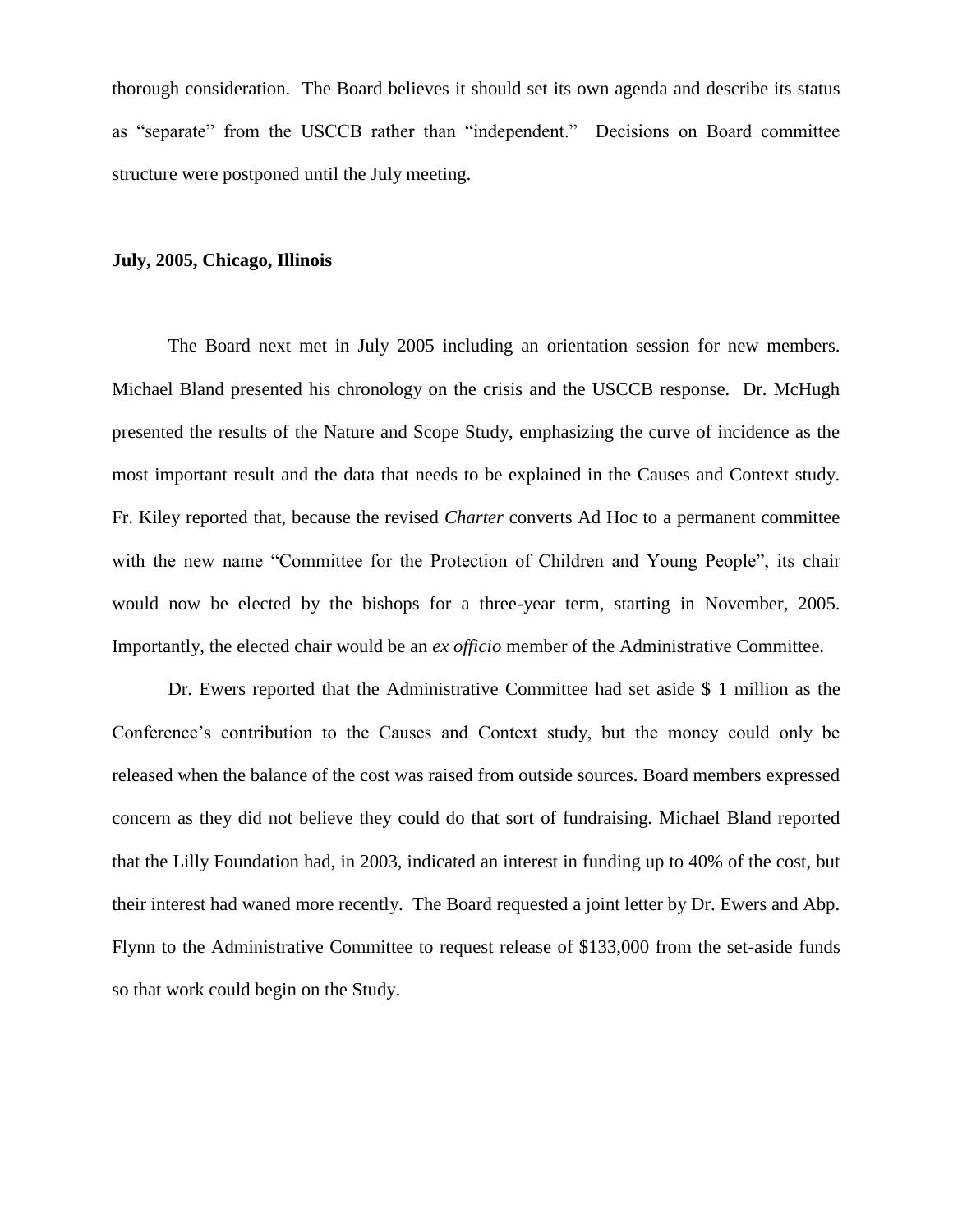Ms. Kettelkamp reported that Mary Lentz had completed her victims' survey. Board members noted that failure to include the Board in preparation of the survey resulted in some of the difficulties which had been anticipated last year. Copies of the full survey results will be sent to all Board members. After some discussion of victim intervention programs, it was decided to invite representatives of the Healing Alliance and Link-Up to the November meeting.

Drs. McHugh and Ewers accompanied Ms. Kettelkamp to John Jay College at the end of June to discuss their proposal for the Causes and Context Study. They concluded that present John Jay personnel can readily handle the sociological aspects of the study, but additional researchers are needed for the psychological research.

As a goal for 2005-2006, all recommendations previously made by the Board were to be gathered into one document with a list of persons or groups responsible for reaction or implementation. [Although Fr. Kiley had told the board that the recommendations in the Causes and Context Phase I Report had been parceled out to various Conference committees for action and report back by March 31, 2005, in fact only the Canonical Affairs Committee had reacted to recommendations in its area of competence.]

Dr. Rhode asked whether conduct involving child pornography is covered by the *Charter* and Teresa Kettelkamp indicated that the bishops had not yet decided that question.

Justice Maes was elected vice-chair. The Audit and Best Practices Committees were repopulated. The revised *Charter* calls for the Board to be governed by guidelines (essentially by-laws) developed by the Board and approved by the Administrative Committee. Dr. Bland, Dr. McGarry, Mrs. Siegfried, and Judge Merz were appointed to prepare a draft.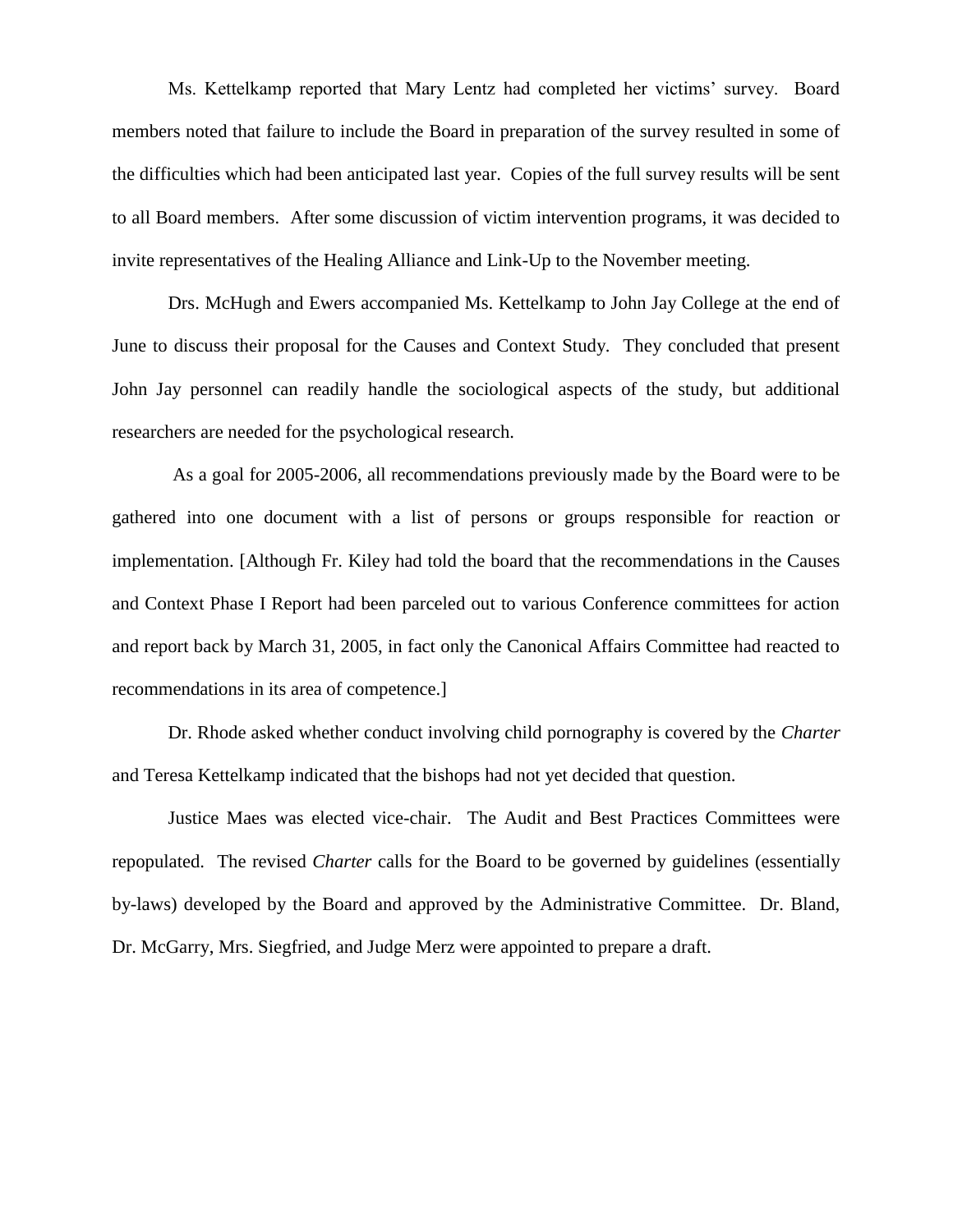# **November, 2005, Washington, D.C.**

The November meeting of the Board was held in Washington, D.C., in conjunction with the general assembly meeting of the bishops. It was preceded by a joint meeting with the Ad Hoc Committee which heard a presentation from Karen Terry and Maggie Smith on the followup analysis of the Nature and Scope data.

At the Board meeting, Bill Gavin reported on emerging audit issues: dioceses receiving a "focused audit" based on their non-compliance with Articles 12 and 13 in prior years were resisting showing compliance with other articles of the *Charter* during the current audit process. In addition, some dioceses had been dealing with Article 12 (safe environment training) by distributing pamphlets to parents for parents to do the training. Ms. Kettelkamp had advised all dioceses that this was not compliant and a number of bishops and advocacy groups had objected. The timeline for approving a request for proposals for the 2006 audits did not schedule consideration by the Administrative Committee until its March, 2006, meeting. To avoid that delay, Mr. McGarry proposed extending the 2005 contract with the Gavin Group through 2006 to allow time for an effective selection process for the 2007 audits, and the Board agreed.

The Guidelines committee presented a draft which was approved for forwarding to the CPCYP and the Administrative Committee. Anticipating approval, the Board elected Michael Bland as secretary for a one-year term. Fr. Kiley advised that Abp. Timothy Dolan on behalf of the Committee on Priestly Life asked the Board's opinion on process for so-called "chartered priests": priests removed canonically from ministry but sentenced to a "life of prayer and penance", as opposed to dismissal from the clerical state. The Conference of Major Superiors of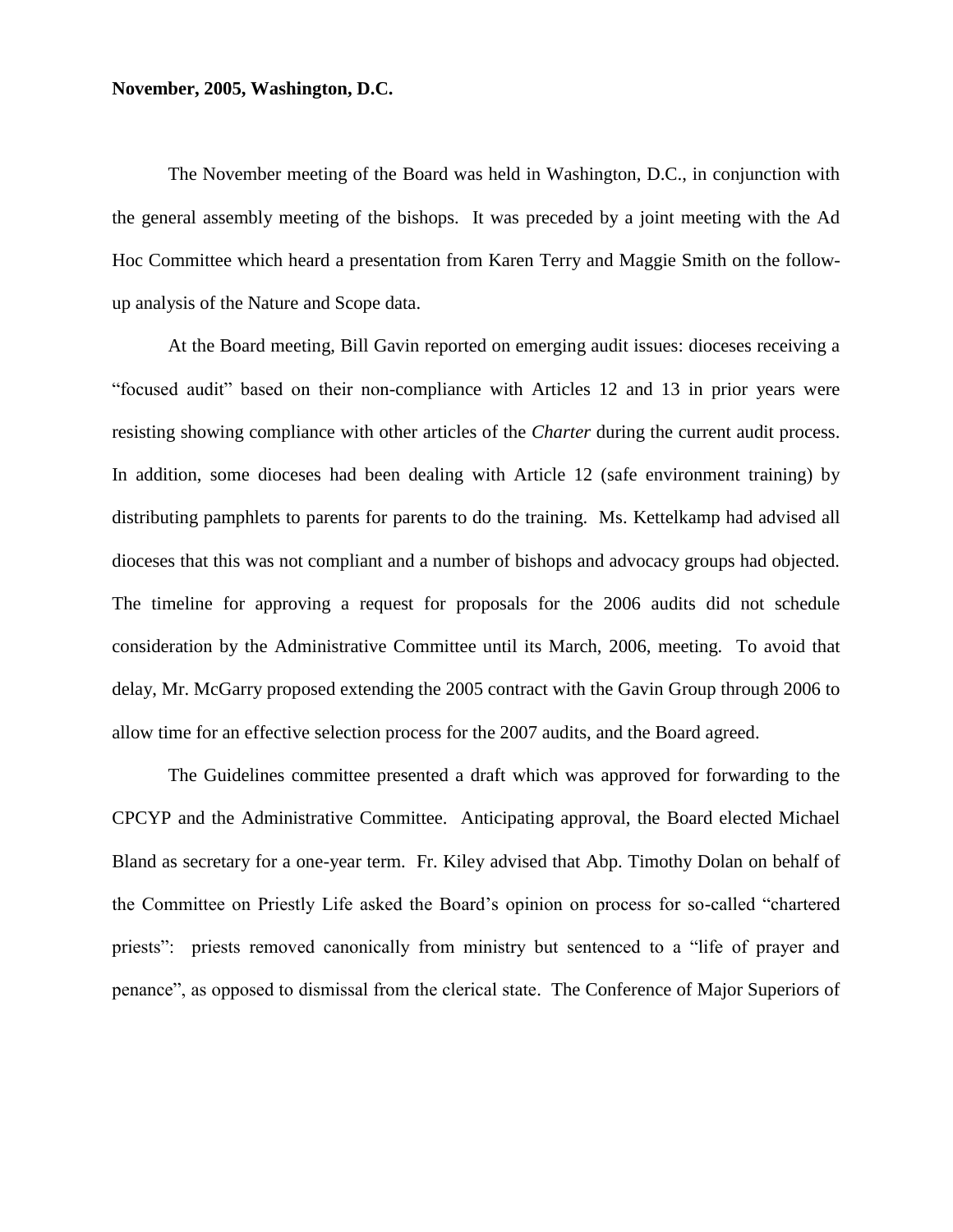Men has adopted the concept of creating individualized "safety plans" for these men, but the USCCB has resisted that step.

On November 18, 2005, Dr. Ewers reported to the Board that Bishop Gregory Aymond of Austin, Texas, had been elected chair of the re-named Committee for the Protection of Children and Young People. The general assembly of bishops voted to release the initial \$133,000 for the Causes and Context Study and spoke of the problems of actually getting 100 % of children to attend safe environment training, since many are sporadic in attending religious education classes or are transient. Several days later Dr. Ewers reported on an initial lengthy conversation with Bishop Aymond who said he was eager to work cooperatively with the NRB and scheduled several joint meetings of the NRB and CPCYP for 2006. She asked the Board's agreement to a proposal that the next audit period be for eighteen months, rather than doing a full audit for the six months ending June 30, 2006.

Bishop Aymond had reviewed the draft Guidelines and requested two modifications: (1) make it clear that only the Board chair speaks on behalf of the Board (a point which had caused past difficulties),and that all NRB expenses are covered by the Board's budget from USCCB. He agreed to ask Abp. Soroka. Bp. DiMarzio, and the head of CMSM to continue as consultants to the Research Committee.

#### **December, 2005, Teleconference**

The Board met by teleconference on December 8, 2005. Dr. McHugh had written a letter critical of the proposed methodology for the Causes and Context Study which was discussed. Justice Maes indicated the agreement of the Audit Committee with the 18-month proposal which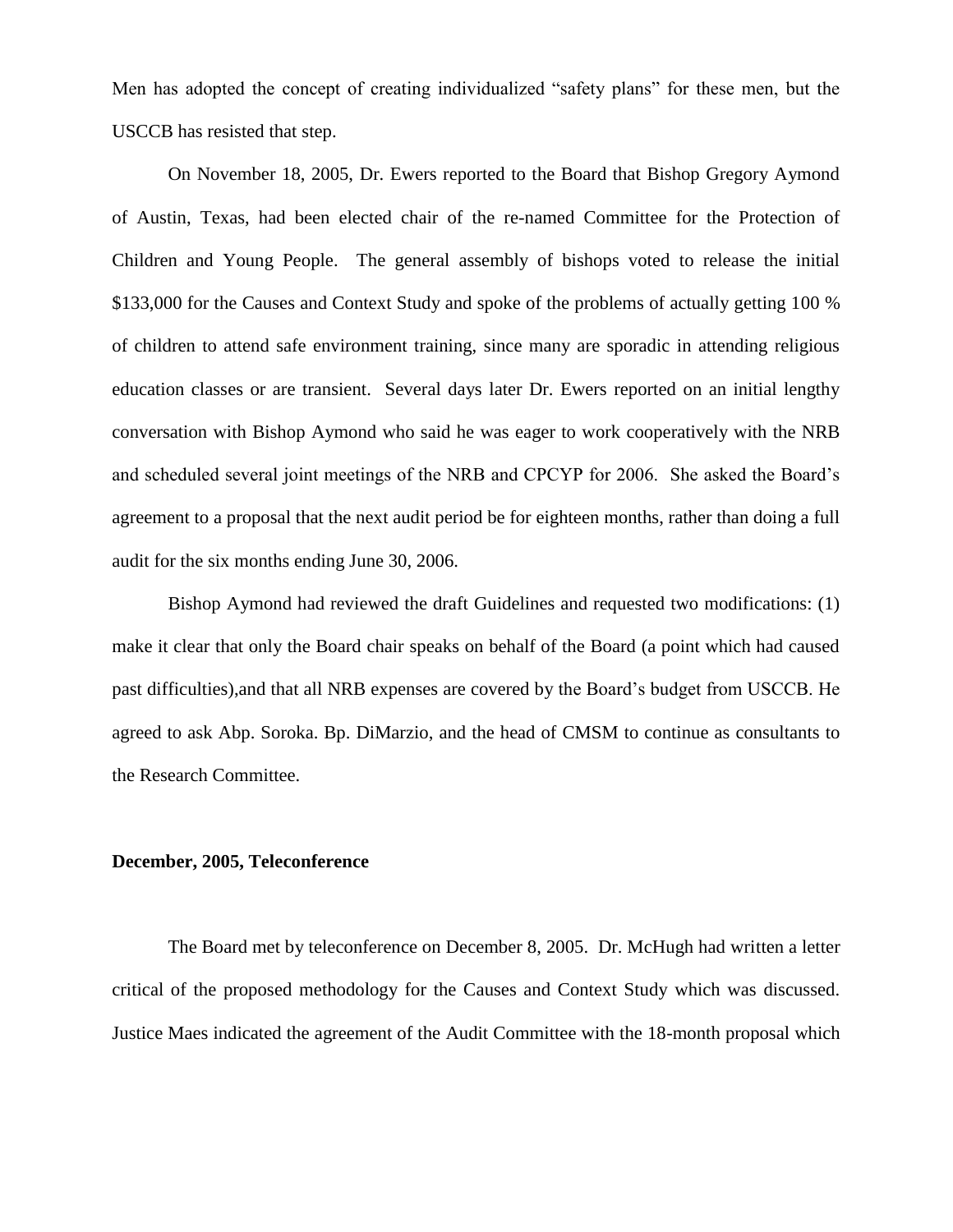Bishop Aymond believes the bishops will accept. This will enable future audits to end on June 30 at the same time as diocesan fiscal years. Bill McGarry, picked to succeed Justice Maes as head of the Audit Committee, will coordinate the request for proposal process for bids on doing future auditing. The draft of Operating Guidelines was approved except for some needed revision on the role of the chair as spokesperson, which Dr. Ewers said she would draft with Judge Merz.

Dr. Ewers appointed Mr. Lancaster and Judge Merz to monitor responses to Board recommendations. It was noted that, with Mr. Burleigh's rotation off the Board, there was no one with expertise in communications; which the Board felt was an important gap to fill with new members.

At the invitation of Bishop Aymond, the Board met in Austin, Texas, in February 2006. In January, the Chicago press had reported on the case of Father Daniel McCormack, a priest who had been promoted despite an arrest for sexual contact with a minor. Dr. Ewers had discussed the case with Cardinal George; based on that conversation, the Board agreed it would have no public comment until the investigator hired by the archdiocese had reported. The Board called for that report to be made public as soon as it was released to the archdiocese.

Ms. Kettelkamp provided the Board with a list of the 111 safe environment programs being used in the dioceses in 2005. Because dioceses are calling her to ask for recommendations, the Best Practices Committee may wish to look at this issue. Sheila Kelly, Deputy Director of OCYP, advised of her efforts to identify core concepts of safe environment training and of the interest of CPCYP to have this material integrated into religious education textbooks.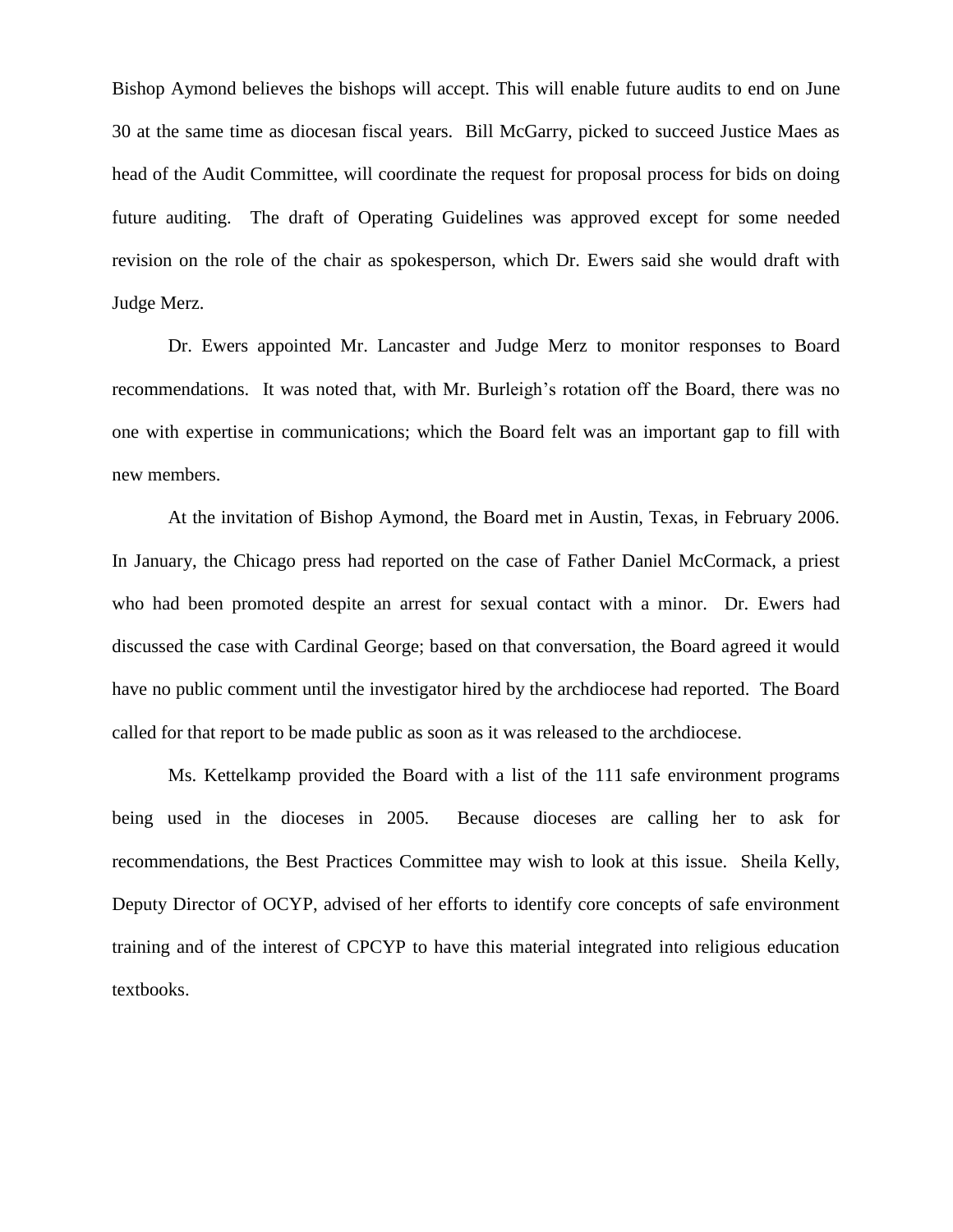The 2005 Annual Report of OCYP will be released at a press conference on March 30, 2006.

Regarding the Operating Guidelines, it was agreed that Board members will contact the chair before responding to any media inquiries and will speak to the media only for attribution and on the record.

Because eight members' terms are scheduled to end in 2007, some adjustment was necessary to ensure continuity. The Board agreed to ask Bishop Skylstad to extend Justice Maes' term to June, 2007, to allow the terms which end in June 2007 to expire, to extend the terms scheduled to end in November 2007 to the following June, and to extend the June 2008 expirations to June, 2009. The amended Guidelines were then adopted for forwarding to CPCYP and the Administrative Committee.

Mr. DeStefano presented the Diocesan Review Board Resource document for endorsement by the Board. The Board agreed that the document should be presented as a tool for local review boards, not a standard for them to meet. The Board also asked that the document be clarified to distinguish between the preliminary and full investigation stages.

The Board approved a contract with CARA to survey bishops on their experience with the audits so far and to prepare a request for proposals for bids for auditing for 2007-2009. Bill Gavin advised the Board that auditing is difficult because auditors lack access to priest personnel files. He noted there is often a communications gap between diocesan personnel preparing audit documents and the bishop, which means the bishop first hears "bad news" of noncompliance in a letter from the Gavin Group.

Bishop Aymond then met with the Board for his first conversation. He identified the role of the NRB as challenging bishops and calling them to accountability for implementation of the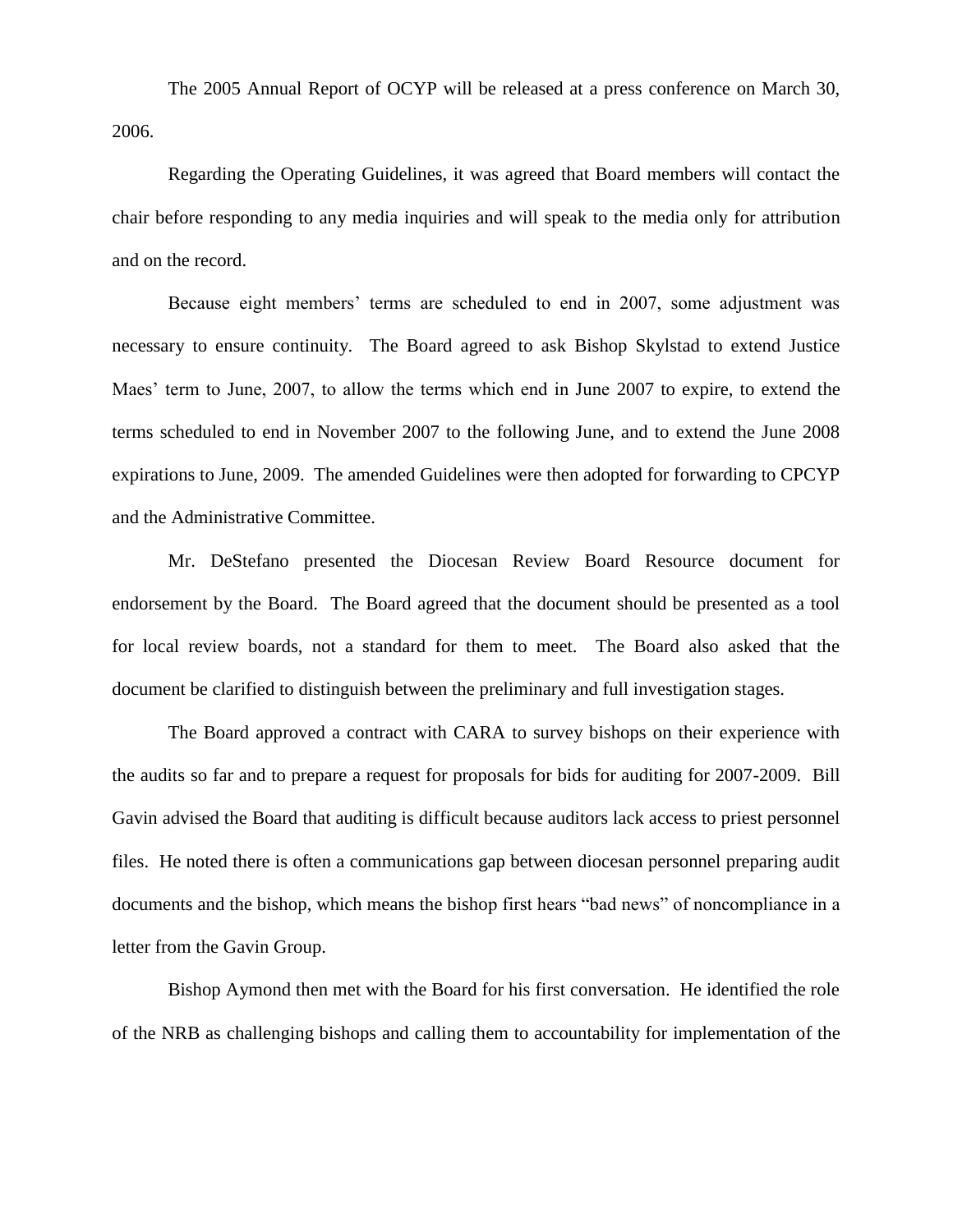*Charter,* hopefully in charity and without rancor. He believes regular joint meetings of the NRB and CPCYP are important. When the two bodies meet in June, the question of standards of *Charter* implementation will be on the agenda.

Dr. McHugh reported on results of the follow-up data analysis by John Jay. Dr. Giardino followed by reporting on the status of the Causes and Context Study. He agreed to press John Jay for a development (funding) plan. John Jay will convene a meeting with the major treatment centers to enlist their involvement in the study.

Dr. Ewers had requested Judge Merz and Mr. Lancaster to prepare a response to Abp. Dolan's request on "chartered" priests. Discussing the draft, the Board decided it would not comment on the issues of sustenance and the meaning of a "life of prayer and penance" as a canonical sentence.

Judge Merz reported that the Catholic Medical Association had publicly announced its intention to conduct a study of the effectiveness of safe environment training programs. The Board agreed to advise CMA of our interest and willingness to collaborate with them; Judge Merz was named as the contact point.

Members raised a question about the role, if any, of the diocesan review boards in dealing with allegations of child sexual abuse by women religious.

#### **June, 2006, Los Angeles**

At the joint NRB/CPCYP meeting in June, Msgr. Maniscalco and Fr. Kiley, both of whom were leaving the Conference, were thanked for their work. Mr. McGarry reported that three firms had submitted bids to do the 2007-2009 audits and all would be interviewed. Dr.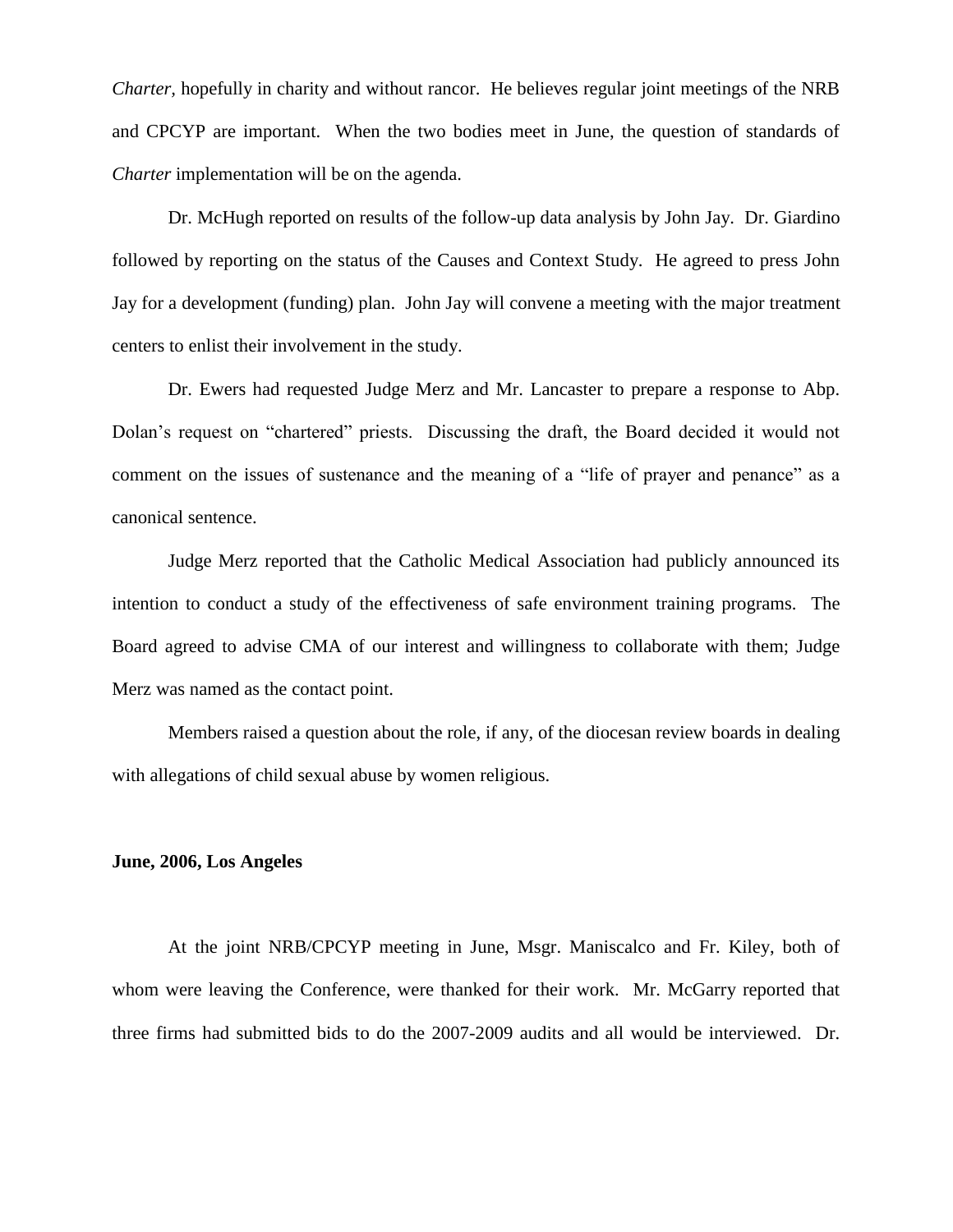Giardino reported that John Jay has contacted the 85 FADICA foundations to seek funding and was exploring doing the work in segments while continuing to raise funds. John Jay has noted it is necessary to keep key researchers interested. It was decided to proceed by asking the Administrative Committee to approve an expected six-segment outline with timeline and costs.

Judge Merz presented the draft Operating Guidelines. It was agreed that in the event a Board vacancy occurs, the Board will nominate not fewer than two persons as possible replacements. It was also agreed that NRB meeting discussions would be confidential, but minutes would be publicly available. Bishops requested that Board members consult the OCYP or the local bishop before accepting speaking invitations with groups such as Voice of the Faithful. The CPCYP then approved the Guidelines as presented; they will be presented to the Administrative Committee for final approval in September.

Bishop Stephen Blaire, chair of the Safe Environment Working Group, reported it had met in June with experts in the field to address some of the issues. Jane Chiles and Thomas DeStefano are serving as NRB members of this group. He noted that not all teachers feel competent with this material and some parents object that it intrudes into their responsibility. He will write to the Catholic Medical Association about the study they are undertaking.

Bishop Aymond announced that a joint working group consisting of bishops from CPCYP and members of the NRB would be appointed to vet possible new NRB members. Judge Merz and Mr. Lancaster were appointed to this group, which will also prepare a profile for selecting NRB chairs.

Cardinal George joined the Board at its own meeting to discuss the McCormack case.

Drs. McHugh and Giardino suggested the Board consider a model of causal analysis being used with medical and product failures called "root cause analysis." Using a "sentinel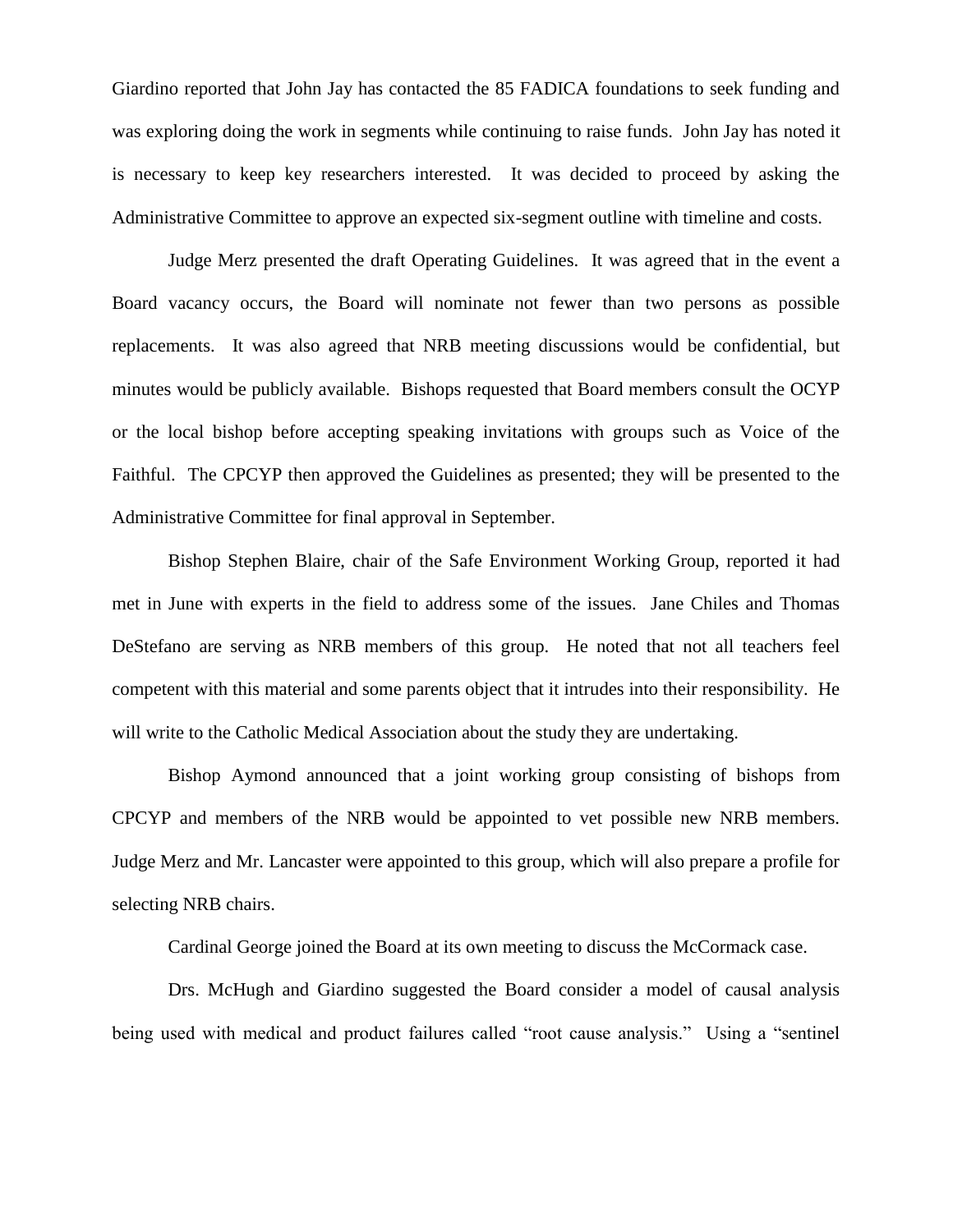event" – an extraordinary occasion which alerts parties to the existence of a serious problem – analysts work backward to the root causes and then share results with other interested parties. This method has worked to reduce medical malpractice claims drastically; it was also used to analyze the Challenger shuttle disaster. Cardinal George heard the presentation and agreed the approach might be helpful. It was agreed Dr. Ewers would meet with a representative of the Joint Committee on Health Care Accreditation, headquartered in Chicago, to pursue this concept. Cardinal Mahony joined the Board for breakfast and also heard Dr. Giardino's presentation on root cause analysis.

Ms. Kettelkamp reported on the upcoming Anglophone Conference in Rome, an annual gathering of bishops' conference representatives from English-speaking countries involved in dealing with child sexual abuse matters.

The revised Essential Norms have received the required *recognitio* from the Congregation of Bishops, this time without a time limitation, and were promulgated in mid-May.

Maggie Smith from John Jay reported on Causes and Context progress: (1) researchers have been identified for each segment of the study, (2) the John Jay Institutional Review Board has approved standards to use with interviewees, (3) John Jay expects a response from the Lilly Foundation on funding within 7-10 days; (4) they have written to all treatment centers which used consistent testing instruments. A working hypothesis on differences between clerical and non-clerical abusers has not yet been formulated, but will be sent to the NRB Research Committee by the end of the summer. The major obstacles at this point are obtaining bishops' participation for their own diocese and funding.

Having reviewed the summary of recommendations prepared by Mr. Lancaster and Judge Merz, the Board agreed that further pursuit of all the recommendations from the Causes and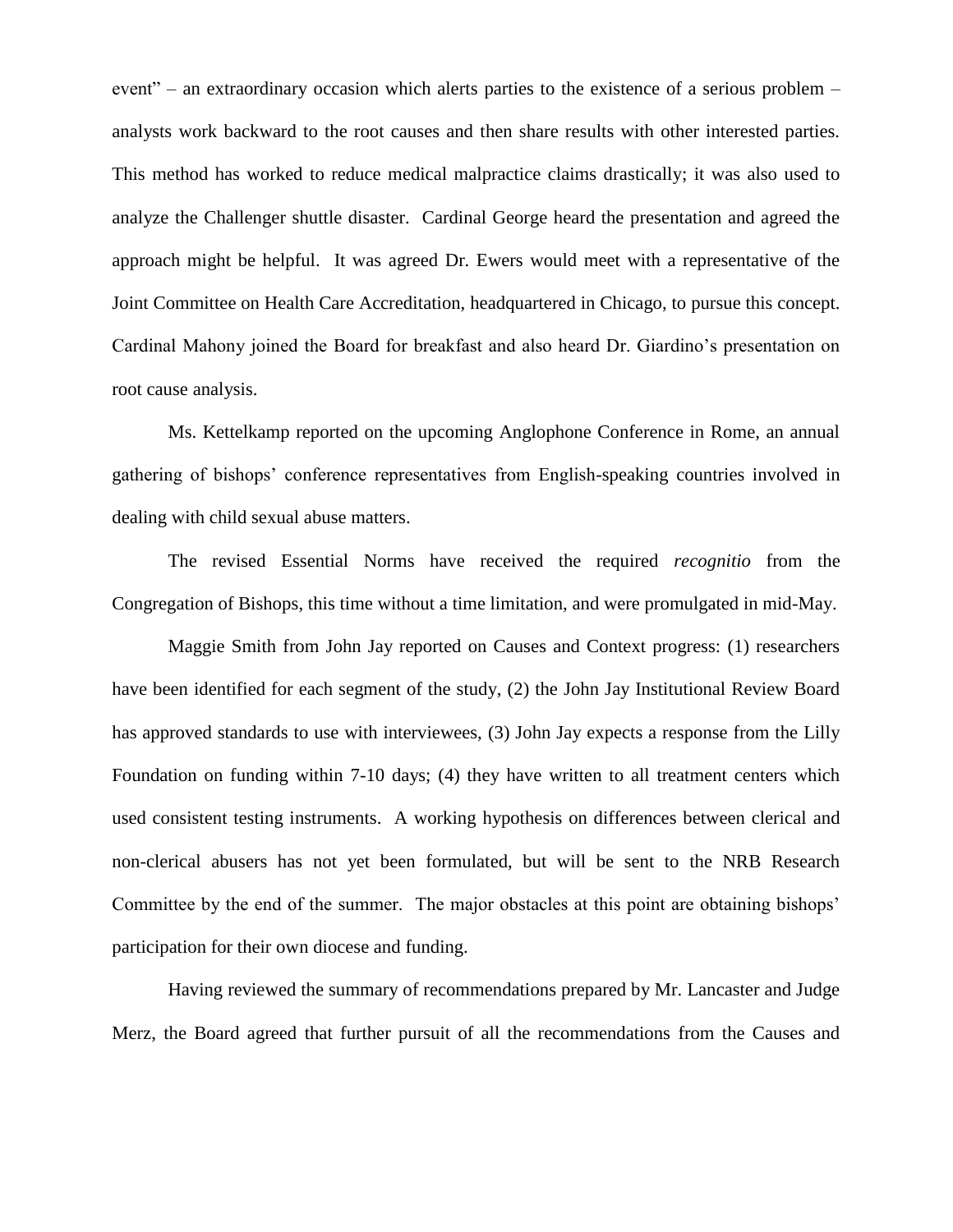Context Phase I Report would be fruitless. Instead, the Board will concentrate follow up on recommendations made in the Annual Reports.

Justice Maes and Michael Bland were re-elected vice chair and secretary for additional one-year terms. Dr. Ewers expressed her opinion that the chair's term should be limited to two years and a chair-elect selected six months early to allow for transition.

#### **September, 2006, Washington, D.C.**

The Board met in Washington in September, 2006. Dr. Ewers reported that Mrs. Siegfried had resigned from the Board and her vacant position would be filled from this year's nominees. The OCYP is developing a file of materials for orientation of new members. Ms. Kettelkamp reported that during 2006, 19 dioceses are being audited for compliance with Article 12 and four for compliance with Article 13; eleven dioceses have requested and will receive full on-site audits. Dr. Giardino reported that John Jay had assembled a distinguished group of investigators, but that funding remained difficult; the Lilly Foundation has still not responded.

Judge Merz reported that the Administrative Committee had approved the Operating Guidelines with one change to make the replacement of resigned members consistent with appointment of new members. Since this change received email approval from the Board, the Guidelines are now fully approved. Judge Merz also reported a suggestion that follow up to Annual Report recommendations be done by something like a management letter. This suggestion will be discussed at the next joint NRB/CPCYP meeting.

Mr. McGarry reported for the Audit Committee that it recommended the Gavin Group to continue as auditor for the 2007-2009 cycle. The one-third of the dioceses to be audited each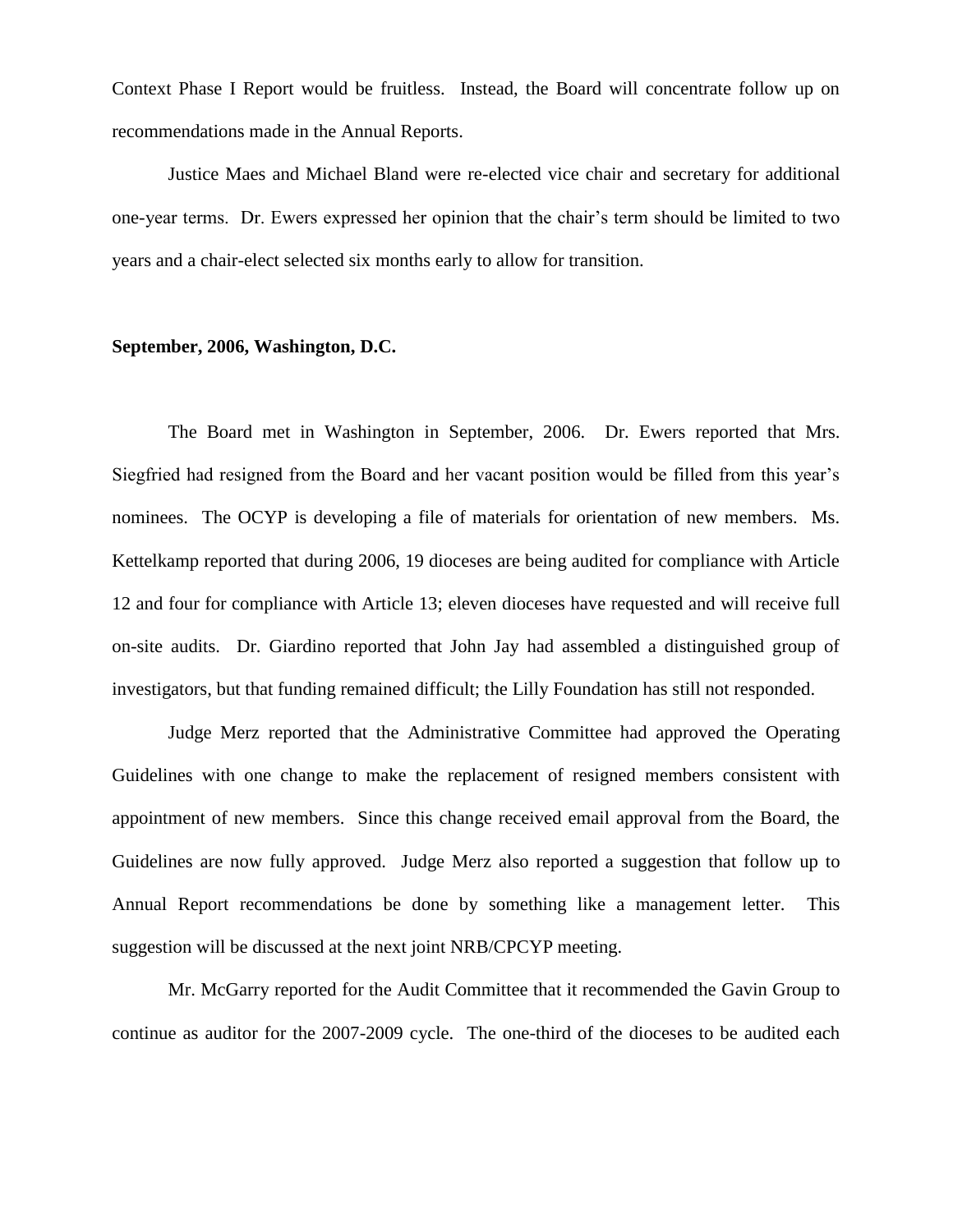year will be selected by the OCYP. The Committee strongly recommends expanding the audit to include parishes. The Board believes the current practice of charging all dioceses equally for audits should be re-examined and costs charged based on size.

Mr. DeStefano reported on the Safe Environment Work Group that it has been collecting surveys from dioceses about their experience in doing this training.

Further negative comment had been received from the Canonical Affairs Committee on the Diocesan Review Board Resource and the Committee will attempt to modify the draft to meet these concerns.

The Board agree to table further work on root cause analysis until June 2007 in light of other resource demands.

At the joint CPCYP/NRB meeting, the membership of the joint Nominations Work Group was announced. That group is seeking more nominations from bishops for a slate of candidates to present to Bishop Skylstad in January 2007 to ensure approval by the Administrative Committee in March, interviews in April, and appointment in time for the June meetings. New members are being sought with expertise in communications, mental health, and criminology; gender and ethnic diversity are important; geographic diversity is also being sought, but is less important

Bishop Malone and Sheila Kelly reported for the Safe Environment Work Group that a survey of diocesan safe environment coordinators is near completion. Catechists seem uncomfortable presenting this material, and textbook publishers will integrate safe environment material only if directed to do so by the Conference.

The NRB was asked, based on the McCormick experience in Chicago, to develop a protocol for diocesan contact with law enforcement and child protective services when the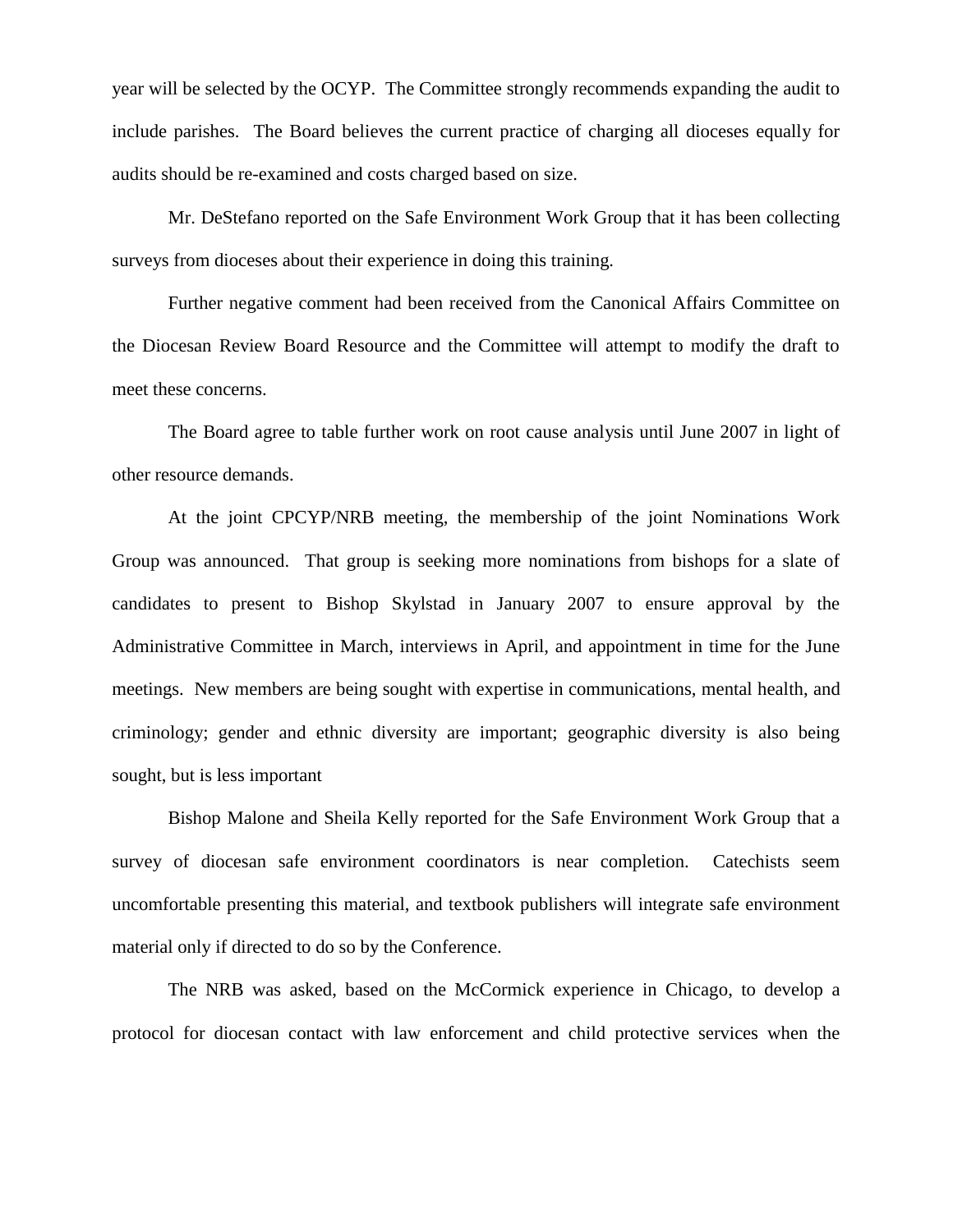diocese has not been contacted by the victim or victim's family. Bishops objected to the notion of a "management letter" with the audit report as this appears to be "audit creep" or "charter creep." [Over the course of the NRB's history, its suggestions for change in the process were often met by comments by bishops that the change was beyond what they had agreed to in the *Charter*; attempting to expand *Charter* obligations was frequently referred to as "charter creep." This objection was most significantly made when the NRB recommended expanding audits to the parish level.]

Bishop Aymond reported that the CPCYP agreed with segmentation of the Causes and Context Study with the first three segments published together. They were adamant, however, that there would be no further drawdown of USCCB funds until John Jay had raised additional money.

#### **November, 2006, Baltimore, Maryland**

The Board met in Baltimore in November 2006 in conjunction with the general assembly of bishops meeting. Dr. Ewers reported from the Administrative Committee meeting in September that Bill Gavin had again been approved as auditor for the three-year audit cycle beginning in 2007. The Committee also approved a second draw down from the \$1 million set aside for the Causes and Context Study. However, they declined to approve standardizing the process for parish audits. Instead, they asked that a protocol be developed for the parish audits, and reported back to them in November. Although the *Charter* commits approval of audit matters to the Administrative Committee, they believed the expansion to parishes was sufficiently major to require approval by the entire body of bishops.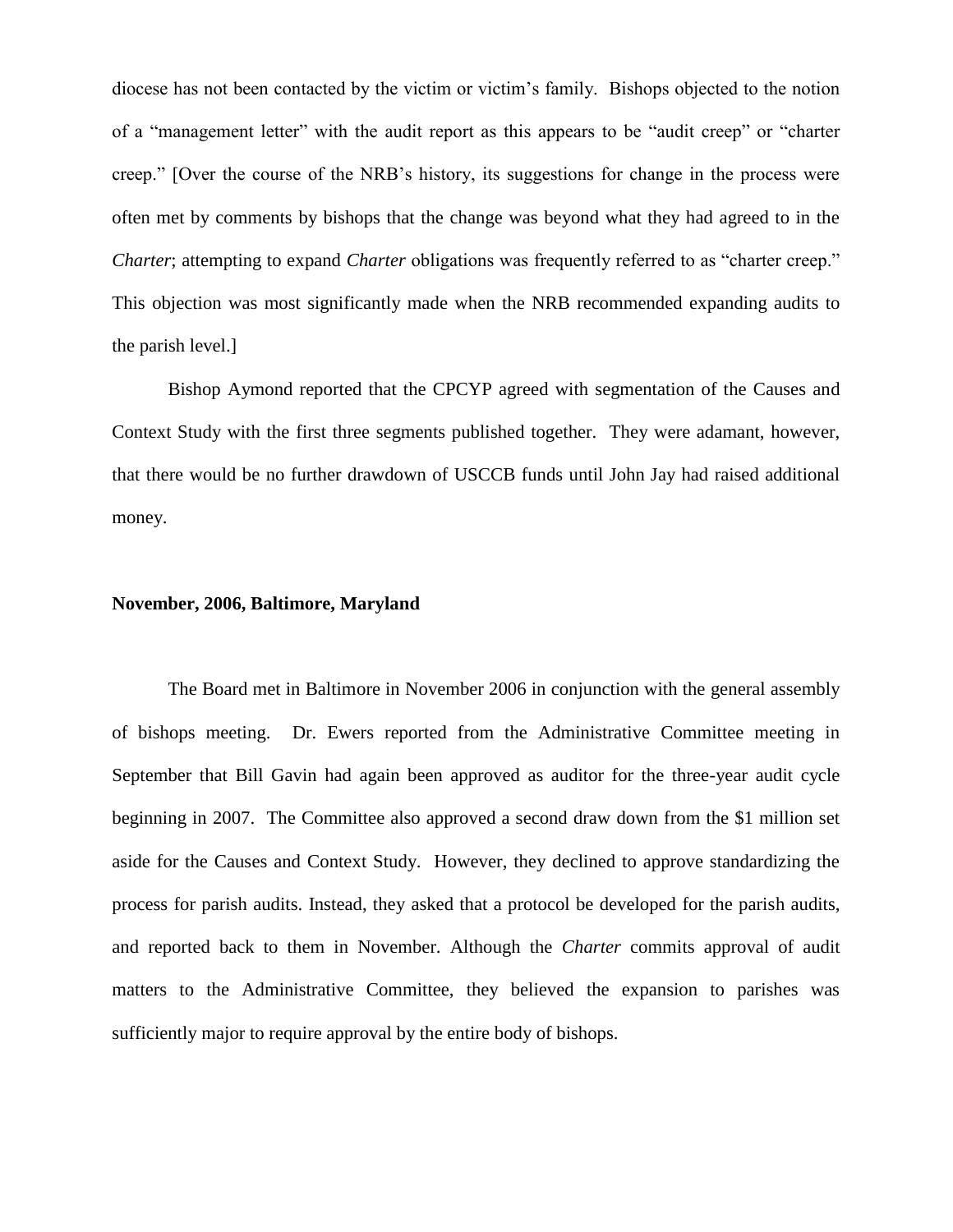The Communications Office had developed a media plan for the fifth anniversary of the *Charter* which calls for the NRB to release a letter to the faithful similar to the one published in 2003. Dr. Ewers acknowledged receiving one copy of the Catholic Medical Association's report "To Prevent and To Protect."<sup>30</sup> She has written to Cardinal George requesting a copy of the final report of the special investigation in the McCormick case, but has not yet received a copy. Based on the negative reaction to parish audits in the Administrative Committee, Dr. Ewers believes the NRB should use the CPCYP to identify issues which may be of concern to the bishops generally.

Bill McGarry presented the Audit Committee's proposal for parish audits. After discussion, the term "parish audit" was to be replaced with the term "parish participation in the diocesan/eparchial audit."

Judge Merz presented the report of the Nominations Work Group, along with resumes for discussion. In addition to the criteria previously discussed of diverse gender, ethnicity, and geography, the committee agreed on areas of expertise and that nominees should not be employed by the diocese. The Board agreed on ranking the nominees in the various areas of expertise. Judge Merz also presented and received approval for a profile of the chair position for use by Bishop Skylstad in selecting a chair to replace Dr. Ewers. At her suggestion, she and succeeding chairs will serve only a two-year term and Bishop Skylstad will pick a chair-elect around the beginning of 2007.

Regarding the Causes and Context Study, funding from the Lilly Foundation remains uncertain. Mr. DeStefano reported that the Diocesan Review Board Resource has been further

 $\overline{a}$ 

 $30$ In contrast to the one copy sent to the Board for all thirteen of its members, CMA sent a individual copy to each bishop.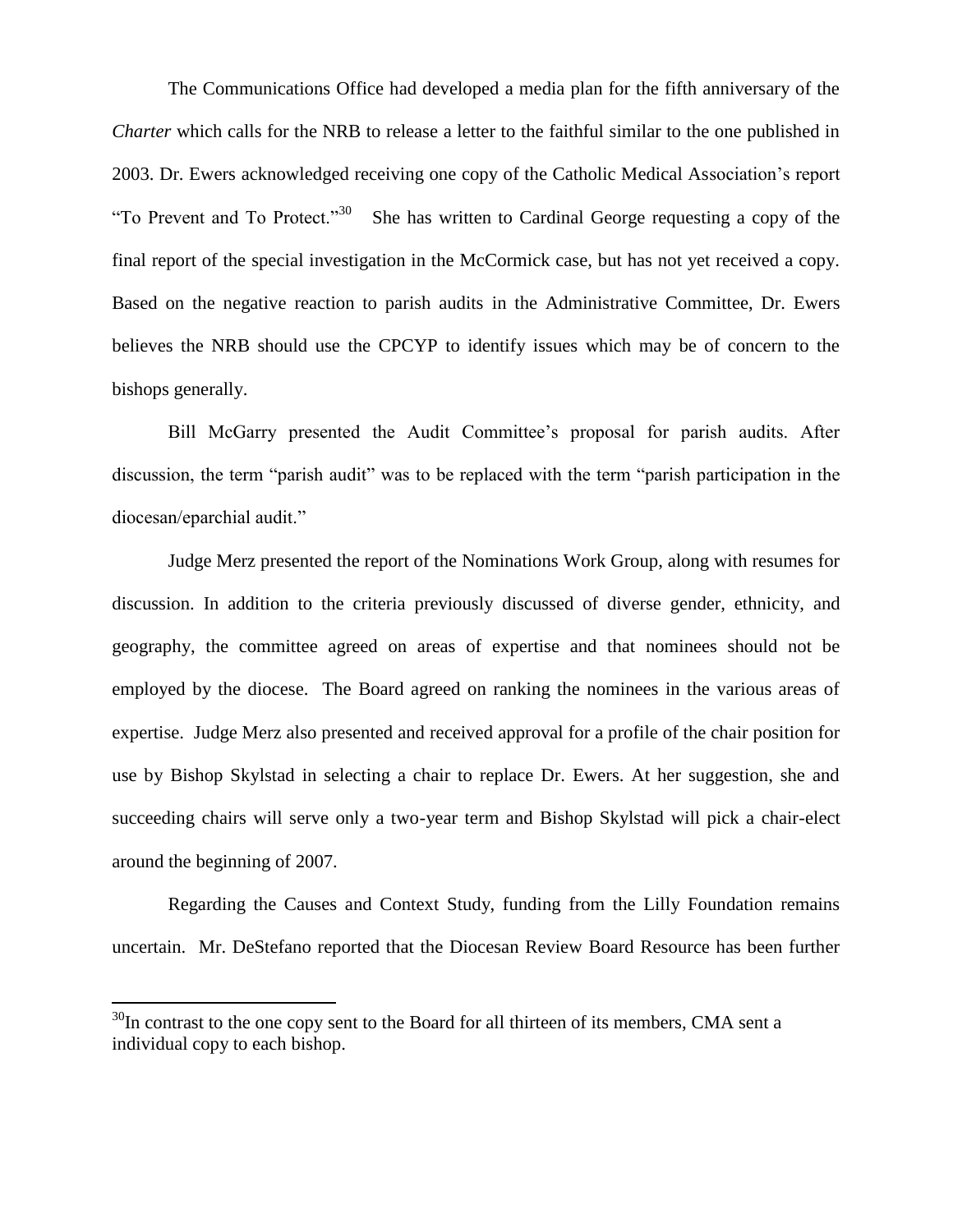revised with suggestions from Mr. Chopko and Msgr. Jenkins and is again before the CPCYP for consideration. Based on Board discussion, the ideas for a protocol when allegations come from non-victims and of a management letter to accompany audits were both dropped.

The Operating Guidelines require the NRB to provide two nominees to the President of the Conference to fill the chair; Mr. McGarry and Judge Merz agreed to be nominated. The Board accepted both names but stated a preference for Mr. McGarry. The Board expressed its concern that Ms. Kettelkamp had been unable to attend the meeting because she was obliged to be at the simultaneous CPCYP meeting.

At the joint meeting of the CPCYP and NRB, there was much discussion of the parish audit idea. One bishop suggested it improperly intruded on the relationship of a bishop with his priests. Bishop Aymond suggested that dioceses of different sizes be invited to participate on a voluntary basis to provide some experience which might diffuse concerns. Mrs. Chiles argued that the extension to the parishes is needed to ensure accountability and one bishop responded that seeking accountability is an assumption of episcopal authority.

Bishop Aymond reported that he had met with Mary Pat Fox, President of Voice of the Faithful, to receive petitions from that group asking for a national database of credibly accused priests, suspension of the statute of limitations on victims' claims, and establishment of parish and diocesan finance councils. Bishop Aymond explained to Ms. Fox that only the first two of these are within the purview of CPCYP, but found the dialogue important.

Bishop Aymond had contacted the Lilly Foundation about the Causes and Context funding, but was not encouraged and in fact they declined to participate several days after the meeting. There was a brief discussion of possible handling of complaints of sexual abuse by women religious. OCYP staff have met with the Executive Director of the Leadership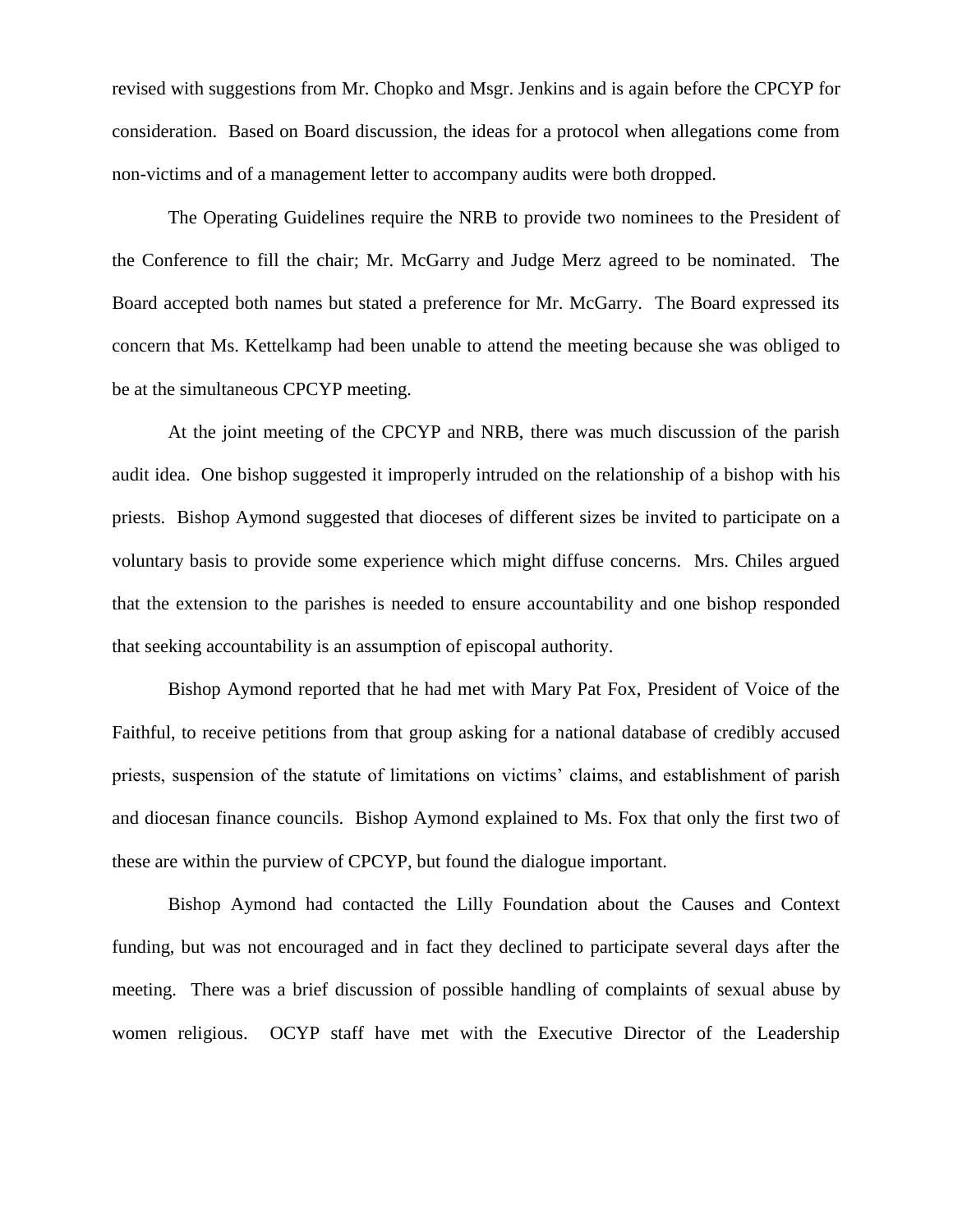Conference of Women Religious and were advised that each case is being handled by the appropriate religious community. (Women religious are not covered by the *Charter* or Essential Norms which apply only to clerics.) Bishop Blaire reported that the Safe Environment Work Group report will be final in January, 2007. He requested that the Catholic Medical Association Report "To Prevent and To Protect," which calls for the repeal of safe environment training (Article 12 of the *Charter*), be reviewed by competent experts. He was advised that Dr. David Finkelhor, a leading expert on child abuse, and Dr. John Grabowski, a moral theologian, have been asked to provide reactions.

#### **The Author Becomes Chair-Elect**

The NRB met by conference call on February 16, 2007. Dr. Ewers reported that Bishop Skylstad had appointed Judge Merz as chair-elect, to become chair June 1, 2007. Dr. Ewers will draft the letter to the faithful which is to be part of marking the fifth anniversary of the *Charter*.

Dr. Giardino reported on a December conference call with John Jay which noted their primary responsibility for fundraising but that Bishop Blase Cupich had accepted Bishop Skylstad's request that he assist in this area. The Research Committee agreed it is important to preserve John Jay's independence in doing the Causes and Context Study, but the Committee has a duty to make sure the research gets done on time. Dr. Ewers noted that the bishops are publicly committed to the Study and may appear to be backing away from funding it, based on a misunderstanding of some comments by original board members. [Note: Dr. Alice Hayes, as noted above, had agreed to help raise funds; Dr. McHugh had agreed to help John Jay prepare an application to the National Institutes of Health.]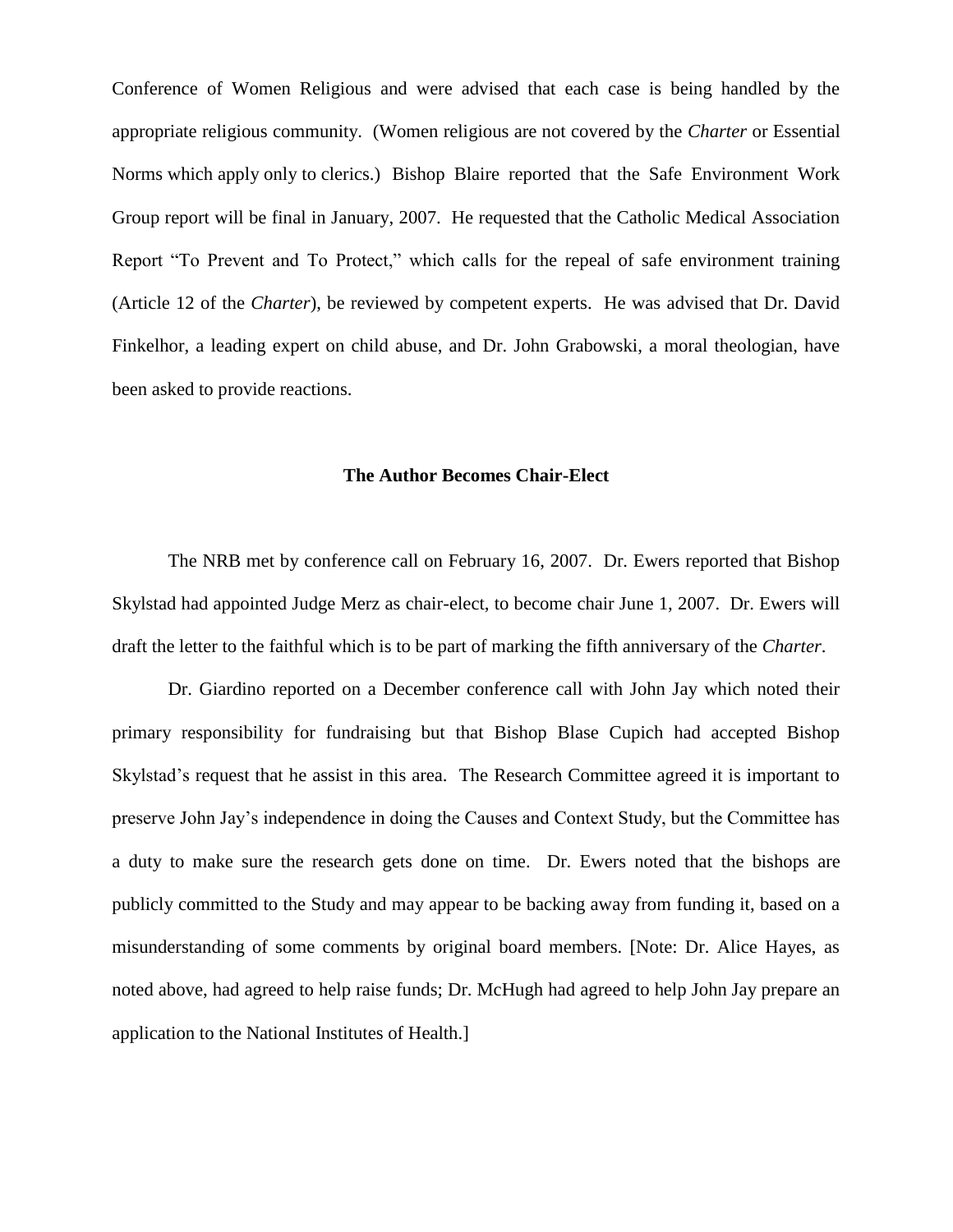Mr. DeStefano presented the final report of the Safe Environment Work Group which the Board unanimously endorsed. Ms. Kettelkamp reported that two dioceses did not respond to CARA's request for data to update Nature and Scope: Lincoln, Nebraska, which formally refused, and Indianapolis, which just did not respond. In addition, the Diocese of Baker, Oregon, and the Eparchy of Newton for Melkite Catholics declined focused audits which were based on their noncompliance last year.

The Board remains committed to extending audits to the parishes. Because the Administrative Committee is not yet persuaded, the Board will examine closely the results obtained from the volunteer dioceses this year to provide supportive experience for expansion.

#### **June, 2007, Albuquerque, New Mexico**

The Board met in Albuquerque, New Mexico, in June, 2007, in connection with the bishops' general assembly meeting. The meeting began with an orientation session for new members: Ms. Diane Knight, retired executive director of Catholic Charities for the Archdiocese of Milwaukee; Dr. Emmett Kenney, a pediatric psychiatrist with experience treating abuse victims; Justice Robert Kohm, a trial judge of the New York Supreme Court; and Dr. Susan Steibe-Pasalich, Director of the Counseling Center at Notre Dame University.

As part of the formal meeting, Judge Merz articulated his vision for the Board: the last two years have been marked by institutionalization of the Board, largely due to Dr. Ewers' diplomacy and emphasis on collaboration. Operating Guidelines were adopted, meetings of the Board and joint meetings with CPCYP have been regularly scheduled and the chairs of both groups have had a good, open working relationship. The Board has good functioning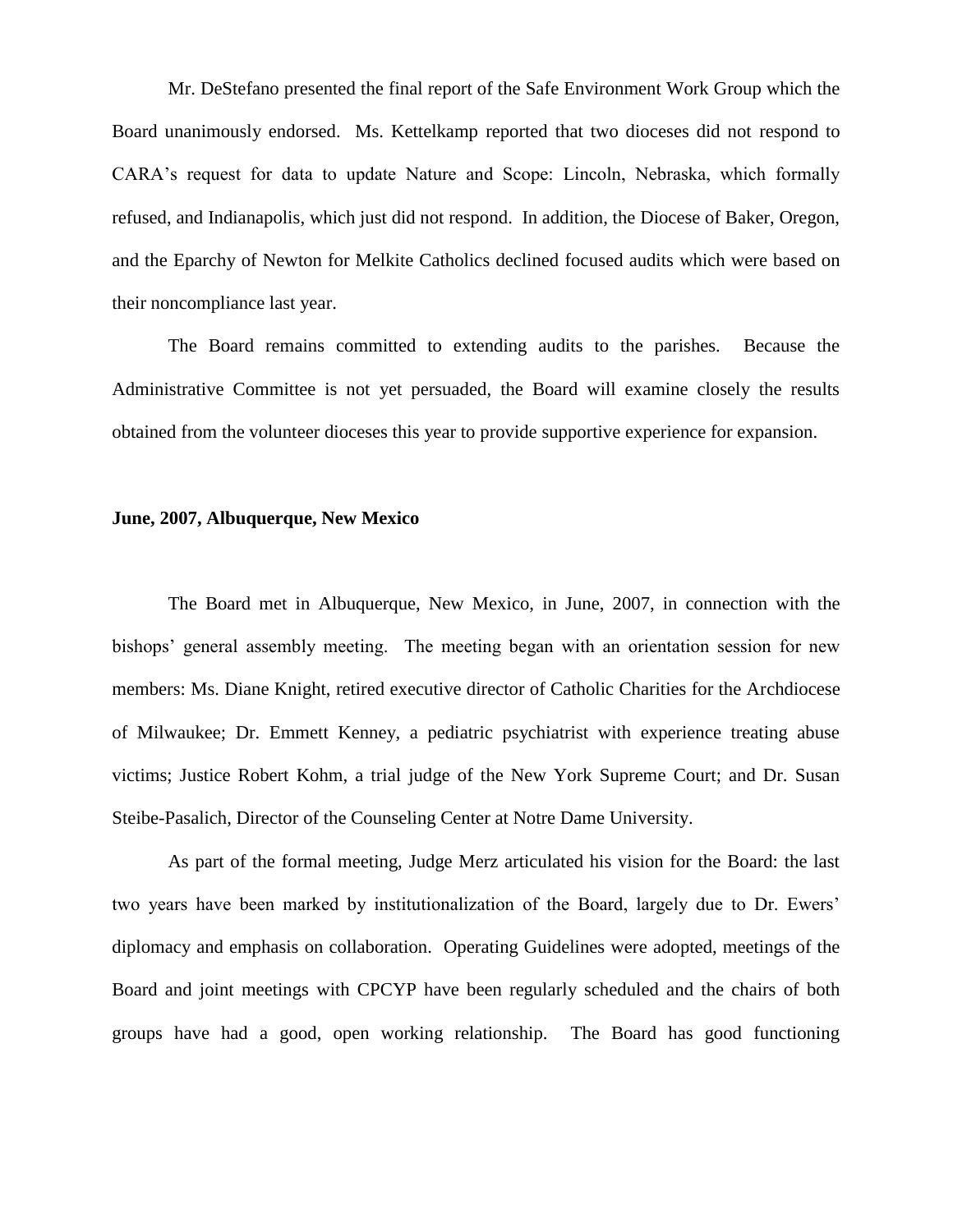committees and has provided personnel for joint work groups with CPCYP, an arrangement which eases communication and obtains support for initiatives. Looking ahead, the NRB must now evaluate the programs in place for effectiveness.

Ms. Kettelkamp distributed the American report to this year's Anglophone Conference which had just been held in Rome. The USCCB is sponsoring a workshop on internet pornography in September which Board members are invited to attend. OCYP is working with the Catholic Legal Immigration Network to identify means to conduct background checks on foreign-born priests serving in the United States.

Dr. McHugh oriented new members to the results of the Nature and Scope Study. As to Causes and Context, Dr. Giardino reported that John Jay has not yet provided a list of hypotheses to be tested in the study and its fundraising efforts so far have been frustrating. Dr. Ewers reported on her progress with the letter to the faithful and invited comment. Ms. Kettelkamp reported that the 2007 audits will begin June 25, 2007, in Austin, Texas. Eleven dioceses have agreed to participate in parish audits and fifteen audit preparation workshops have been completed.

Judge Merz appointed chairs and members to the Best Practices, Audit, Research, and Nominating Committees. Each committee was to present a work plan at the September meeting. The Nominating Committee, which will work with bishops from CPCYP, was asked to look for a communications person, a social scientist, and a person with higher education administration experience. The Board reiterated the decision made last year: all members should be lay people not employed by a diocese. Mr. DeStefano was elected vice chair and Ms. Knight was elected secretary, both for one-year terms.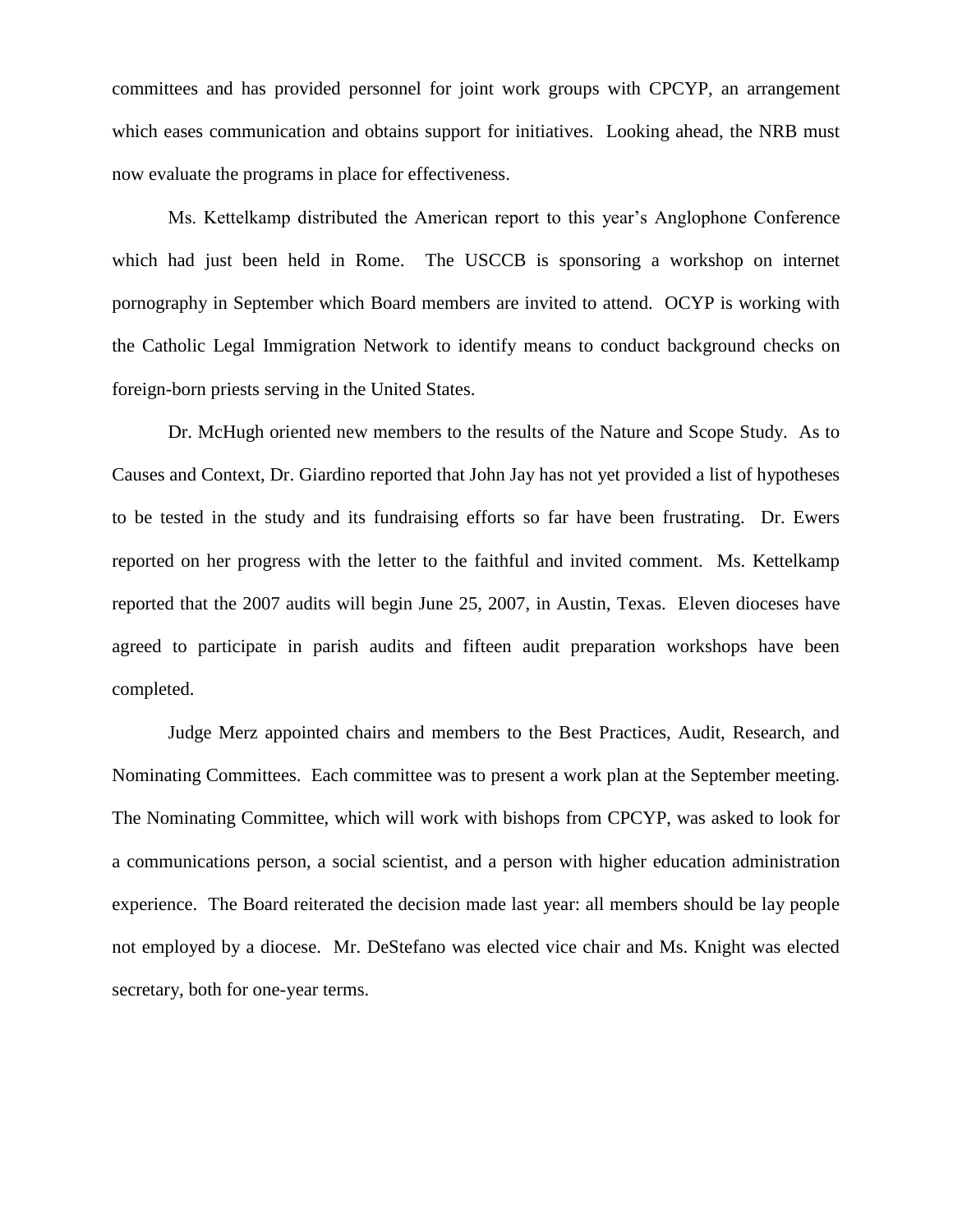At the request of the Conference, CARA did a study of Catholic attitudes on the abuse crisis at the fifth anniversary of the *Charter* and the Board discussed the results. Surprisingly, few Catholics know what has been done: many survey respondents recommended measures which have been in place for several years. Not surprisingly, the average Catholic is more likely to trust or like the local bishop and his or her own parish priest than to trust bishops or priests in general.

At the joint meeting with CPCYP, retiring members of the Board (Justice Maes, Dr. Bland, Mrs. Chiles, and Dr. McHugh) were thanked for their service. Bishop Blaire presented the final report of the Safe Environment Work Group and announced formation of a group to chart strategy for implementation. The CARA Study and Dr. Giardino's report on the status of Causes and Context were also part of the agenda.

On July 15, 2007, the Archdiocese of Los Angeles settled its litigation with victims for over \$600,000,000.

In August, initial discussions were held with Dr. David Finkelhor about how the Board might fashion and implement a study actually evaluating the effectiveness of safe environment training programs. The Catholic Medical Association report, instead of collecting fresh data on current effectiveness, simply reviewed old literature on the topic to reach its result that the training is ineffective.

## **September, 2007, Washington, D.C.**

In September 2007 the Board met in Washington, D.C. Ms. Kettelkamp reported on the progress of audits to date. When a small number of parishes in a diocese is audited, the fact that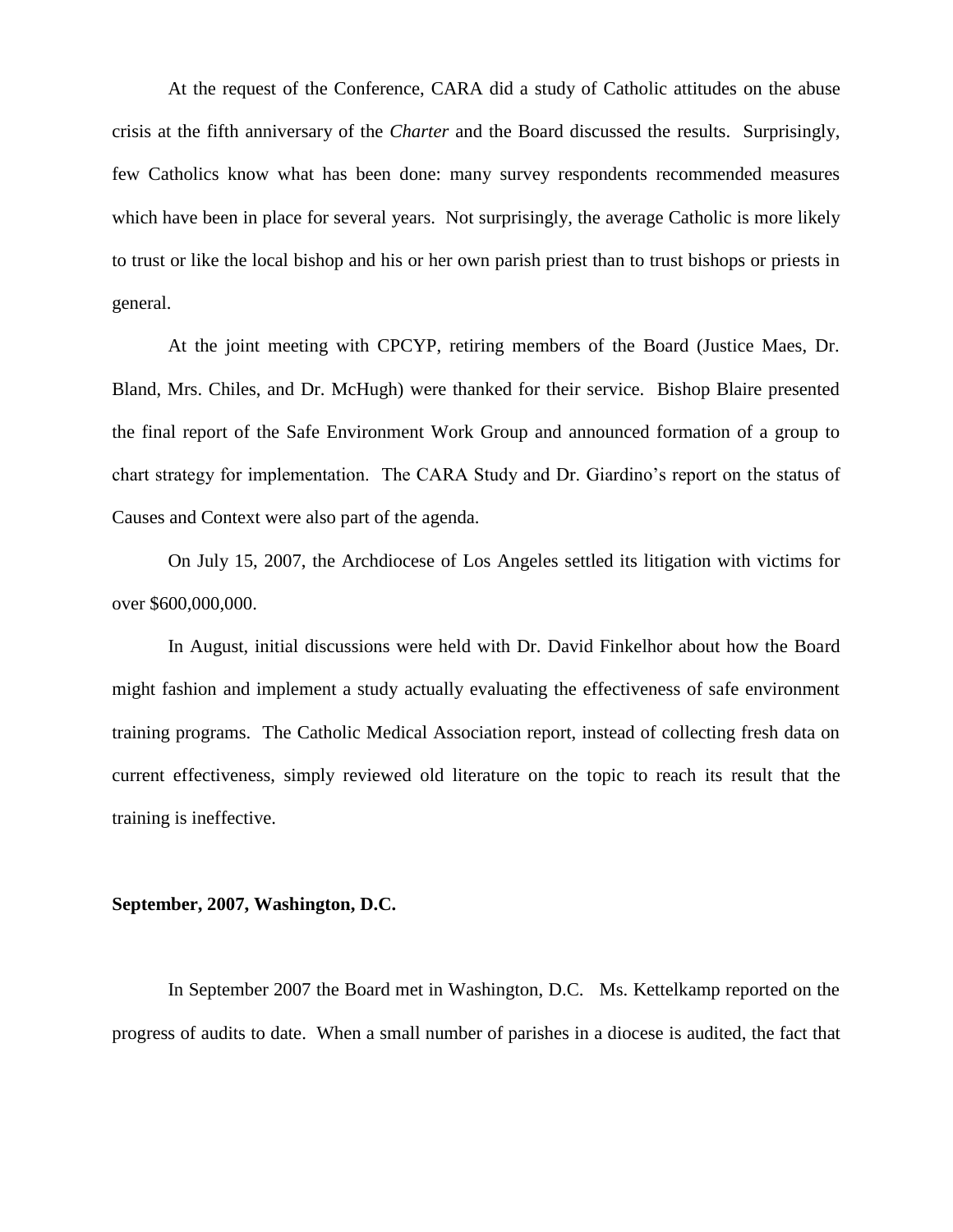some of them might not be fully compliant with Article 12 will not affect the overall compliance for the diocese. However, in a larger diocese where, for example, thirty parishes might be involved, there could be an impact at the diocesan level. A Board member noted the importance of checking background on foreign-born priests. The Board heard a presentation by Msgr. Stephen Rossetti, President of St. Luke's Institute and one of the drafters of the *Charter*. He believes John Jay's estimate of the number of offenders who had only one victim is too high; the number should probable be less than 30%. In his judgment, zero tolerance remains a necessary measure because there is not and cannot be a 100% guarantee that a priest will not offend again.

The Board also met with Father Richard Vega, President of the National Federation of Priests' Councils. He represented that the NFPC and the Canon Law Society of America both need to be heard because they believe accused priests are not getting due process, including implementation of reinstatement rescripts being issued by the Holy See. He said most priests think of the NRB as useless and NFPC believes the Board should have a number of clerical members. Diocesan presbyteral councils should be included in the *Charter* review process.

Dr. Giardino made a further presentation on the root cause analysis process. He reported that John Jay has been asked to create a grid to track progress on fundraising for Causes and Context and to designate a staff person to work on fundraising. The Board agreed to split the focus of fundraising into two pieces. The OCYP with assistance from Bishop Cupich will take responsibility for raising \$650,000 from Catholic donors; John Jay will focus on other possible sources, including government funding.

Judge Merz reported that the *Charter* will be up for review for possible amendments in 2010 and the Board agree on a process to avoid having the NRB on the sidelines as it goes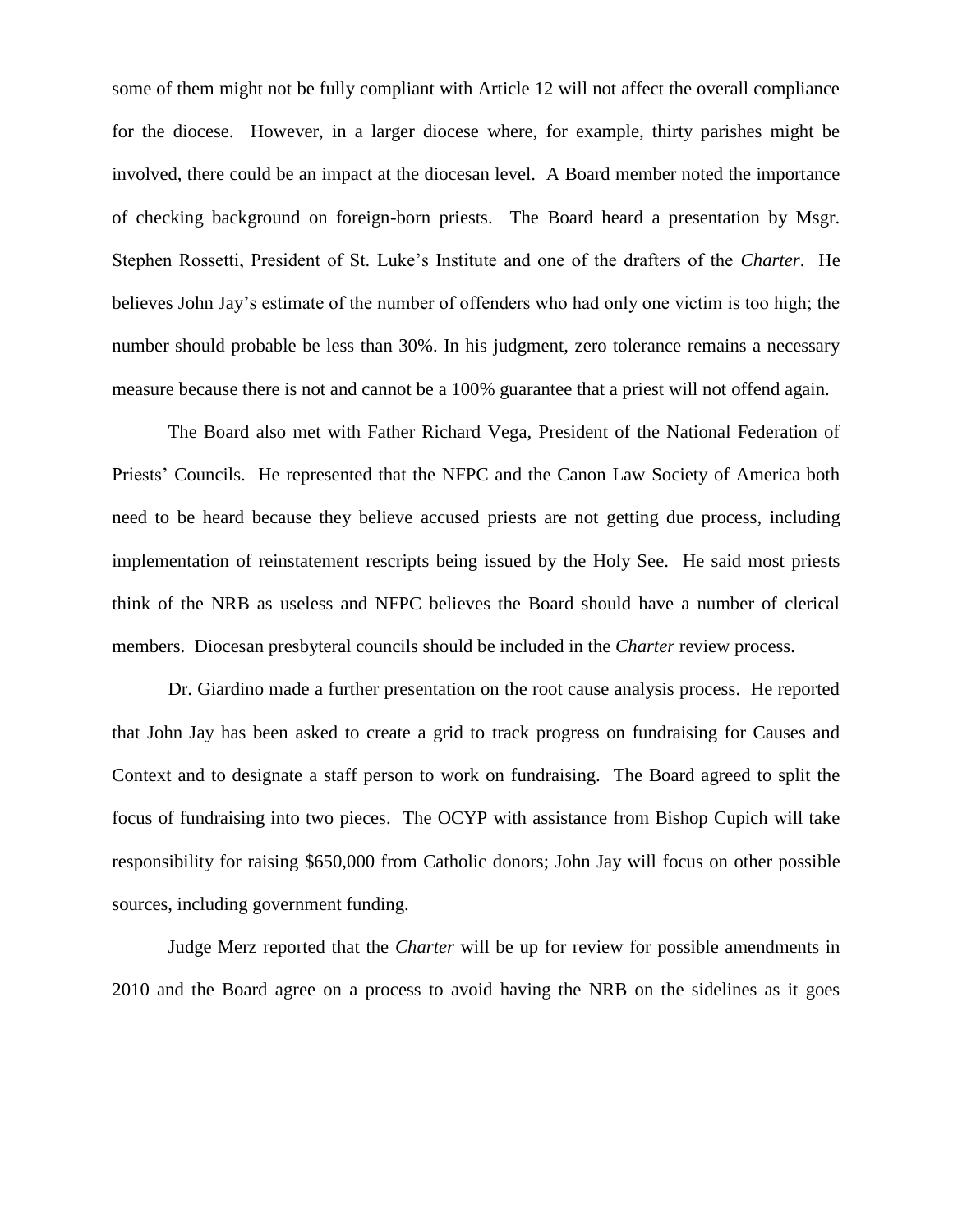forward. He recommended the Board ask CPCYP to collaborate on a joint working group as has been done successfully with other projects.

Mr. McGarry reported on audit progress. 190 dioceses and eparchies will receive on-site audits this year; Lincoln, Nebraska, and four eparchies have declined to participate. About 140 parishes will be audited from the volunteer dioceses. No major changes are anticipated in the audit instrument.

Mr. DeStefano reported on conversations with Dr. David Finkelhor on a safe environment training effectiveness study. The Board concluded that, with the difficulty we have had raising funds for the Causes and Context Study, it should probably not attempt another study at this time.

The Diocesan Review Board Resource had been forwarded by Bishop Aymond to the Canonical Affairs Committee of the Conference for review. Abp. Meyers, chair of that group, offered to have a bishop member and a canonist consultant to the Committee work on a revision.

The Board held a lengthy discussion on how standards relate to determining quality and effectiveness. Many members are familiar with the imposition of standards by various accrediting bodies and wondered why the Church should not be doing the same thing. Indeed, as one board member noted, the Church is quite insistent on imposing standards for, e.g., celebrating liturgy. A desire by the Board over time to impose standards has been met by the response that the Conference has no standard-setting authority, that bishops are accountable only to the Pope. When the alternative strategy of recommending best practices has been suggested, general counsel has taken the position that this exposes bishops to civil liability if they do not adopt something labeled a "best practice."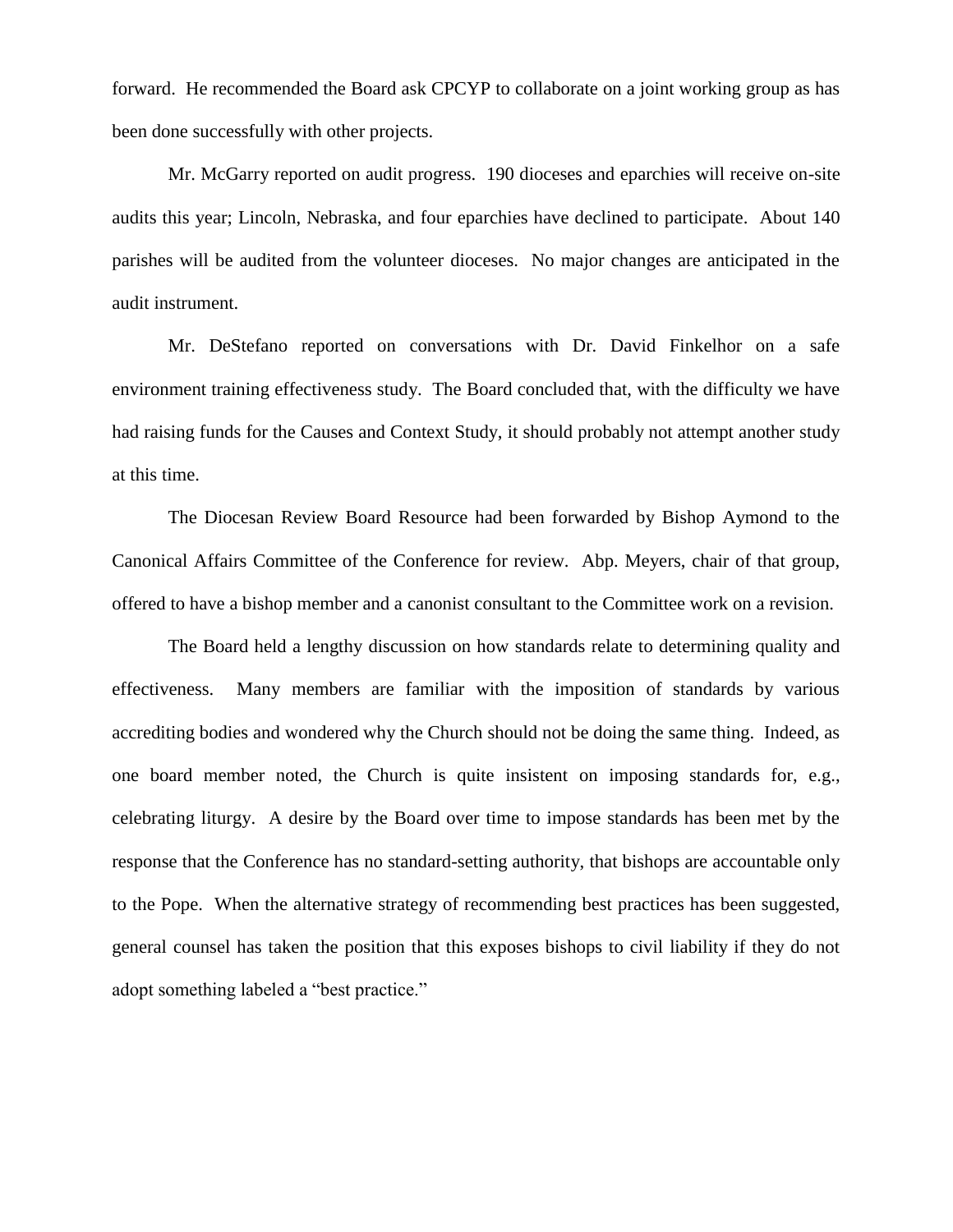Mr. Lancaster reported on the nominations process. The CPCYP expressed a desire that a priest be appointed to the Board and that the Board discuss the question at this meeting. The call for nominations has produced three priest nominees. There will be five vacancies to fill in June. After lengthy discussion, the Board maintained the position it had taken in June: the Board should remain entirely lay, in part because of a tendency of lay Catholics to defer to clerics on boards and in part because of the need to maintain the public perception that the NRB has an independent perspective. A spirit of collaboration does not imply clerical membership on the Board.

The Board heard a presentation on Causes and Context progress from Karen Terry, Maggie Smith, and Jim Kelly, a professor at Fordham who is cooperating as an investigator. Dr. Terry reviewed the historical, seminary, leadership, and clinical segments. She agreed John Jay would focus its fundraising efforts on the victimization and situational crime segments; she and Ms. Kettelkamp will develop agreed timelines for the study completion and for fundraising.

A joint meeting of CPCYP and NRB was held on September 10, 2007. The NRB reported the conclusion of its discussion of having a priest member. After discussion, the CPCYP felt NRB should meet with priests on a regular basis, but agreed that a priest member of the NRB was inopportune at this time. In discussing *Charter* review, the group asked OCYP to develop a timeline to share at the November meeting. It was noted that the Causes and Context Study may produce recommendations which should be included in any *Charter* revision. If any change is to be made to the zero tolerance rule, the suggestion should come from the NRB and not from the bishops' committee.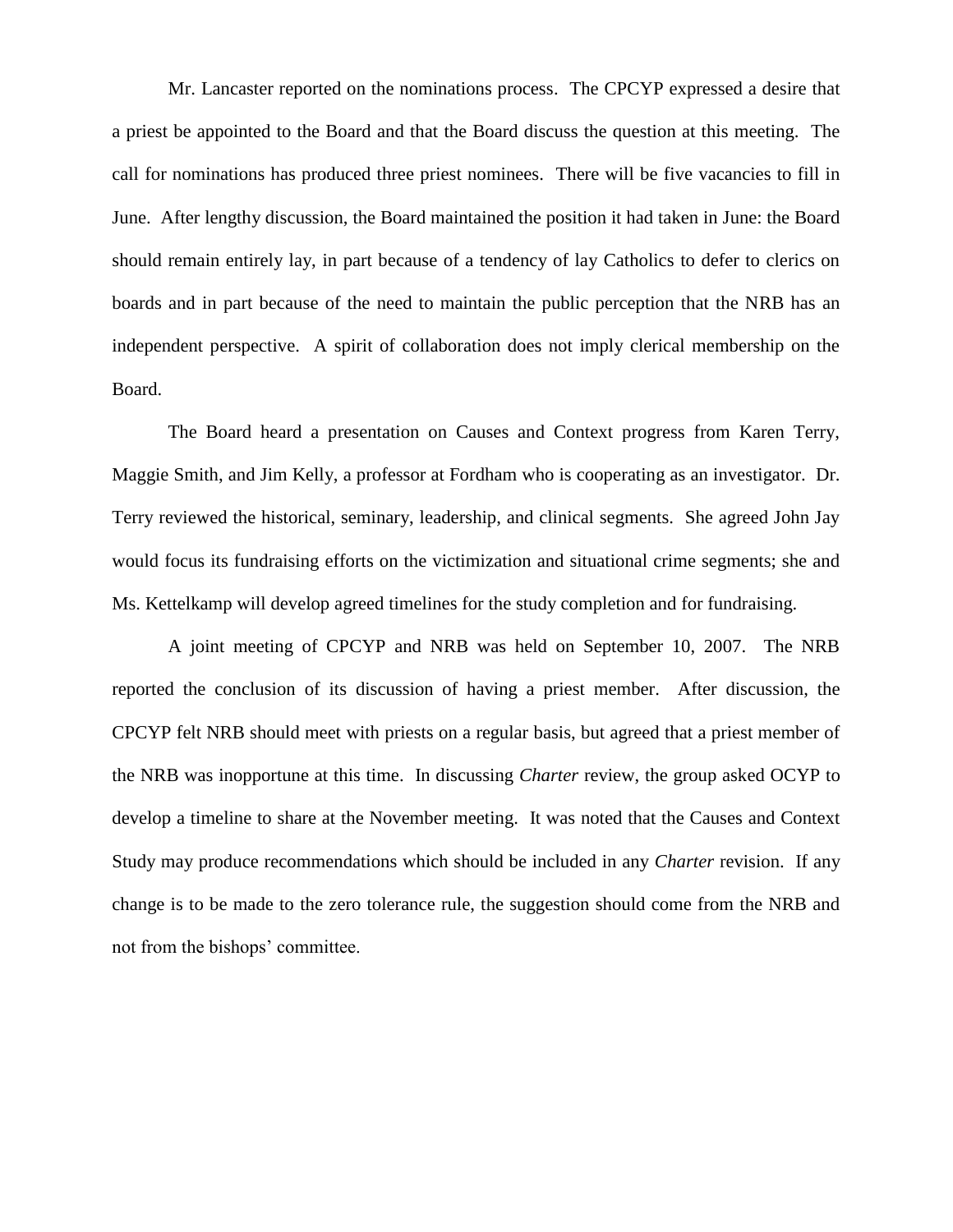In October the chair addressed, at their request, the national convention of the Voice of the Faithful in Providence. Although told to expect a skeptical and perhaps hostile audience, the chair found the group anxious to find ways to collaborate.

#### **November, 2007, Baltimore, Maryland**

The Board next met in Baltimore in November 2007 in conjunction with the general assembly of bishops. Ms. Kettelkamp reported that 100 audits have been completed to date, with 97 dioceses completely compliant. Sometimes the non-compliance finding is a surprise to the local bishop who has not been kept abreast of problems by his own staff. However, the working relationship between auditors and bishops has become much smoother. To date, there are 643 new victims reporting abuse this year, 21 of whom are still minors.

Justice Kohm raised several concerns about the thoroughness of screening of foreignordained priests who are coming to the United States in increasing numbers because of the shortage of native-born priests. The Conference had published Guidelines for Receiving Pastoral ministers in 2003, and he asked whether it was being completely implemented and what orientation these priests receive to American culture, particularly in the area of acceptable boundaries. Ms. Kettelkamp reported that doing background checks on foreign priests is very difficult, given record keeping practices in some other countries. It was agreed that the Audit Committee would review the audit instrument to see if changes need to be made to meet these concerns and the Best Practices Committee would review the mentioned Guidelines to see if any best practices on background checks and orientation should be recommended.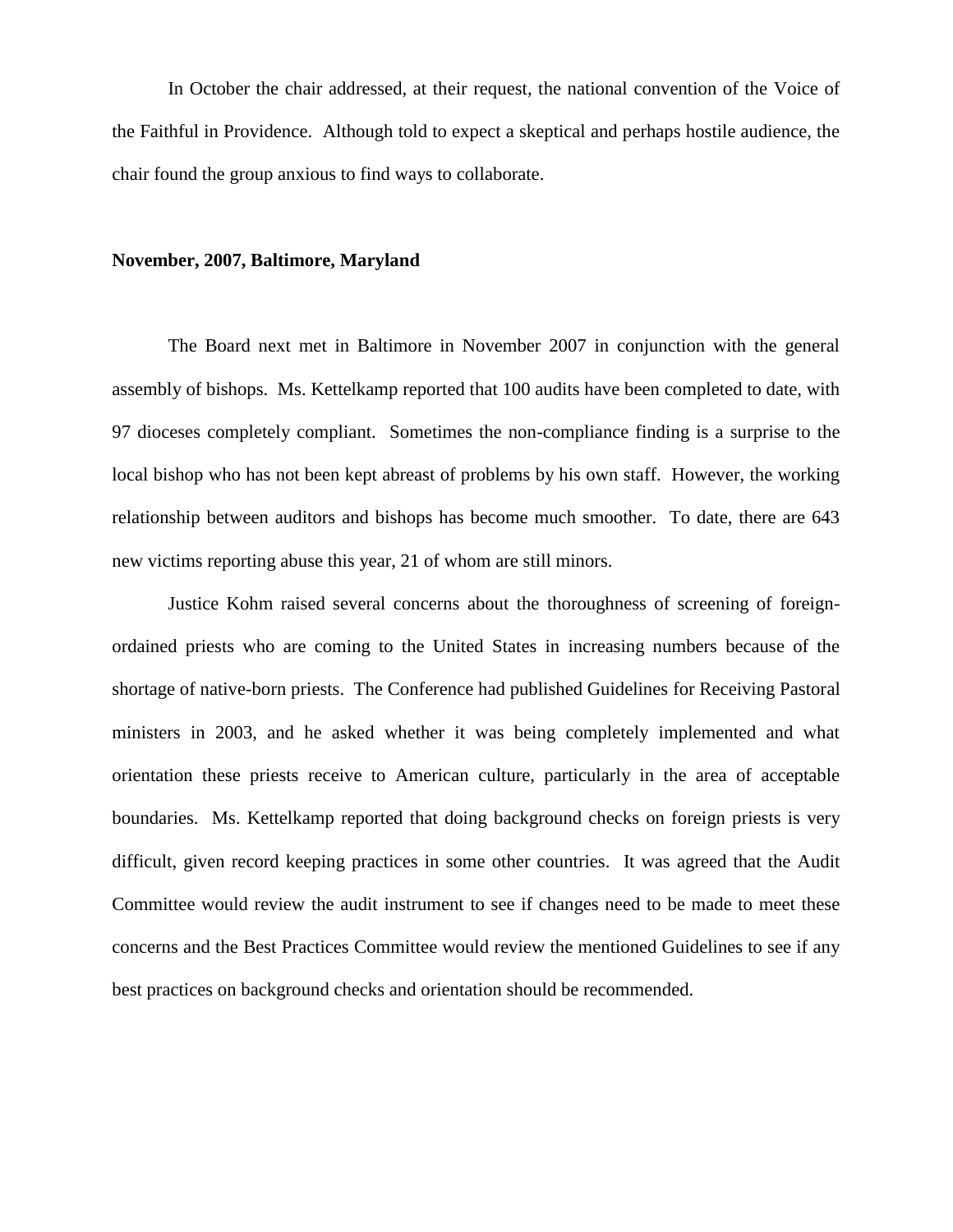Mr. DeStefano reported on the Diocesan Review Board Resource that, although a new draft had been prepared as Bishop Aymond requested, the draft could not be released to the NRB until the Canonical Affairs Committee had reviewed it and because that Committee was not meeting until after the NRB meeting was completed, it would not be possible to discuss the matter at this meeting. This produced a good deal of anger from the Board which unanimously instructed the chair to advise Bishop Aymond the Board was prepared, after having waited three years, to publish the document without approval by Canonical Affairs. After receiving this advice, Bishop Aymond agreed to become personally involved in pushing for an agreed text.

The Board accepted the Nominations Report and forwarded 13 names for further consideration. Dr. Ewers shared her draft letter to the faithful and invited further Board input. Ms. Kettelkamp distributed a *Charter* review timeline which calls for appointment of a joint CPCYP/NRB work group in November 2008 and consultation materials released to all bishops in February, 2009.

Dr. Kenney distributed a report he had prepared on child sexual abuse in American society generally. He disputed the statement made by the John Jay researchers in their September presentation that homosexuality was not a "driving force" behind the abuse crisis.

#### **February, 2008, Teleconference**

The Board met by teleconference on February 29, 2008. Prior to the call, Mr. Russionello resigned from the Board to accept appointment as United States Attorney for the Central District of California.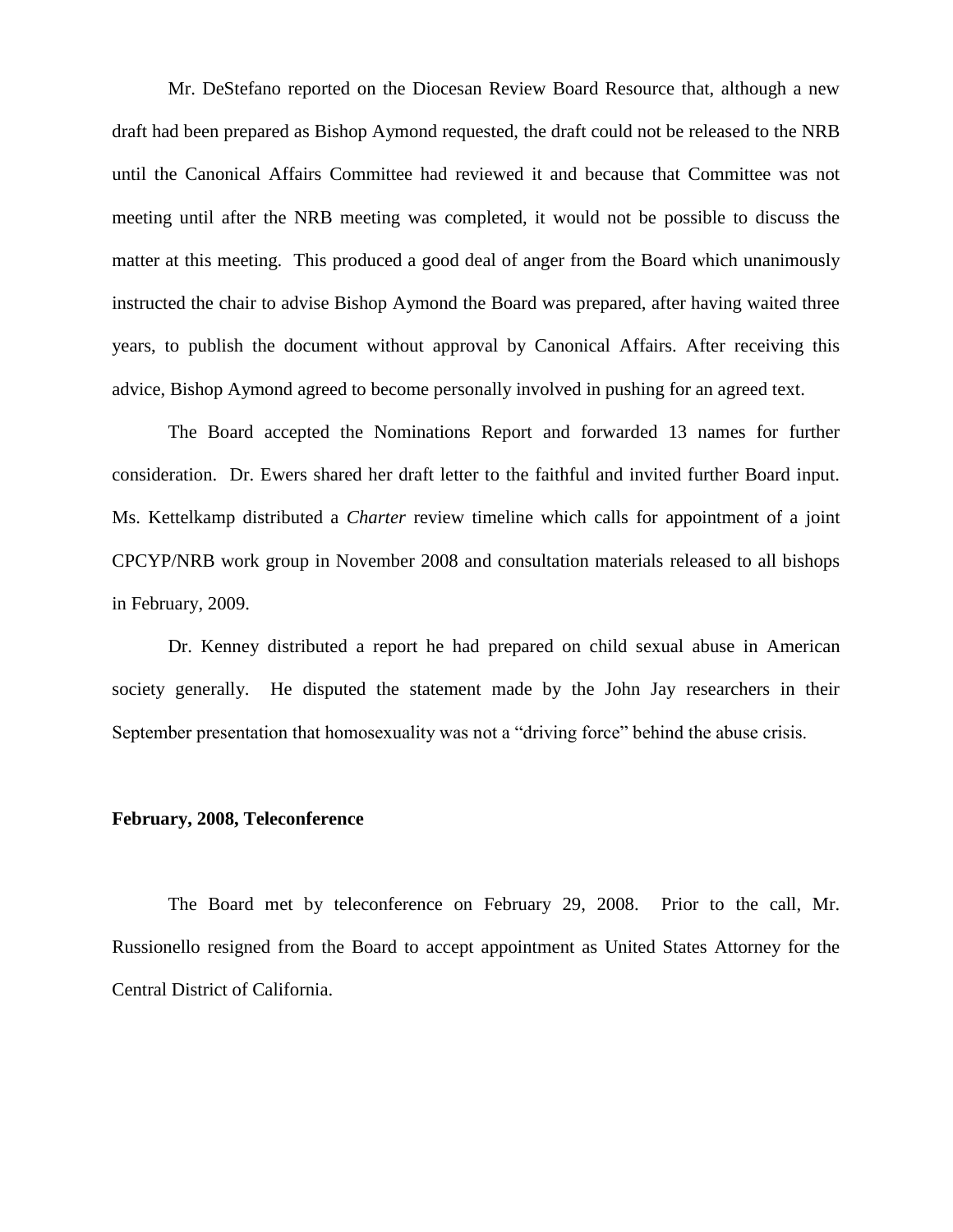The Board discussed the 2007 Annual Report which shows 50% of the allegations made by current minors involve foreign-ordained priests. The Archdiocese of Denver was found noncompliant for failure to report an incident of boundary violation to civil authorities. After discussion, the Board supported the Gavin Group's determination of non-compliance. [The Archbishop of Denver requested and received an appellate hearing on this conclusion with the CPCYP in June, 2008, in which the chair participated. CPCYP upheld the finding of noncompliance.]

Having further studied the international priest question, Justice Kohm recommended that dioceses be asked to use their best efforts to do background investigations on incoming foreignordained priests, to provide safe environment training to them in their native language if needed, and to review with them legal standards on what constitutes sexual abuse of minors in the local jurisdiction. He proposed four questions to be added to the audit instrument to monitor compliance. It was noted that some of the questions were beyond the *Charter*, but the Board unanimously agreed to forward the recommendations to the joint Safe Environment Implementation Group.

Judge Merz reported that all the names approved by the Board as potential replacements were approved by Cardinal George, elected new President of the Conference in November, 2007. If also approved by the Administrative Committee, they will be interviewed by the chair, Bishop Aymond, and Ms. Kettelkamp. The Board recommended that, if there are more suitable candidates than can be appointed this year, Cardinal George should be asked to appoint persons to take office a year later.

Dr. Ewers presented recommendations of the Audit Committee to press again for acceptance of parish audits, which should be done on a percentage basis. The Board agreed to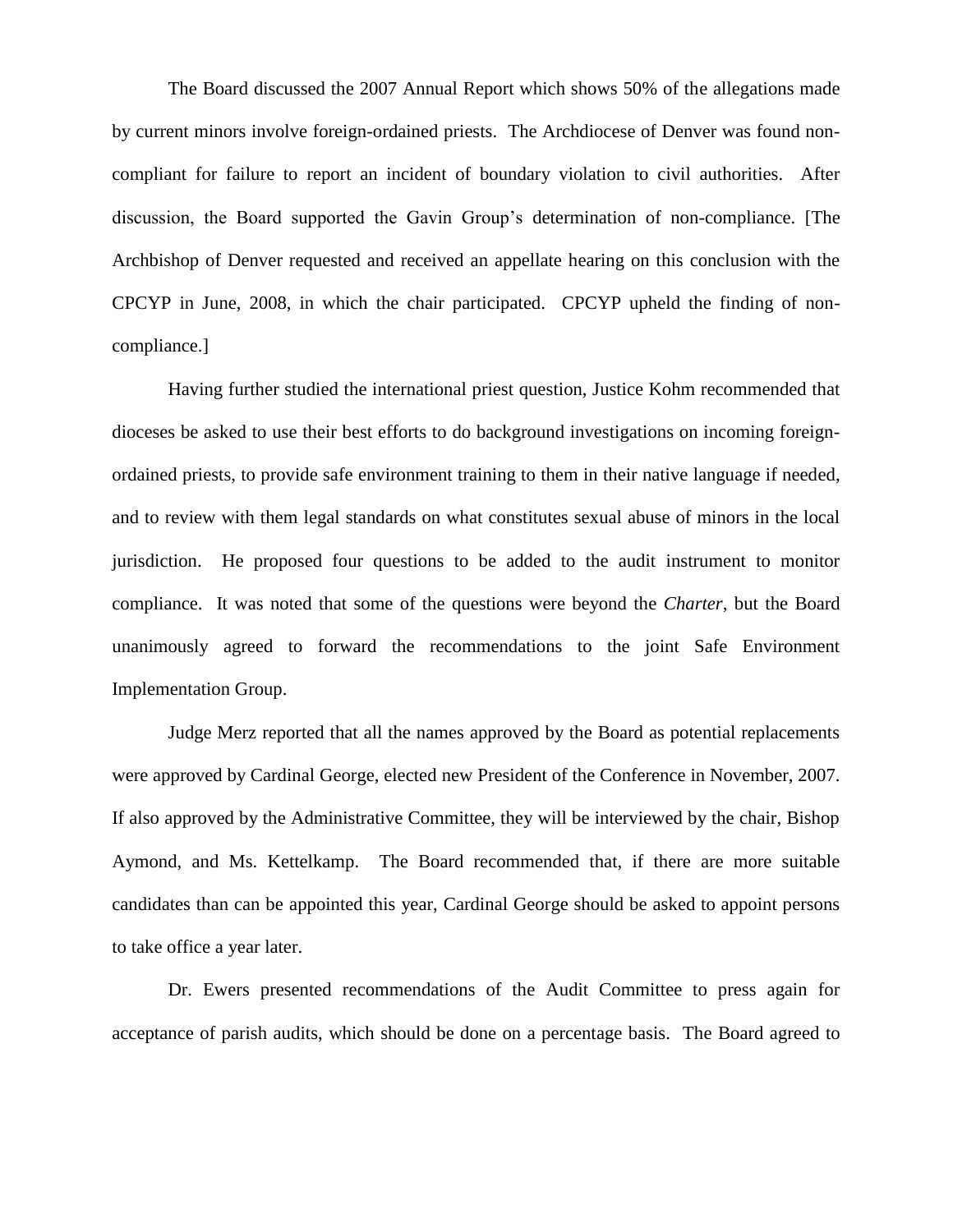raise the issue again, based in part on the success of these audits to date in volunteer dioceses. Dr. Giardino reported that Dr. McHugh and Dr. Bland had agreed to continue as consultants to the Research Committee. Committee members will meet with John Jay in April to discuss progress and are getting monthly reports.

The Board received and unanimously approved the Work Plan for Implementation of the Safe Environment Recommendations. The Committee on Catechesis, however, disapproves of adding safe environment material to catechetical textbooks. The renamed Canonical Affairs and Church Governance Committee again rejected the revised Diocesan Review Board Resource, even though one of their members and one of their canonist consultants had prepared the revisions. Moreover, it was a flat rejection without comment about what would make the text viable. The Board voted to advise the Committee it would publish the text "as is" in October unless a text was agreed to before then.

#### **The Papal Visit**

On April 16, 2008, Pope Benedict XVI arrived in Washington to begin a visit to the United States. Members of the Board were invited to the White House lawn for the welcoming ceremony. The Board was very gratified at the attention the Pope gave to the abuse issues throughout his visit, beginning even on the flight in. CPCYP had asked for some attention to the issue, but had received no advance assurances.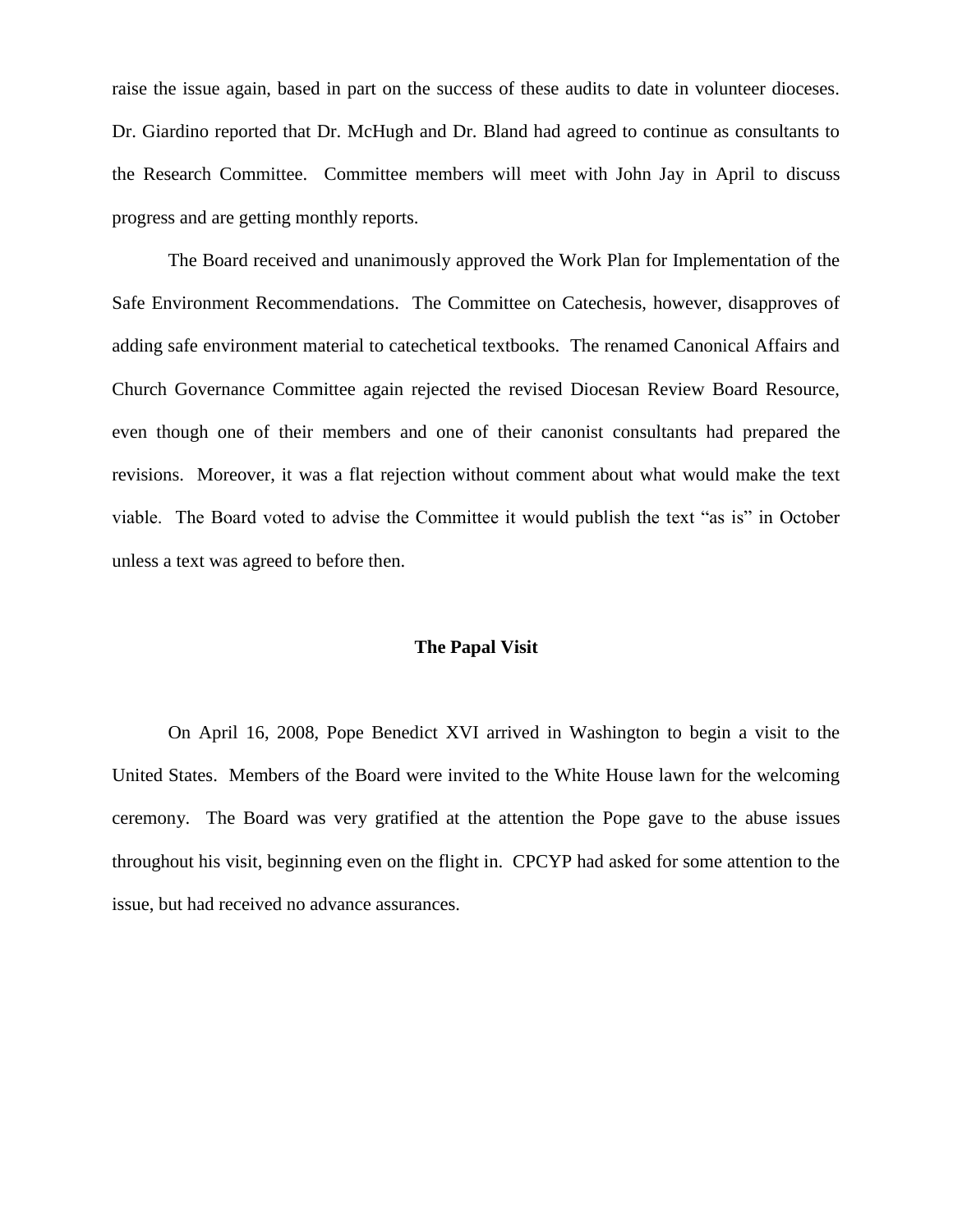#### **June, 2008, Orlando, Florida**

The Board met in June in connection with the bishops' general assembly. New members Dr. Ruben Gallegos, Al Notzon, Dr. Thomas Plante, and Judge Geraldine Rivera were welcomed; Dr. Ana Maria Catanzaro, also appointed, was unable to attend and will receive a separate orientation from the chair. Olan Horne, one of the victims who had met with the Pope in April, was scheduled to meet the Board at his request, but cancelled after the meeting had begun.

The chair reported he had received a complaint about some dioceses using "private" investigators for child abuse cases. It was agreed that the appropriate criteria are whether the investigator has training with these kinds of cases and is truly independent. A bishop has requested an opportunity to review the resumes of the auditors assigned to his diocese in advance of their assignment, which the Board decided was inappropriate. Ms. Kettelkamp advised no diocese has been found non-compliant on the basis of parish audit results; this experiment should definitely be continued.

Dr. Giardino reviewed the status of the Causes and Context Study. Work is underway on five of the six segments, but no funding has yet been received for the victimization segment. While John Jay is not concerned about this, the Research Committee is. He recommended that senior board leadership meet with the President of John Jay to get his renewed commitment and that the bishops be prepared for having to fund the balance of the study themselves.

Mr. DeStefano and Ms. Knight attended the Safe Environment Coordinators conference in Seattle. The conference indicated it will itself publish standards for safe environment if the Board does not do so. Several dioceses were reported as engaged in measuring effectiveness,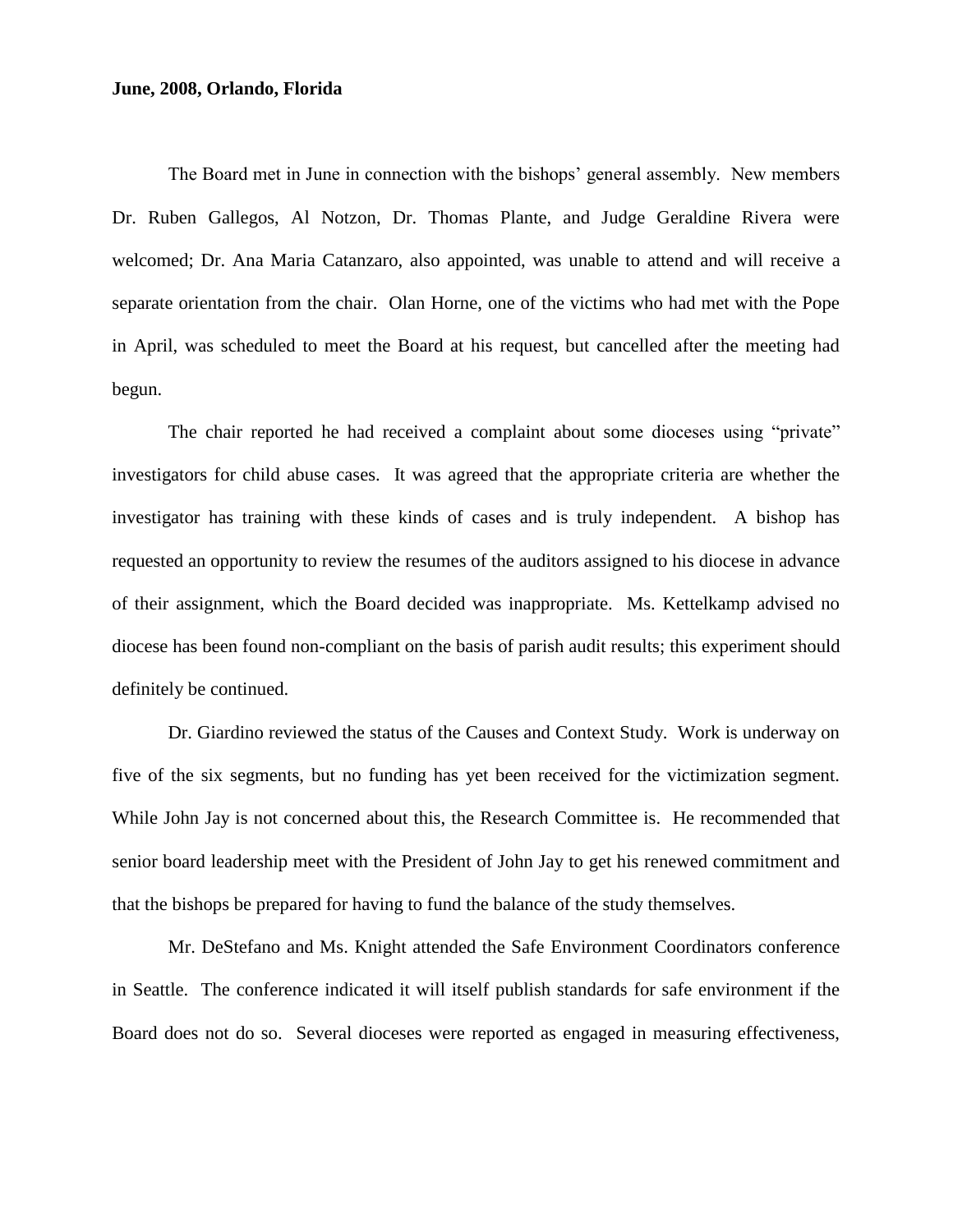including the Archdiocese of Boston. Nevertheless, the work of Safe Environment Work Group seemed little known among the safe environment coordinators.

The Diocesan Review Board Resource was discussed further. Msgr. Jenkins had prepared a new document, but it did not seem to track the draft the Board had approved. Three Board members with experience on local review boards all stated a resource such as this would be very helpful. The Board further determined to publish on its own if no agreed language could be found. The committees were repopulated with new members with Diane Knight to become chair of Best Practices and Susan Steibe-Pasalich to become chair of Research, in light of rotation off the Board of Mr. DeStefano and Dr. Giardino.

# **September, 2008, Washington, D.C.**

In September, 2008, the Board met in Washington. Bill Gavin reported there were 47 onsite audits with 17 including parish audits. An additional diocese, Baker, Oregon, declined to be audited. Bishop Robert Vasa, who is also episcopal moderator of the Catholic Medical Association, does not support safe environment training and reasoned there was no point being audited if the diocese would be found non-compliant on that basis.

The chair reported that he had met with Cardinal George who wants very much to appoint a priest to the Board. Judge Merz was instructed to inform the President that the Board was strongly opposed. If any change is to be made, the Board believes it should be publicly debated during the *Charter* review process.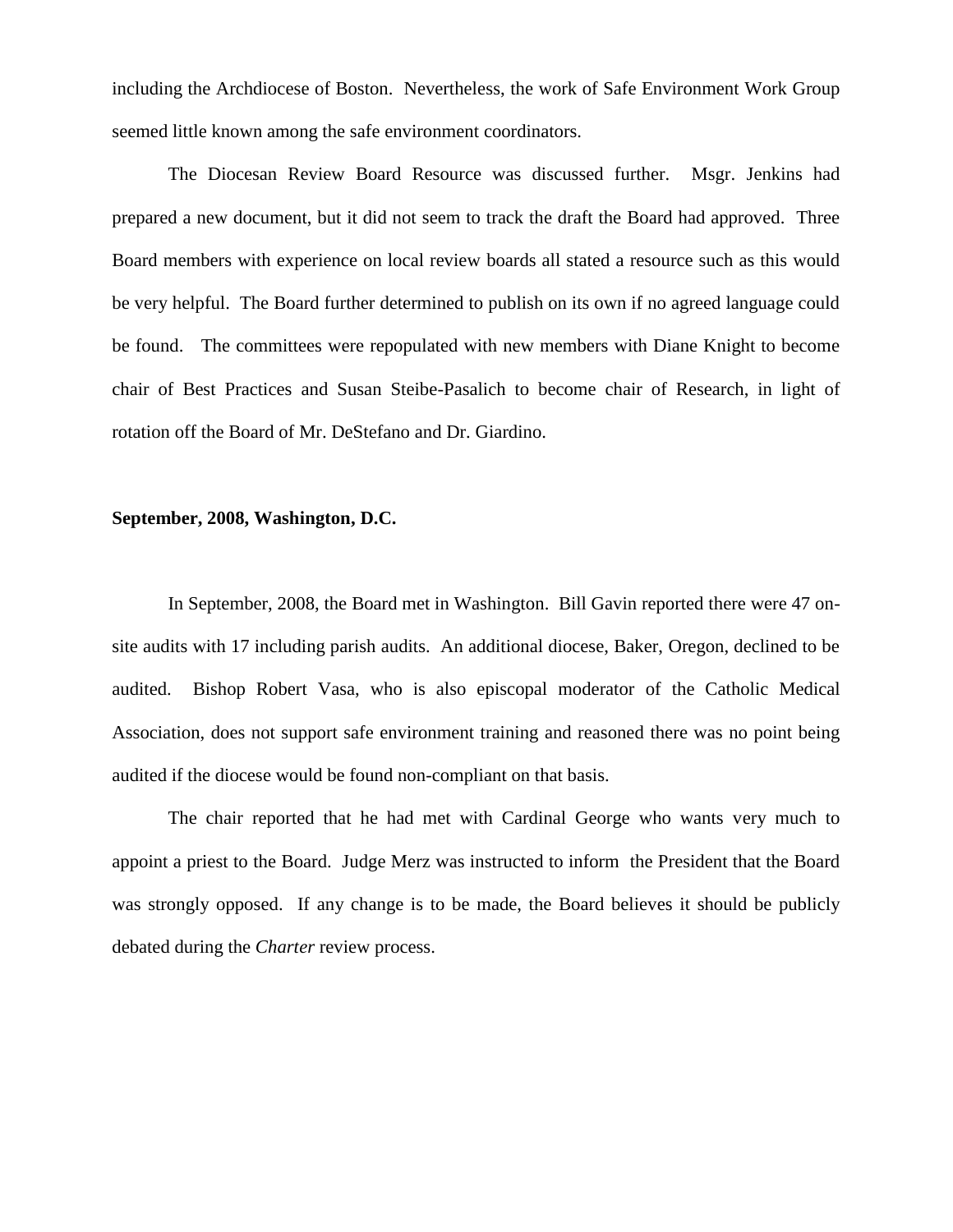Ms Kettelkamp reviewed the *Charter* review timeline. Judge Merz has appointed Ms. Knight, Mr. Notzon, and himself to the *Charter* review work group, with Dr. Plante as an alternate who can replace Judge Merz when his term ends.

The Board heard a panel presentation by its members who do seminary screening (Drs. Steibe-Pasalich, Plante, and Kenney) as well as Fathers Steffes and Toups from Priestly Life and Sister Mary Bendyna from CARA. The Board learned that the types of screening and psychological testing now being done were not common in the 1960's and before. Fr. Toups mentioned that Pope John Paul had added "human formation" as a major component of seminary formation.

The Best Practices Committee supported the upcoming *Charter* workshop for bishops newly appointed since Dallas. They also approved diocesan and parish self-assessment tools to supplement the audits.

Regarding the Diocesan Review Board Resource, Ms. Kettelkamp will prepare a draft which combines the Best Practices work with the more canonical draft from Msgr. Jenkins.

Dr. Steibe-Pasalich reported that the Research Committee is now meeting monthly by telephone with John Jay which will have preliminary reports on the first three segments of Causes and Context by December, 2009. As suggested by Dr. Giardino, she, Ms. Kettelkamp, and Judge Merz met with Jeremy Travis, President of John Jay in August. Major Catholic donors seem to see this Study as one the bishops should fund themselves. John Jay has two federal grant proposals pending for a total of \$800,000. By August, 2009, John Jay will know whether grant avenues have been exhausted.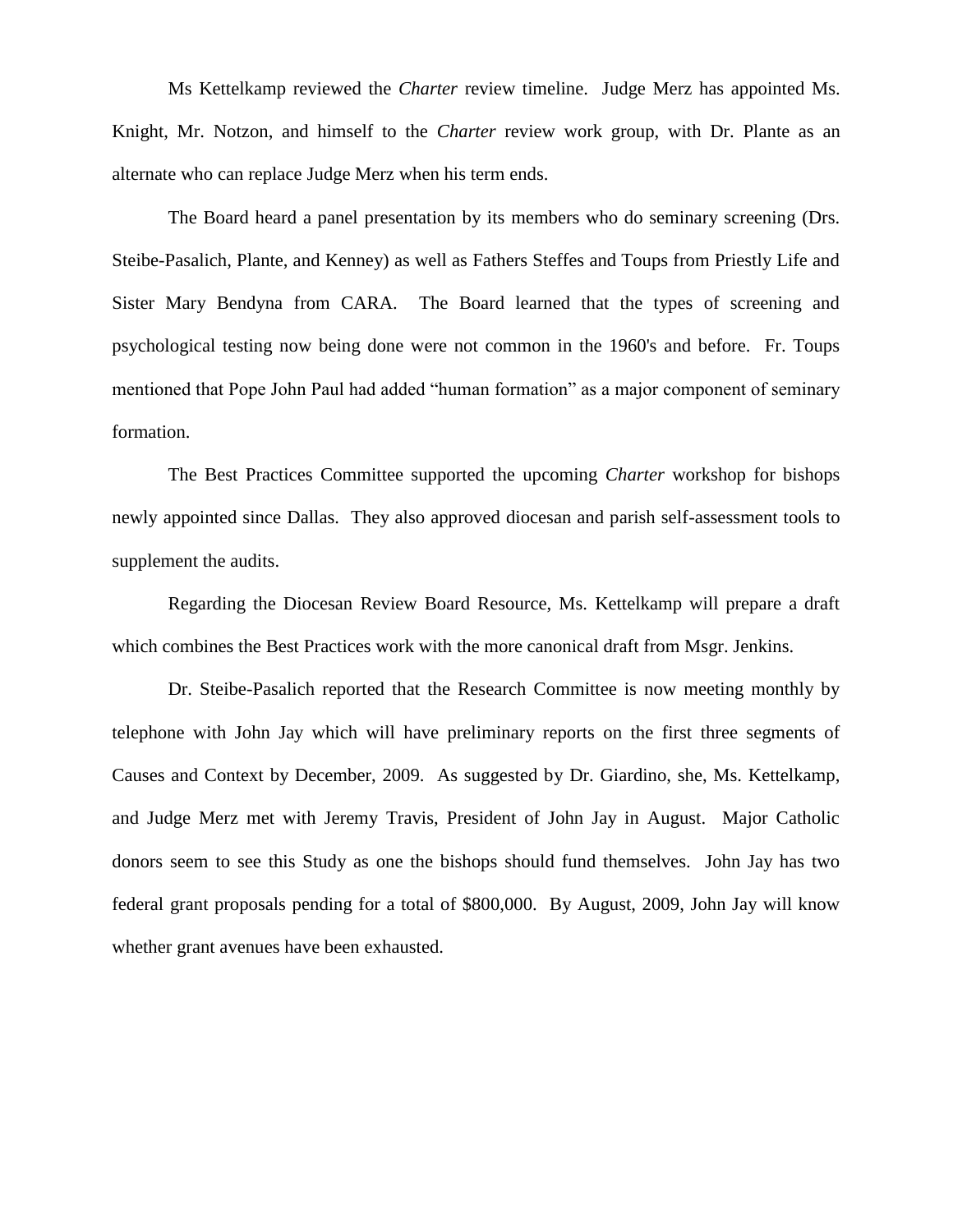At the suggestion of Mr. Notzon, the Board discussed a possible strategic planning process. Mr. Notzon and Ms. Kettelkamp will prepare to start that process at the November meeting.

#### **November, 2008, Baltimore, Maryland**

In November, 2008, the Board met in conjunction with the bishops' general assembly meeting in Baltimore. The chair reported grants for the Causes and Context Study had been received from the Sisters of Charity Ministries Foundation and from the family foundation of William Burleigh, an original Board member.

As of October 28, 2008, thirty-five full audits had been completed, with seven including parishes. One diocese had 22,000 parents opt out of the training; Deputy Director Mary Jane Doerr said this was an increasing phenomenon. In response, Dr. Kenney said he agreed with Bishop Vasa's rationale for not participating and that any safe environment training should be age appropriate. Another member had reviewed three safe environment programs and found nothing age inappropriate. Ms. Doerr also reported an increase in child pornography findings in the audits.

The Audit Committee reported its concern that religious orders do not participate in the audit process. A revised Diocesan Review Board Resource booklet was distributed which embodied Msgr. Jenkins' work. It is expected to be approved by the CPCYP for distribution. The NRB approved the document.

Only seven candidates were nominated for vacancies on the Board next year. The Nominations Work Group found five of the nominees acceptable. The Board concurred and will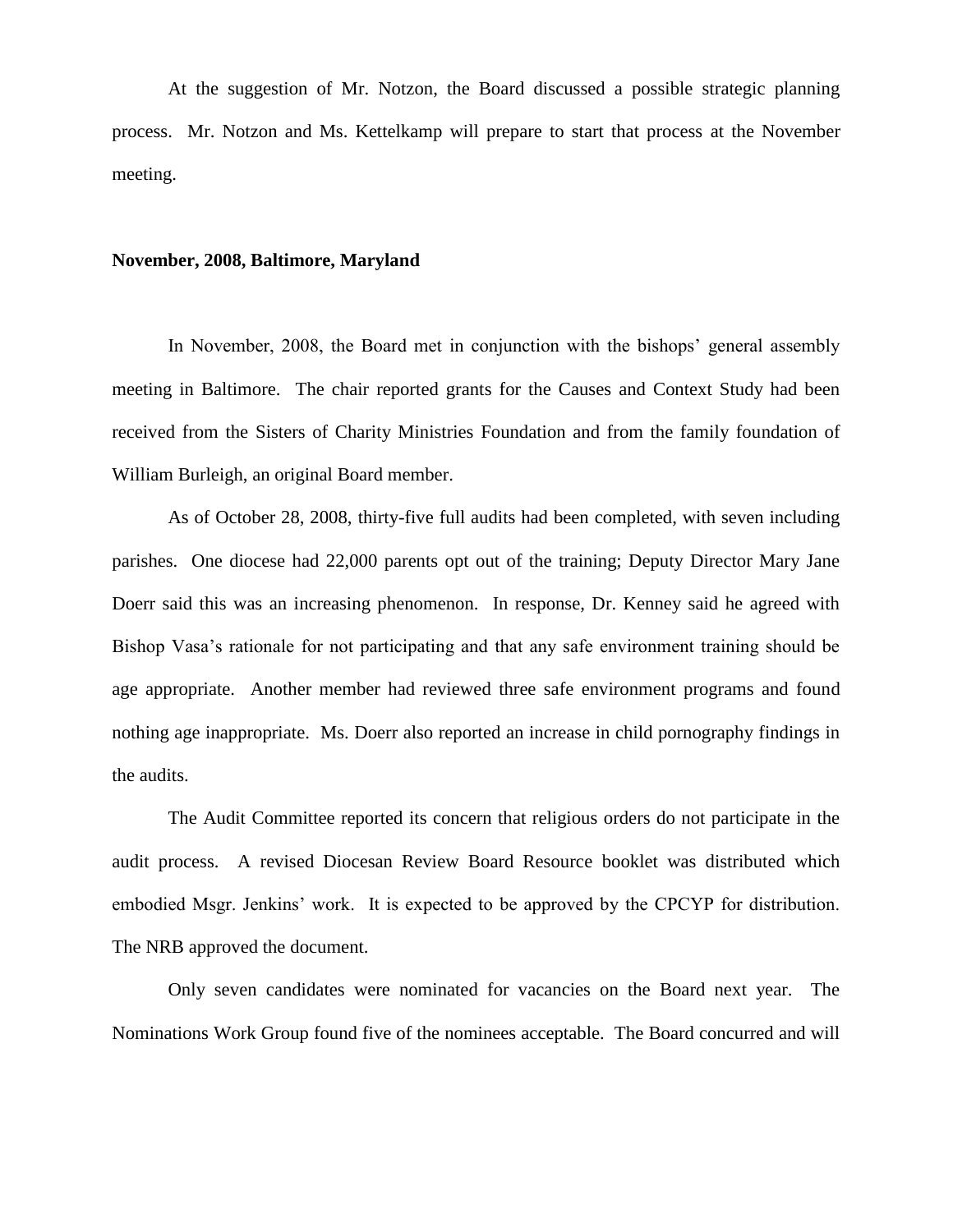present those names to CPCYP at the joint meeting. Given the Board's experience of turnover, it was agreed to change the term of office to four years in the Operating Guidelines; Judge Merz was instructed to seek Administrative Committee approval.

#### **Diane Knight and Bishop Blase Cupich Become Leaders**

As the November meeting concluded, Judge Merz solicited nominations for chair-elect. Dr. Thomas Plante and Ms. Diane Knight were unanimously nominated. The Board discussed having a fourth in-person meeting each year, but the discussion was inconclusive.

At the November general assembly of the bishops, Bishop Blase Cupich of Rapid City, South Dakota, was elected chair of the CPCYP to succeed Bishop Aymond. In December, the fifth anniversary Letter to the Faithful prepared by Dr. Ewers was published, as well as the Diocesan Review Board resource pamphlet. In early January, 2009, Cardinal George named Diane Knight to be chair-elect and become chair at the conclusion of the June, 2009, meeting.

Judge Merz published an op-ed piece in The Boston Globe in response to release of the movie Doubt. Some language in the editorial was thought by VOTF to be too laudatory of progress. Rather than trade public jabs, Judge Merz invited the VOTF leadership to meet and discuss mutual expectations. They accepted and sent Patricia Gomez, Dan Bartley, and Bill Casey to meet with Judge Merz, Diane Knight, and Teresa Kettelkamp in New York in early March, 2009. They reported their group's perspective is much broader than the NRB's: they seek more general reform of the Church, although originally focused solely on the abuse crisis. They strongly support completion of the Causes and Context Study and would like to see the NRB do a retrospective on the Causes and Context Phase I Report.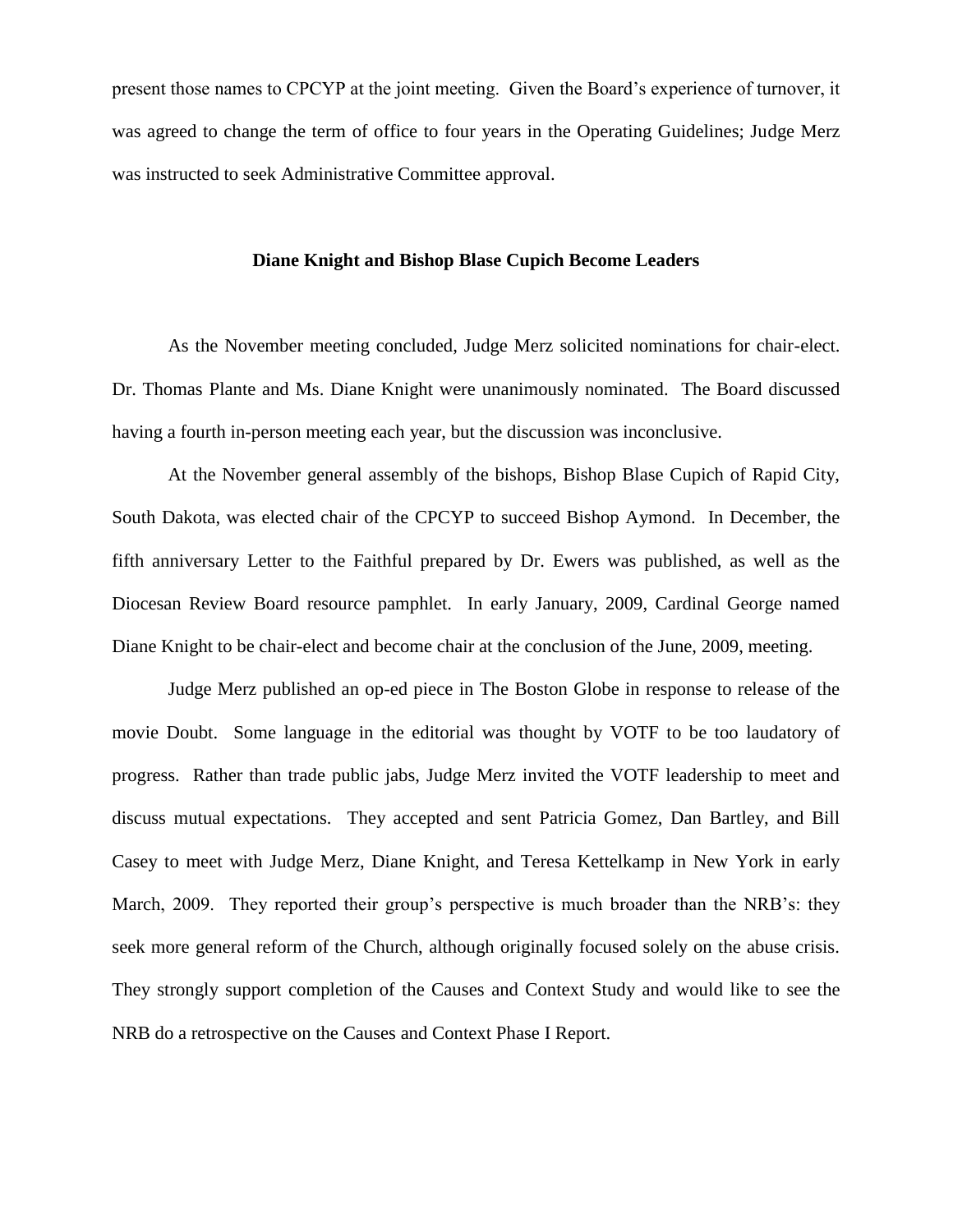# **March, 2009, Teleconference**

The Board held a teleconference meeting March 24, 2009. Judge Merz reported on the meeting with VOTF leadership, on the good reception the Diocesan Review Board Resource had received, and that the Administrative Committee approved asking the general assembly in June for release of the balance of the \$1 million set aside for the Causes and Context Study.

Ms. Kettelkamp reported that the 2008 Annual Report had been published. Only three audit workshops will be offered this year. She also reported that all USCCB staff were going through a strategic planning process. Information compiled from the audits which could be useful to a number of dioceses has been posted on the website. Ms. Knight reported that she and Judge Rivera attended the Safe Environment Coordinators Conference in Chicago.

The Nominations Work Group presented the names of Mike Clark, Antoine Garibaldi, and Stephen Zappala to the Administrative Committee which approved interviewing them. After interviews, two of the three will be appointed to begin this June. They will join Judge Anna Moran and Dr. Charles Handel who were appointed in 2008 to begin their terms this year.

While the Research Committee continues to meet monthly with John Jay, the researchers were late with the interim three-segment report which was due in December. Funding for the victimization segment is still \$359,000 to \$609,000 short. Because of this and concerns with the methodology proposed to be used, John Jay will substantially refocus the victimization segment.

Judge Merz reported that a *Charter* review work group meeting was held on March 23, 2009. All input to the process must go through the local ordinary and Mr. Notzon devised a ranking system for proposals to help decide which should receive further consideration.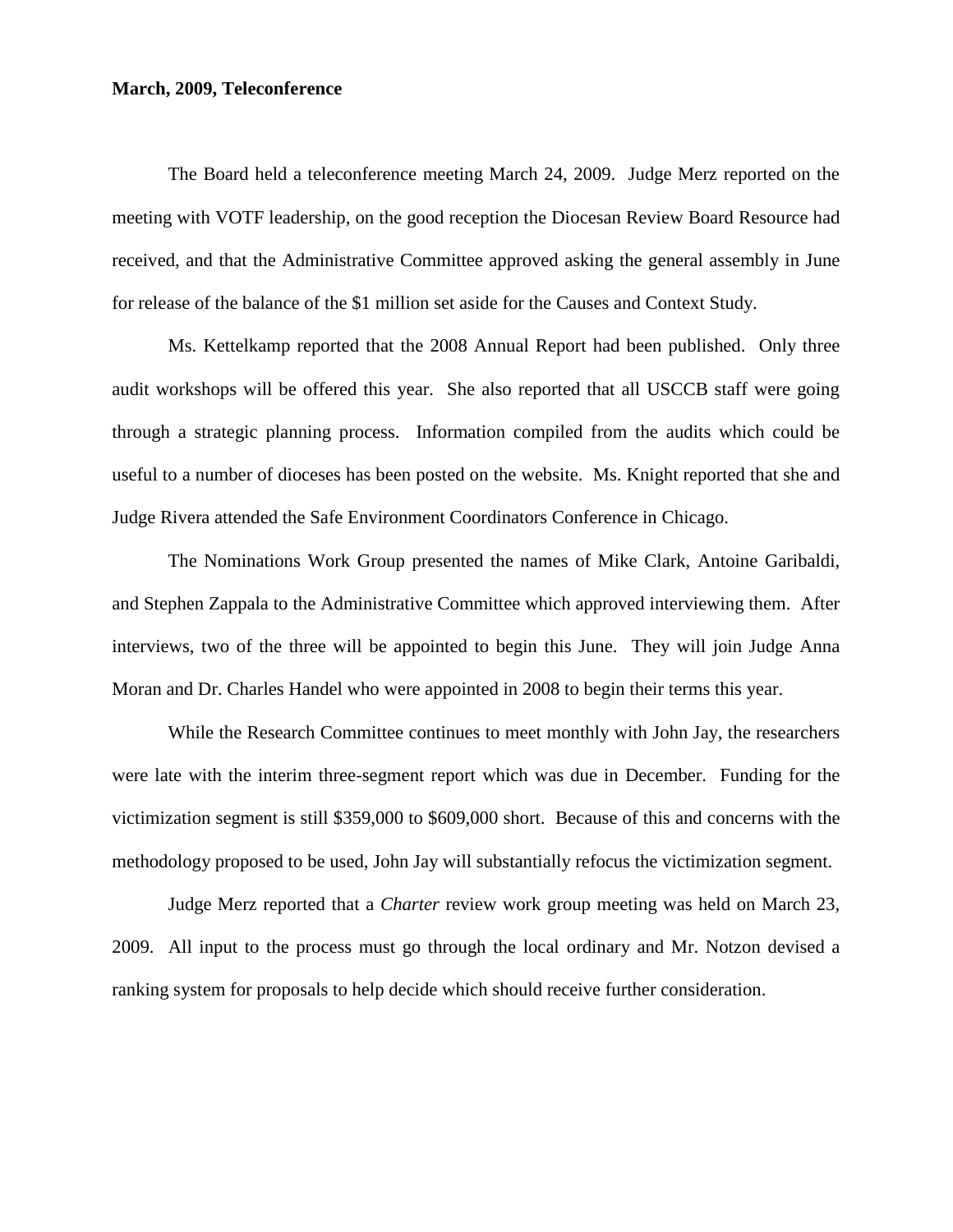#### **June, 2009, San Antonio, Texas**

As usual, the June, 2009, Board meeting began with orientation of new members. Judge Merz reported on the Anglophone Conference in Rome at the beginning of June: The Ryan Report from Ireland was bad, but there is worse coming. Msgr. Charles Scicluna, prosecutor of child abuse cases for the Congregation for the Defense of the Faith, met with Conference members and indicated the Vatican is concerned about the United States having "particular" law on this subject, law which is different from the universal canon law.

The Board reviewed a DVD entitled The Healing Circle which features a restorative justice exercise involving Archbishop Timothy Dolan, an offender, a victim, a deceased victim's mother, and others.

After discussing extension of terms, the Board voted formally to amend the Operating Guidelines to extend terms to four years. Members starting in 2010 would have that as an expectation and current members would have the option of extending their terms to four years.

Ms. Knight having been appointed chair, the Board elected Dr. Plante as vice chair and Dr. Catanzaro as secretary. Justice Kohm will chair the Audit Committee, Dr. Steibe-Pasalich the Research Committee, Mr. Notzon the Nominating Committee, Judge Rivera the Best Practices Committee, and Mike Clark the Communications Committee. Mr. Notzon then facilitated the strategic planning process.

Dr. Karen Terry and Ms. Maggie Smith from John Jay presented the Preliminary Report on Causes and Context which they later presented to the general assembly of bishops.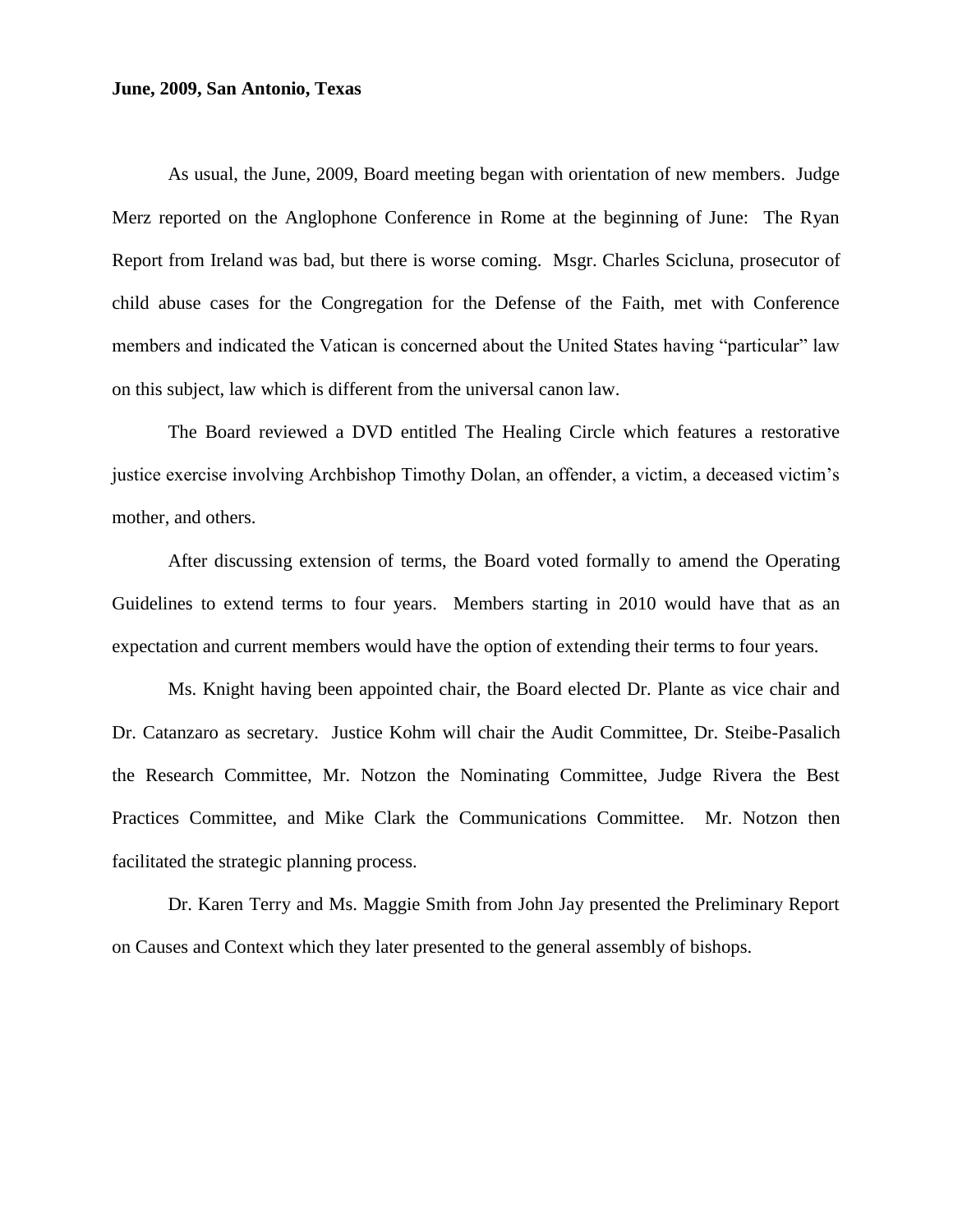#### **Post Script**

When I first presented this history to the National Review Board in June 2010, they asked me to summarize my personal reflections on the history and its possible lessons. Here they are.

It is difficult to build consensus for new policy in large, decentralized institutions. Leaders among the bishops knew as early as the mid-80's that clerical sexual abuse of minors was a national problem, but it took the crisis of 2002 to forge a consensus – virtually unanimous - to adopt in the *Charter* binding policy changes which had been discussed for many years.

Consensus on a new policy document does not imply consensus on its implementation. The idea of auditing compliance with the *Charter* at the diocesan level is well established, but auditing parish compliance is far from universal. Removing offenders from the clerical state, accepted by the Vatican in its *recognitio* of the Essential Norms, has required a painfully slow canonical process. The National Review Board – an innovation of the *Charter* – is now well accepted, but there has been much struggle over its role: Should it be "independent" or "collaborative"? Should it merely monitor compliance with the Charter or should it offer broad advice on protecting children in the Church? Should it be a lay board or accept clerical members?

Constituencies forged in crisis are not stable. Some constituents will try to use a crisis to leverage additional changes in an institution. Some will look to return to "business as usual" once the crisis passes. In these things the Church is not very different from other large human institutions. Recognizing these very human dynamics can help members of the Board avoid the frustration which comes when the pace of change is thought to be too slow. As of this writing, the NRB has, so far, met Bill Burleigh's hope from March 2004: it has endured as a "fairly